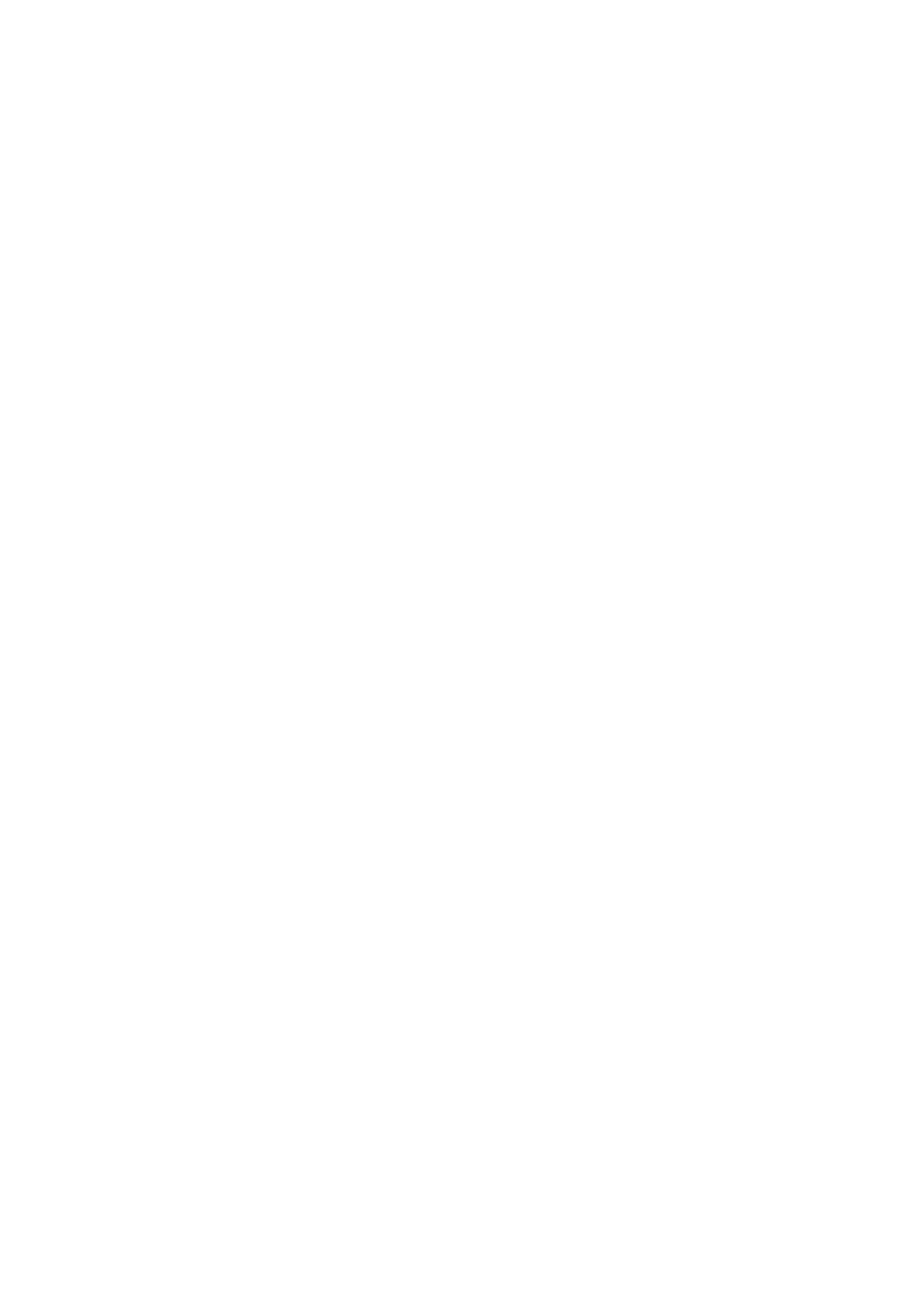

# House of Commons Public Administration Select **Committee**

# **Skills for Government**

### **Ninth Report of Session 2006–07**

### *Volume I*

*Report, annex and appendices, together with formal minutes* 

*Ordered by The House of Commons to be printed 24 July 2007* 

> **HC 93-I [Incorporating HC 1647-i, Session 2005-06]**  Published on 6 August 2007 by authority of the House of Commons London: The Stationery Office Limited £0.00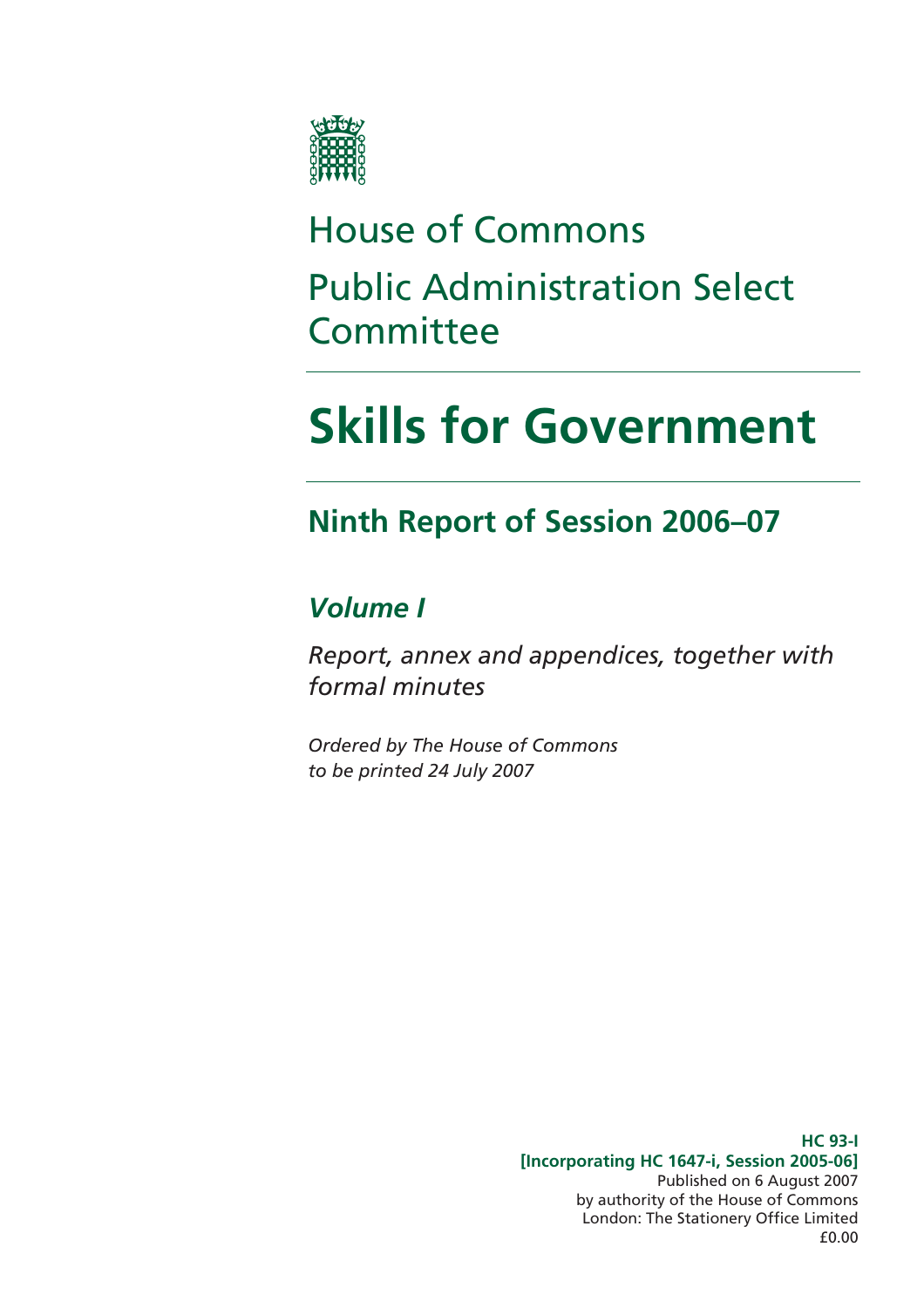#### **The Public Administration Select Committee**

The Public Administration Select Committee is appointed by the House of Commons to examine the reports of the Parliamentary Commissioner for Administration, of the Health Service Commissioners for England, Scotland and Wales and of the Parliamentary Ombudsman for Northern Ireland, which are laid before this House, and matters in connection therewith, and to consider matters relating to the quality and standards of administration provided by civil service departments, and other matters relating to the civil service.

#### **Current membership**

Dr Tony Wright MP (*Labour, Cannock Chase*) (*Chairman*) Mr David Burrowes MP (*Conservative, Enfield Southgate*) Paul Flynn MP (*Labour, Newport West*) David Heyes MP (*Labour, Ashton under Lyne*) Kelvin Hopkins MP (*Labour, Luton North*) Mr Ian Liddell-Grainger MP (*Conservative, Bridgewater*) Julie Morgan MP (*Labour, Cardiff North*) Mr Gordon Prentice MP (*Labour, Pendle*) Paul Rowen MP (*Liberal Democrats, Rochdale*) Mr Charles Walker MP (*Conservative, Broxbourne*) Jenny Willott MP (*Liberal Democrats, Cardiff Central*)

The following Member was also a member of the Committee for part of this inquiry: Grant Shapps MP (*Conservative, Welwyn Hatfield*).

#### **Powers**

The Committee is one of the select committees, the powers of which are set out in House of Commons Standing Orders, principally in SO No 146. These are available on the Internet via www.parliament.uk.

#### **Publications**

The Reports and evidence of the Committee are published by The Stationery Office by Order of the House. All publications of the Committee (including press notices) are on the Internet at http://www.parliament.uk/pasc.

#### **Committee staff**

The current staff of the Committee are Eve Samson (Clerk), James Gerard (Second Clerk), Anna Watkins (Committee Assistant), Louise Glen (Secretary) and James Bowman (Senior Office Clerk).

#### **Contacts**

All correspondence should be addressed to the Clerk of the Public Administration Select Committee, Committee Office, First Floor, 7 Millbank, House of Commons, London SW1P 3JA. The telephone number for general enquiries is 020 7219 3284; the Committee's email address is pubadmincom@parliament.uk.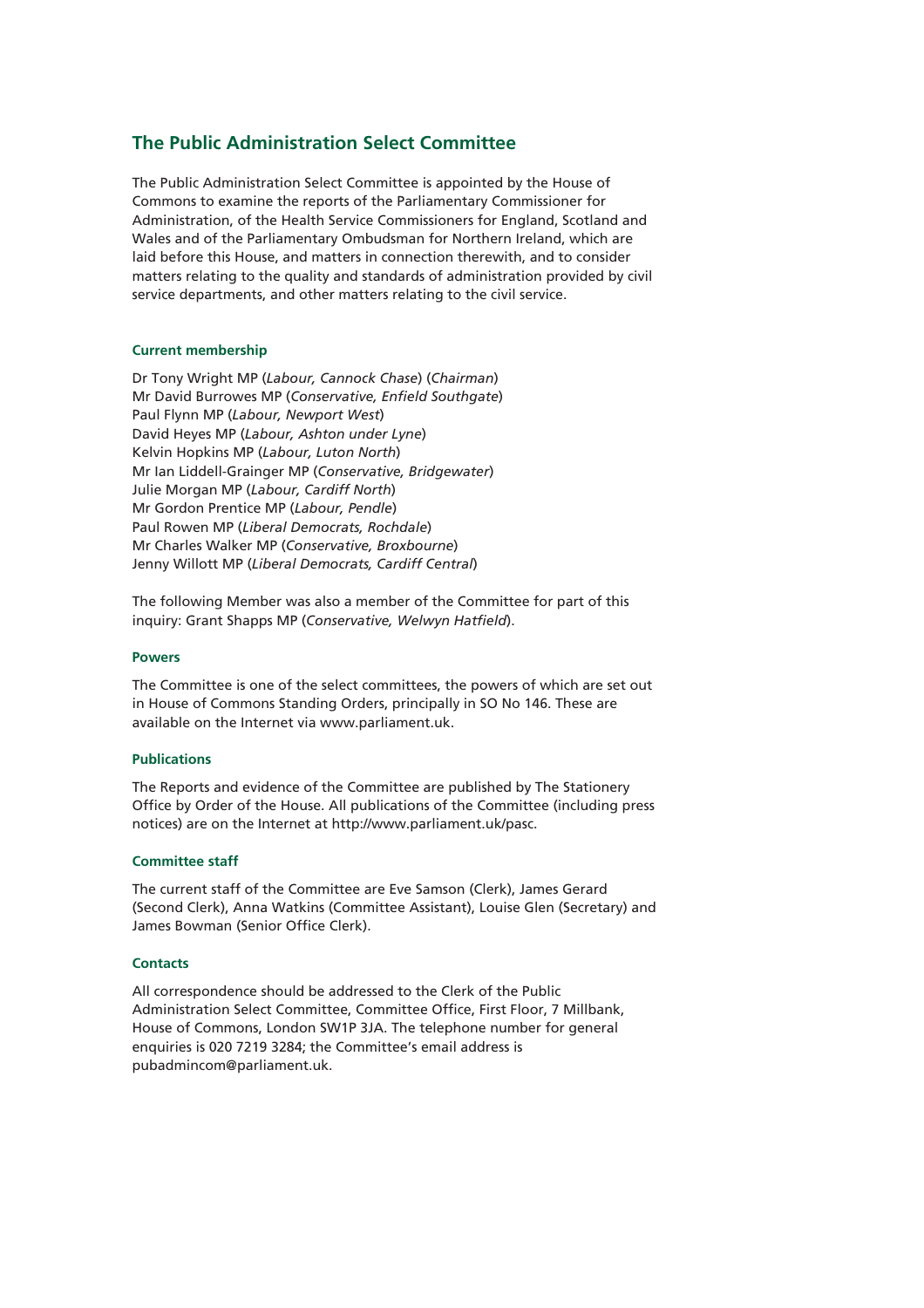### **Contents**

|                | <b>Report</b><br>Page                                              |                |
|----------------|--------------------------------------------------------------------|----------------|
|                | <b>Summary</b>                                                     | 3              |
| 1              | <b>Introduction</b>                                                | 5              |
|                | Aims of the Inquiry                                                | 5              |
|                | <b>Committee's Working Methods</b>                                 | $\overline{7}$ |
|                | Background                                                         | 8              |
| $\overline{2}$ | <b>The Capability Reviews</b>                                      | 9              |
|                | <b>Civil Service Capability</b>                                    | 9              |
|                | The Problems of Civil Service Performance                          | 10             |
|                | Performance Management                                             | 13             |
| 3              | <b>Filling the Skills Gaps: The Government's Solutions</b>         | 14             |
|                | <b>Professionalising Government</b>                                | 15             |
|                | The aim of professionalisation                                     | 15             |
|                | Professionalisation in Practice                                    | 17             |
|                | <b>Accredited Qualifications</b>                                   | 18             |
|                | Training                                                           | 20             |
|                | The National School of Government                                  | 21             |
|                | <b>Other Civil Service training</b><br><b>External Recruitment</b> | 22             |
|                |                                                                    | 23             |
|                | <b>Career Management</b>                                           | 28             |
| 4              | <b>Implementing Skills Initiatives</b>                             | 30             |
|                | The Problems of Implementation                                     | 30             |
|                | <b>Skills and Efficiency</b>                                       | 31             |
|                | Monitoring and enforcing progress                                  | 33             |
|                | The role of the Cabinet Office                                     | 33             |
|                | <b>External monitoring</b>                                         | 35             |
| 5              | The Influence of Ministers                                         | 36             |
|                | Ministerial Leadership                                             | 36             |
|                | <b>Ministerial Training</b>                                        | 39             |
|                | <b>Conclusions and recommendations</b>                             | 43             |
|                | <b>Annex: Capability Review results</b>                            | 47             |
|                | <b>Appendix 1: Model of capability</b>                             | 50             |
|                | Assessment categories                                              | 50             |
|                | Key questions that test current capability                         | 50             |
|                | Leadership                                                         | 50             |
|                | Strategy                                                           | 51             |
|                | Delivery                                                           | 52             |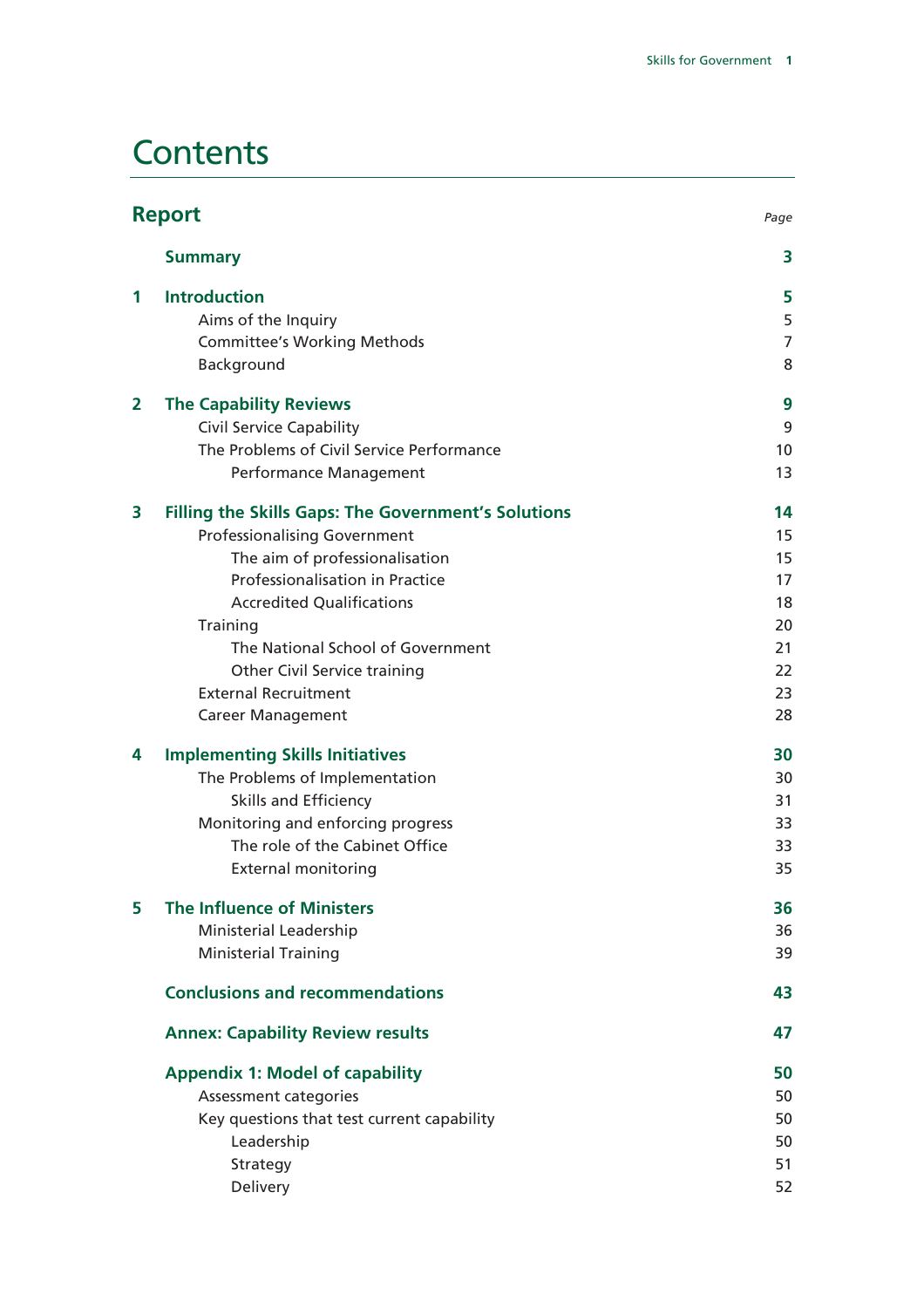| Appendix 2: Ministerial Learning and Development – May 2005 to February |    |
|-------------------------------------------------------------------------|----|
| 2007                                                                    | 54 |

| <b>Formal Minutes</b>                                            | 55 |
|------------------------------------------------------------------|----|
| <b>Witnesses</b>                                                 | 56 |
| List of written evidence                                         | 57 |
| List of Reports from the Committee during the current Parliament | 58 |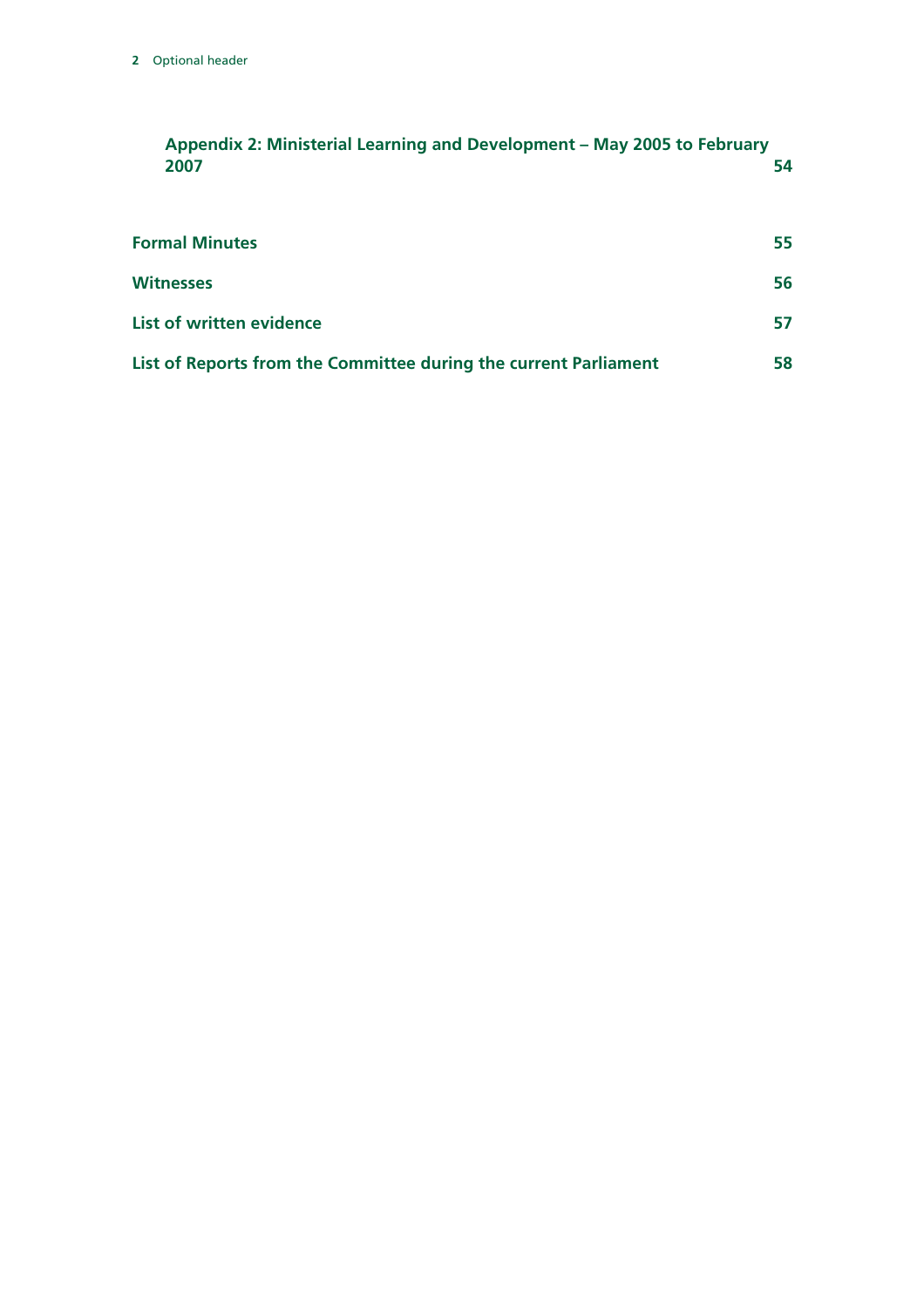### **Summary**

The work of the Civil Service affects every British citizen. It performs many of its tasks admirably, despite enormous challenges of delivery in a world of increasing public expectations. Civil servants are extremely committed. Yet there remains a perception that it is not effective enough for the tasks it faces. The decision to carry out Capability Reviews of each department suggests that the senior leaders of the Civil Service shared that perception—and the subsequent findings of those reviews suggest that they were right. The Government clearly agrees that the skills of the service need to be improved.

There are several methods which can be used to boost an organisation's skills, ranging from increasing training provision and encouraging staff to seek professional qualifications to fast-tracking talent or buying it in from outside. The Government is trying all of these. In the last few years it has developed the Professional Skills for Government programme to create a more "professional" Civil Service, established a Sector Skills Council to define the organisation's skills needs and develop vocational qualifications, and launched a National School of Government. Meanwhile, it continues to manage the Senior Civil Service and Fast Stream centrally, providing special support to current and future leaders, and recruitment from outside the Civil Service also continues apace.

This Report considers the appropriateness of these approaches to meeting the challenges of managing the modern Civil Service. It concludes that the various programmes lack overall coherence. There should be a clear focus on the organisation growing its own talent, and the service could do more here. Departments should get central aid and encouragement to run internal fast-track schemes, and to equip their staff with suitable vocational or academic qualifications to allow considered workforce planning. The Capability Reviews testify that at the moment the Civil Service may not have analysed the skills it needs. More work needs to be done on this, linked to the findings of the Capability Reviews. As the leaders of the Civil Service, ministers should be involved in defining its skills and capability needs.

At the moment, the value of external recruitment to improving the Civil Service may be overemphasised. Unless it is targeted correctly, bringing in outsiders can cause as many problems as it solves. As a rule, external recruitment should not be taking place at the highest echelons of the service, and should not focus predominantly on the private sector. The emphasis on headcount reductions in the Gershon efficiency programme can also sometimes militate against the Government's pursuit of improved Civil Service skills.

Successful skills policies need central vision and drive, and positive performance management. The Cabinet Office needs a much more effective corporate development function to lead and enforce change across the whole Civil Service. There should be a closer connection between skills policies and work to increase departments' capabilities, and skills drives should be backed by a clear ministerial commitment at least equivalent to the commitment shown towards Civil Service efficiency savings. As part of that ministerial commitment, there should be a continuation of the recent expansion in ministerial training and development, and this should be visible. As departmental leaders, ministers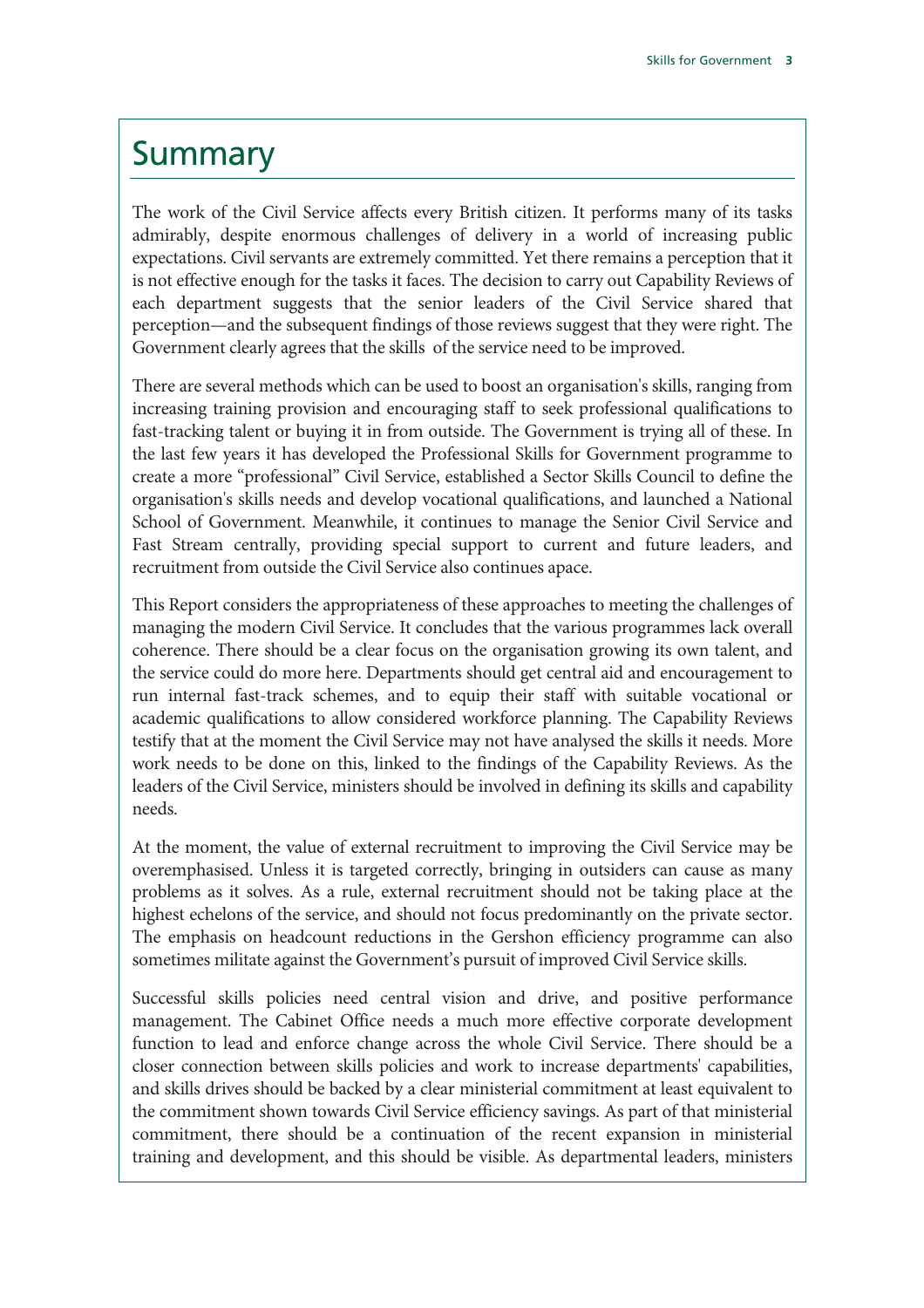should embody a culture of continuing professional development.

Civil Service performance would also benefit from more systematic and rigorous external scrutiny. Just as the National Audit Office looks at financial performance, there should be a similar body looking at more general performance issues. We propose a National Performance Office, helping Parliament and its Committees hold the Government to account. This new office also ought to take on the role of managing future Capability Reviews. We do not doubt the rigour of the reviews so far, and indeed we welcome them as a worthwhile innovation which ought to be repeated regularly; but there is a clear conflict of interest in allowing them to be run by central government. Future reviews ought to be independent of the Civil Service, to allow the benchmarking of progress towards a Civil Service fully equipped to meet the challenges of government today.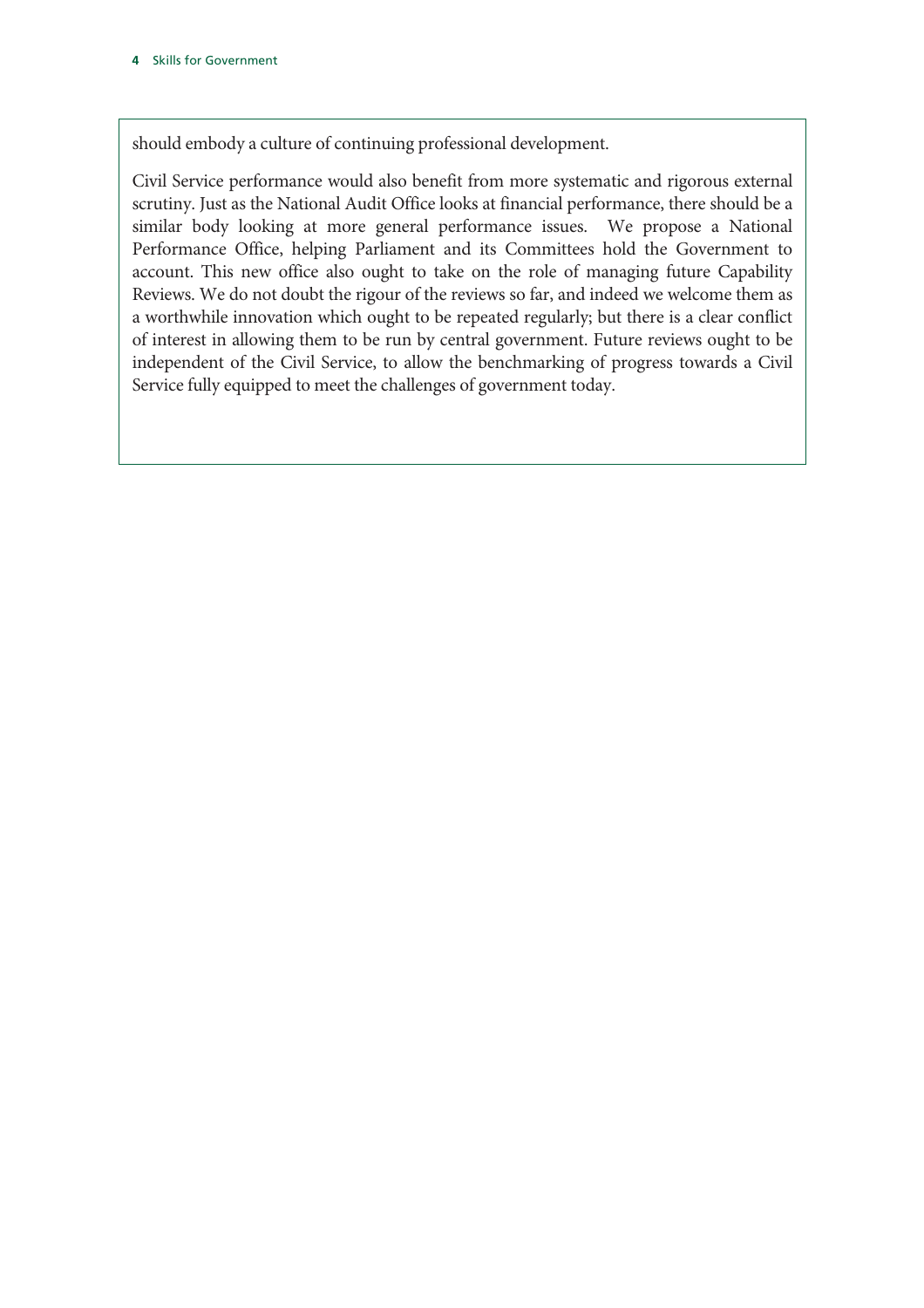## 1 Introduction

#### **Aims of the Inquiry**

1. The Government has for some time been committed to a programme to increase the skills and professionalism of the Civil Service. As part of that programme, it introduced the Professional Skills for Government initiative, and restructured the Centre for Management and Policy Studies into the National School of Government. We decided at the beginning of this Parliament that we would look at the implementation of these policies, but that we would delay inquiry for a year, to enable the programme to make progress. This inquiry fulfils that commitment. However, more recent events and developments have suggested that there remain important policy issues.

2. Our inquiry into Politics and Administration: Ministers and Civil Servants found a widespread assumption that the Civil Service was, to some degree, failing—whether in the design and implementation of ministerial policy, or in ensuring the effective delivery of public services.<sup>1</sup> Ministers and former ministers have been increasingly vocal in their negative assessments of Civil Service performance, most notably when the then Home Secretary declared his department's systems to be "not fit for purpose".<sup>2</sup> This has coincided with a number of high profile administrative failures, from the Rural Payments Agency's failure successfully to deliver the Single Payments Scheme to the abandonment of the new recruitment system for junior doctors. Part of the response, led by the Civil Service as well as ministers, has been to look hard at the capability of the service, and the skills it needs.

3. A highly skilled Civil Service is not an end in itself. The aim is to improve performance of Government as a whole. In discussing these issues it may be helpful to start with some definitions:

• *Skills* are the knowledge and personal abilities of an individual; the skills base of a department is no more than the sum of the skills of all the people it employs;

• *Performance* can be either individual, or departmental. A department cannot perform without properly skilled people, but, however skilled the workforce, it will not be effective if management does not deploy its individuals effectively. Performance is a measure of what has actually been achieved;

• *Capability* is a measure for departments, not of what has been achieved, but of the department's ability to achieve in future. We will discuss it in some detail below.

4. In October 2005 Sir Gus O'Donnell, as the new Cabinet Secretary and Head of the Home Civil Service, announced, at a meeting of this Committee, that departments would be subject to a series of Capability Reviews.<sup>3</sup> These would assess the capability of each department in turn, and set out measures to improve it. Our inquiry is informed by the

<sup>1</sup> Public Administration Select Committee, Third Report of Session 2006-07, *Politics and Administration: Ministers and Civil Servants*, HC 122

<sup>2</sup> Home Affairs Committee, Fifth Report of Session 2005-06, *Immigration Control*, HC 775-iii, Q 866

<sup>3</sup> Public Administration Select Committee, *Civil Service Effectiveness*, 9 December 2005, HC 513-i, 2005-06, Q 1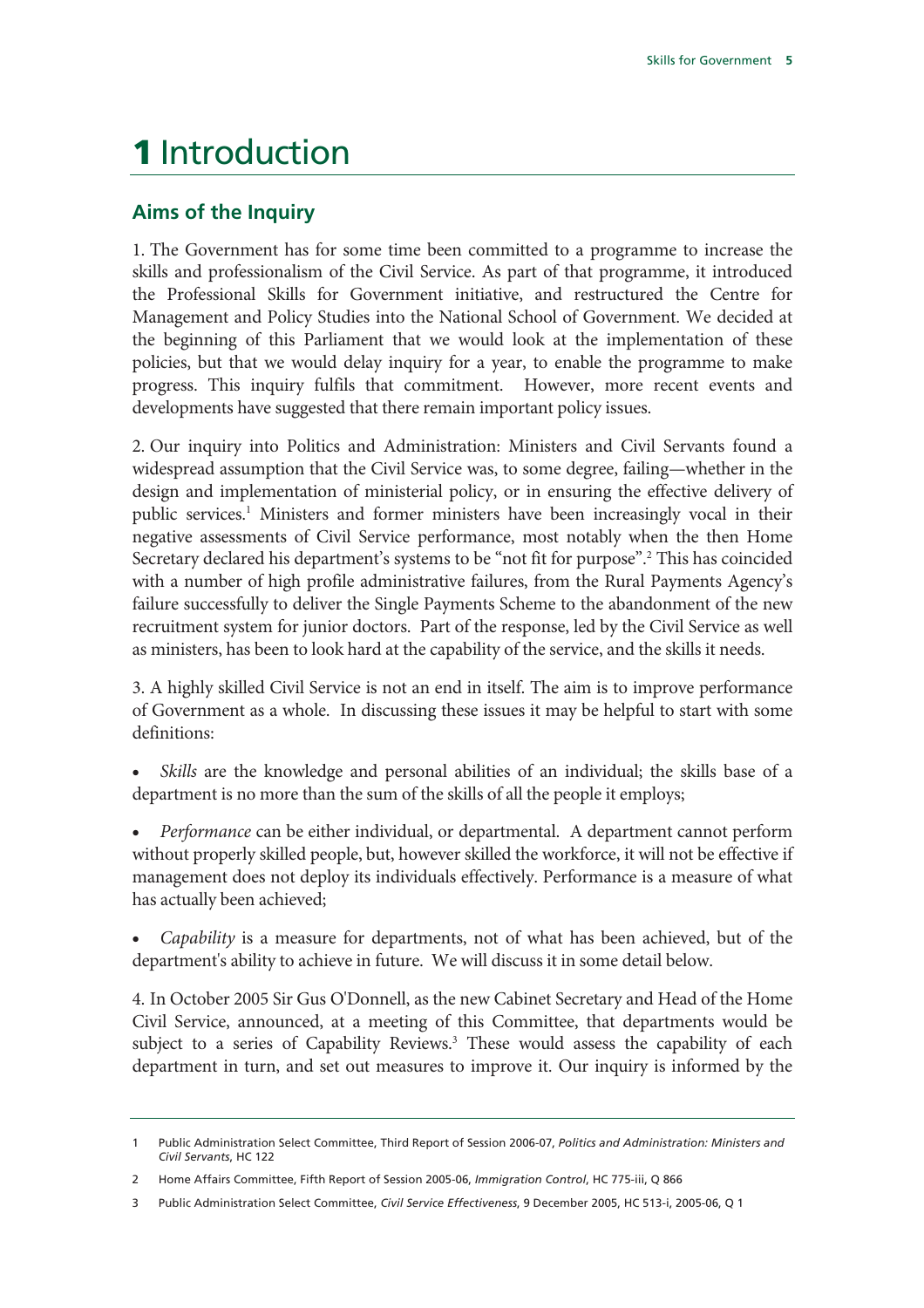findings of the Capability Reviews, but does not attempt to duplicate their work. Nor have we necessarily accepted all of their findings at face value.

5. The institution of Departmental Capability Reviews suggests that the Government shares the wider concern about Civil Service performance. The goal of Government policy towards the Civil Service appears to be the "professionalisation" of the service:

To ensure the Civil Service is admired worldwide for the quality of its policy advice, we need professional, highly skilled civil servants who provide objective, evidencebased advice without fear or favour… This requires professional civil servants with deep rooted, constantly refreshed skills. People who have the confidence to embrace the best ideas from colleagues and from outside, and who have the skills to implement those ideas.

We need a twin track approach: developing our own staff to meet their considerable potential, and bring in those with the talents we lack and with greater diversity of background.4

6. However, although it is important to focus on how things could be improved, we need to be clear about the context in which the Civil Service works, and about the challenges it faces, which go far beyond those facing any private sector organisation. In the first place, the Civil Service cannot set its own agenda. Its leadership is shared between senior civil servants and the ministers whose policies they carry out. That relationship is complex. When we visited the Top Management Programme at the National School of Government, we heard that private sector participants are always struck by the complexity of the challenge faced by senior civil servants. No private business would knowingly model itself on a government department. Furthermore, some failures may result from policy design or timing, for which ministers are responsible.

7. Not only is the leadership relationship complex, but the organisation itself is not a single entity. The Civil Service as a whole numbers some 550,000 people. Within this, though, departments range in size from around 125,000 people in the Department for Work and Pensions to 640 people in the Department for Culture, Media and Sport. Key central departments like the Cabinet Office and HM Treasury are among the smallest of departments. The different sizes of these offices reflect the wide range of roles for which they are responsible, from policy advice to service delivery.

8. The skills required by the Civil Service do not remain static. Changes in emphasis of Government policy, or in methods of public service provision, require civil servants to develop new competences to reflect their shifting roles. Today's civil servants interact with complex networks of customers and stakeholders. They oversee increasingly long and indirect delivery chains. Policy often involves trying to influence behaviour. As Government continues to move towards a social market for public service delivery, fewer civil servants will be engaged directly in the delivery of services, and there will be a greater need for skilled commissioners, to design, agree and monitor compliance with contracts with providers from outside the public sector.

<sup>4</sup> Sir Gus O'Donnell, "Our 21st Century Civil Service – Creating a Culture of Excellence", Speech to Public Service Reform Conference, 6 June 2006 – see www.civilservice.gov.uk/publications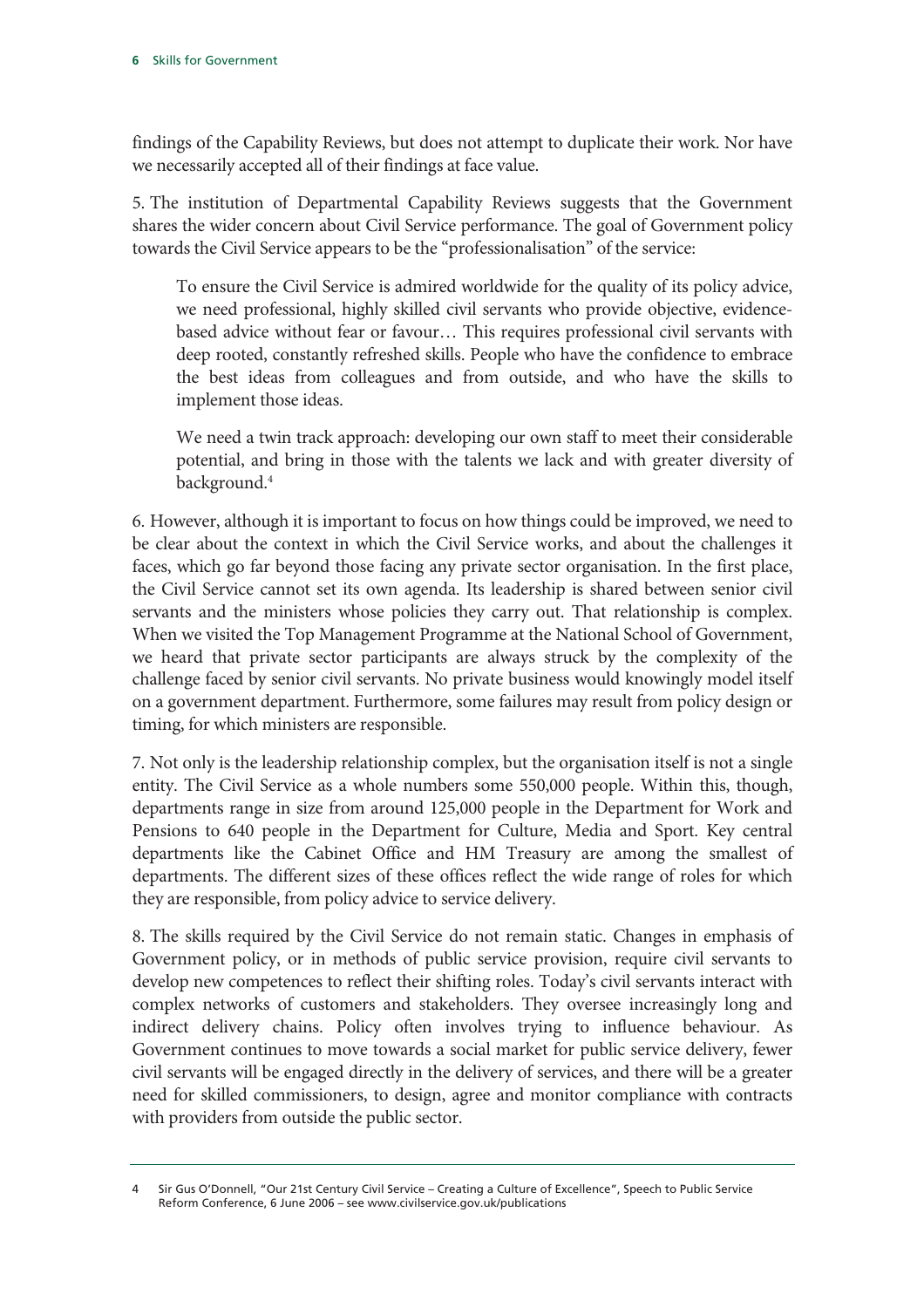9. Above all, we must not lose sight of the scale of the services being delivered. Her Majesty's Revenue and Customs alone has 36.9 million individual customers.<sup>5</sup> These are not necessarily willing customers. Some transactions may be simple; others may involve tailoring complex systems of benefits to individual circumstances. Nor can the standards of public services be static; it is widely observed that public expectations are rising, very possibly more quickly than the resources available to the state.

10. Civil servants are committed. Survey evidence shows that British senior civil servants are far more committed than their international counterparts. A recent survey found that 98% were committed to seeing their department succeed. 91% claimed that they were willing to put in a great deal of effort beyond what is normally expected to help their department succeed, and a still impressive 81% were proud to work for the Civil Service.<sup>6</sup> Worldwide benchmark data from ORC International shows that the "central government norm" for this last figure is 58%. Nor is this commitment limited to the highest echelons. During this inquiry, we visited offices of the Identity and Passport Service, Her Majesty's Courts Service, and Jobcentre Plus. We were deeply impressed by the skills and commitment of all those we met, at every level.

11. **Although this report will look at ways in which performance can, and must, be improved, we should not lose sight of the very many excellent things that are done by excellent people every day. It is a sign of the professionalism of the existing Civil Service that we take so many of these for granted.**

#### **Committee's Working Methods**

12. During this inquiry we held four oral evidence sessions: with the Corporate Development Group at the Cabinet Office (now renamed the Civil Service Capability Group); with expert commentators on Whitehall; with representatives of Civil Service trade unions; and with a panel of former ministers. In addition we received sixteen written memoranda in response to our call for evidence. We also used our regular evidence sessions on the work of the Cabinet Office to hear from the Cabinet Secretary and the Minister for the Cabinet Office on the issues raised in this inquiry, and we have been informed by our predecessor Committee's earlier evidence sessions on Civil Service Effectiveness.<sup>7</sup> The House of Commons Library also assisted us on specific points of information.

13. The inquiry has also benefited from a number of visits the Committee has made. We visited the National School of Government in Sunningdale, and we visited several regional and local Civil Service offices to talk to civil servants working on the front line of public service delivery. The Committee also travelled to the United States to see the Kennedy School of Government at Harvard University, and learn lessons for the United Kingdom. We are grateful to everyone who gave evidence of any form to the Committee, and to those who participated in meetings outside Westminster.

<sup>5</sup> Written Evidence from HMRC (PPF 37) [not printed – published at www.parliament.uk/pasc]

<sup>6</sup> Cabinet Office, SCS Survey 2006

<sup>7</sup> Public Administration Select Committee, *Civil Service Effectiveness*, 14 April 2005, HC 307, 2004-05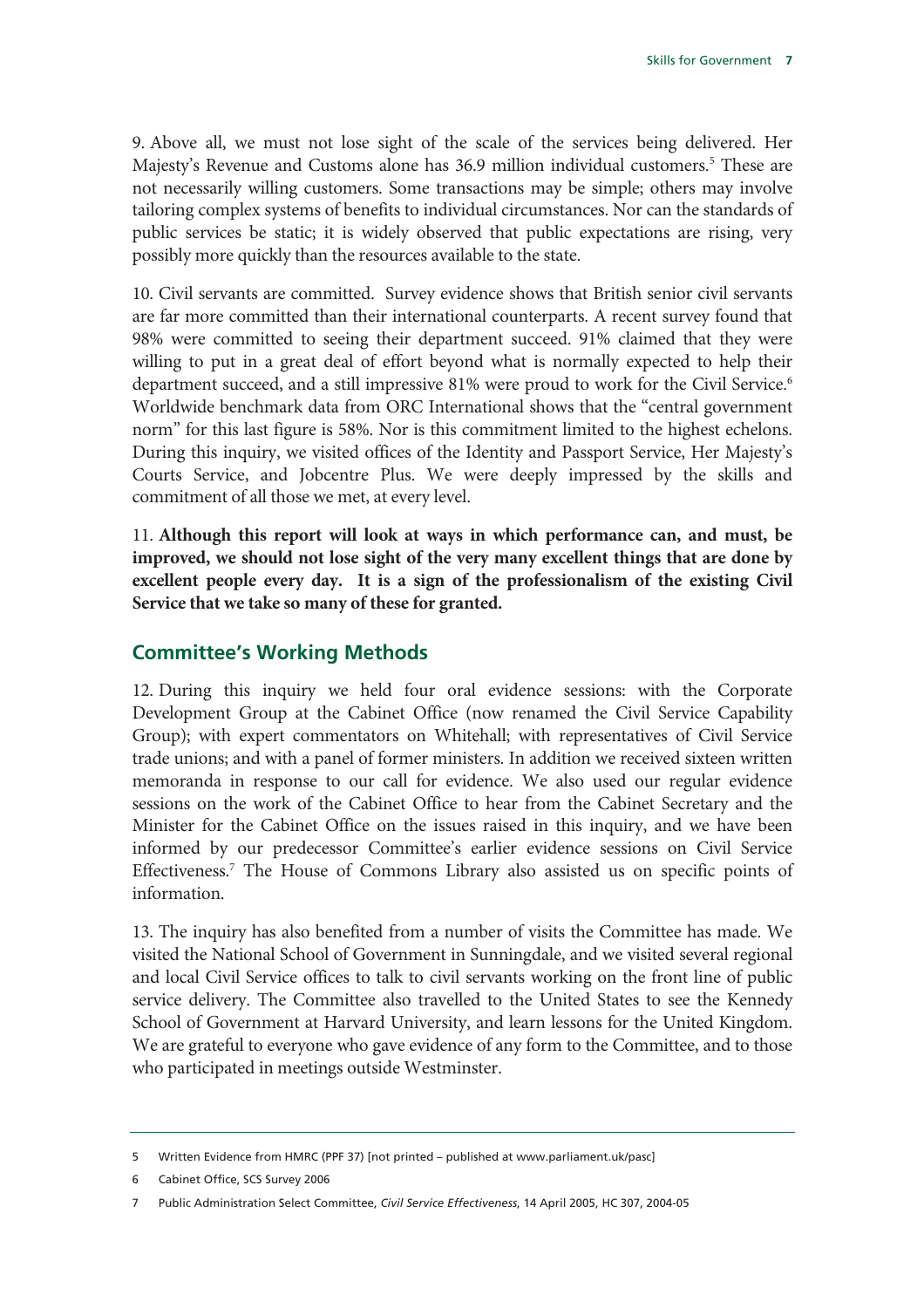#### **Background**

14. The Department with explicit responsibility for improving Civil Service performance is the Cabinet Office. One of its three departmental objectives is:

Strengthening the Civil Service—to ensure that the Civil Service is organised effectively and has the capability in terms of skills, values and leadership to deliver the Government's objectives.<sup>8</sup>

Underneath each department's objectives sit supposedly quantifiable Public Service Agreement targets (widely referred to as PSA targets). The Cabinet Office has four of these, of which the relevant one to this inquiry is PSA 2:

By April 2008, work with departments to build the capacity of the Civil Service to deliver the Government's priorities, by improving leadership, skills and diversity.<sup>9</sup>

15. There are various parts of the Cabinet Office working towards the objective of strengthening the Civil Service. The Strategy Unit, for example, works with departments to aid long-term planning. The Delivery Unit provides a form of consultancy service to departments with public service responsibilities, as well as playing a role in monitoring performance—although we note that in the last few weeks this unit has been moved to the Treasury. Other parts of the Cabinet Office are involved in quality assurance of other departments' work, managing the Cabinet Committee system that binds departments together, providing guidance, setting standards and a variety of other roles.

16. The Cabinet Office also houses the Civil Service Capability Group (CSCG), previously the Corporate Development Group (CDG), which is charged with improving Civil Service capability in terms of skills and leadership across the Civil Service. The CSCG is possibly best described as the Human Resources department for the entire service, and indeed the Director General who heads the CSCG, Gill Rider, is also the Head of the HR profession for the whole of government. The importance attached to her task is indicated by the fact that she reports directly to the Head of the Home Civil Service, Sir Gus O'Donnell.

17. In addition to the units within the Cabinet Office, the Civil Service has its own training organisation. The National School of Government (NSG) was launched in 2005 as the cornerstone of Civil Service training—although, as discussed in more detail at paragraph 59, its remit is heavily directed at the highest echelons of the service. The National School was once part of the CDG but is now a separate non-ministerial department.

18. Achievement of the Cabinet Office's objectives is further complicated by the fact that, below the level of the Senior Civil Service (less than 1% of all civil servants), responsibility for recruitment, staff development, pay and grading is delegated almost entirely to individual departments. Meanwhile, a further complication is the role in all Civil Service pay deals of the Treasury. The Cabinet Office only retains direct responsibility for the Fast Stream, a graduate trainee programme whose members make up a minute proportion of the total number of civil servants. Effective implementation of policies on Civil Service

<sup>8</sup> http://www.hm-treasury.gov.uk/documents/public\_spending\_reporting/public\_service\_performance/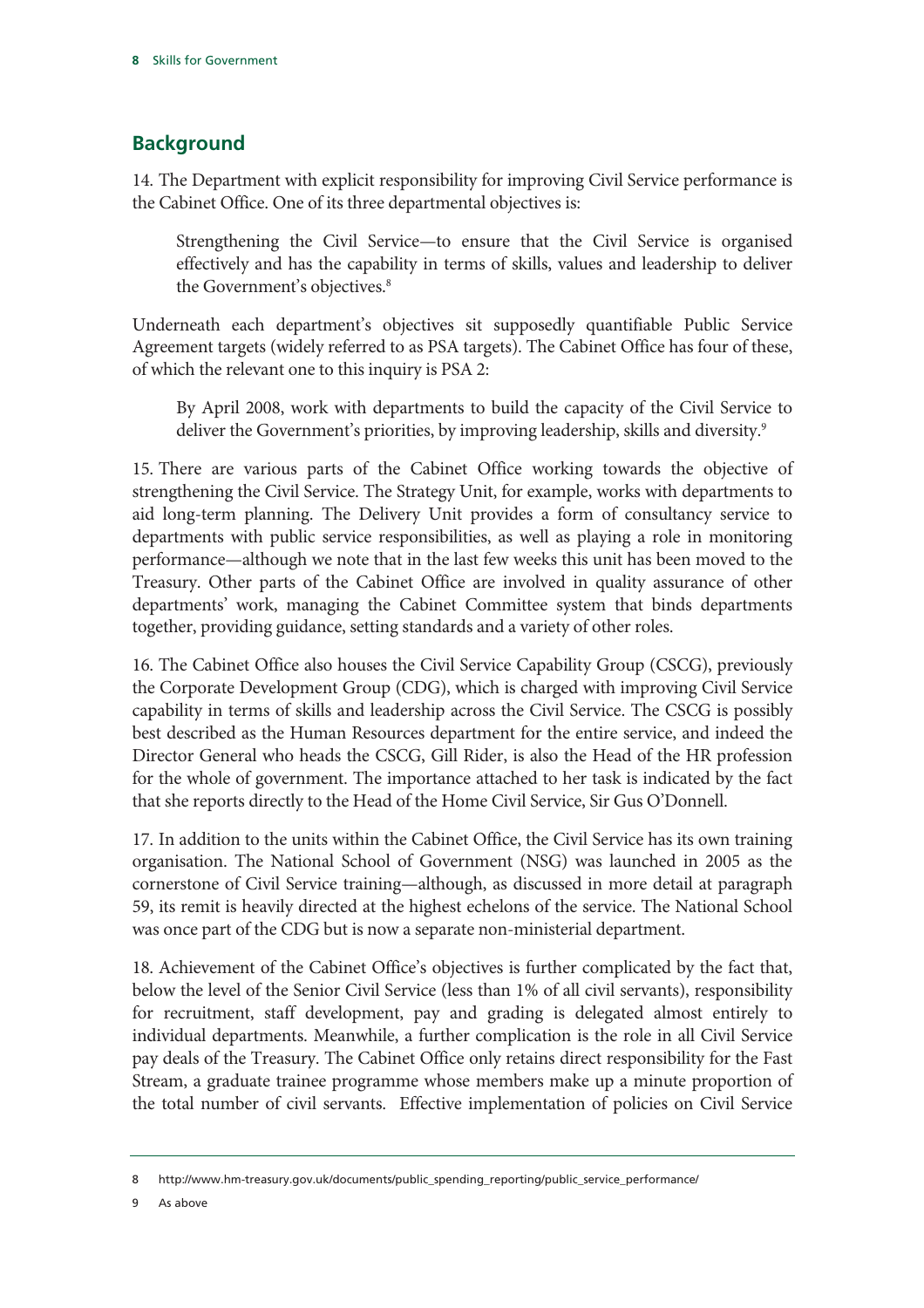skills thus depends on clear leadership from the centre and from departments themselves in assessing their skills needs and implementing change. This report looks at skills and leadership across Whitehall, as well as considering the role of the centre in initiating and carrying out change programmes.

# 2 The Capability Reviews

#### **Civil Service Capability**

19. Despite the initial scepticism of many commentators, the results of the Departmental Capability Reviews carried out by the Cabinet Office suggest they were unsparing. The former Cabinet Secretary Lord Wilson of Dinton has called them "rigorous to the point of self-flagellation".<sup>10</sup> Professor Colin Talbot of the Manchester Business School (who was publicly doubtful about the value of the Reviews when they were first announced) told us he was "pleasantly surprised" at how rigorous they were compared to their predecessor, the Peer Review process, which he described as "basically a non-event".<sup>11</sup>

20. The fact that the Capability Reviews look forward at departmental capability rather than focusing on past performance is a marked contrast with the approach taken to evaluating local government. Comprehensive Performance Assessments of local councils are, as the name suggests, measurements of the quality of those councils based on past actions rather than readiness for the future. The Cabinet Office argues that this is necessary because councils' performance levels can be measured against each other, as they all carry out similar tasks, whereas the same is not true of government departments. Ian Watmore, the then Head of the Prime Minister's Delivery Unit (which led on the Capability Reviews across government), has explained that:

I can't compare the Ministry of Defence to three other Ministries of Defence in the UK. I can look across Ministries of Defence internationally, but other countries organise things in very different ways. Nevertheless, what I can do is compare the capabilities of the different Whitehall organisations to each other, whether it's a corporate capability like HR or finance management, or the leadership capability of the key officials.<sup>12</sup>

This approach is understandable. It should be noted here that there is no shortage of published information about departmental performance (for example in relation to Public Service Agreement targets), although several Committees have had concerns about the usefulness of these targets.<sup>13</sup>

21. However, although there is a case for reviewing capability rather than performance, there were also concerns that the reviews were insufficiently independent of the

<sup>10</sup> Lord Wilson of Dinton, "Rebuilding trust in Civil Servants", *Daily Telegraph*, 16 January 2007

<sup>11</sup> Q 134

<sup>12 &</sup>quot;Interview: Ian Watmore", *Transformation*, Winter 2006, p24

<sup>13</sup> Public Administration Select Committee, Fifth Report of Session 2002-03, *On Target? Government by Measurement*, HC 62-i; EFRA Committee, Fourth Report of Session 2005-06, *The Departmental Annual Report 2005*, HC 693-i; Foreign Affairs Committee, Eighth Report of Session 2005-06, *Foreign and Commonwealth Office Annual Report 2005-06*, HC 1371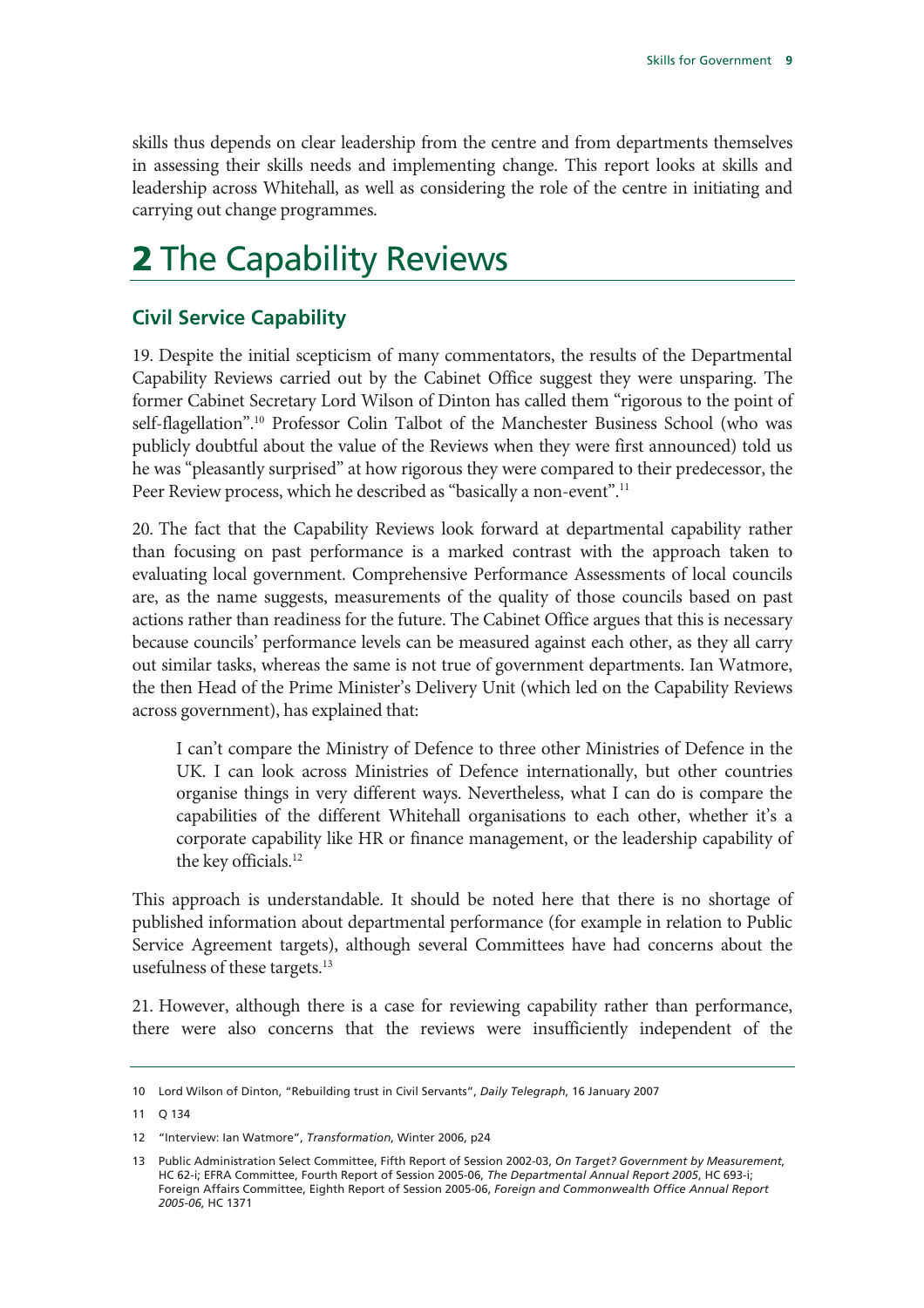organisation under review—the Civil Service. Again, the contrast with local government is instructive; Comprehensive Performance Assessments are undertaken by the Audit Commission, an independent public corporation under the aegis of the Department for Communities and Local Government. The Capability Reviews, on the other hand, have been led by the Cabinet Office. Each review team has included people from outside Government to bring external challenge and insight, as well as peer reviewers from other departments. Nonetheless, Sir Gus O'Donnell's assurance that "this will not be Whitehall reviewing itself"<sup>14</sup> would be more convincing if review teams were not headed by Permanent Secretaries. We can understand why the initial reaction to the announcement of the reviews was sceptical.

22. **We welcome both the concept and the execution of the Departmental Capability Reviews. It is particularly valuable that their findings are being published; it gives us a benchmark against which to measure future performance. We hope that they will be repeated at regular intervals.**

23. **However, if future reviews are conducted in the same way as the current ones, there will be doubts about their objectivity. Any assertion of improvement will be questioned on grounds of the reviewers' potential vested interest. We recommend that future review teams should be externally managed.**

#### **The Problems of Civil Service Performance**

24. The Capability Reviews are not complete—we await findings, for example, on HM Revenue & Customs and the Treasury. Any general comments must, therefore, be provisional. Despite this, those reviews already completed show clear trends, and there is other evidence, such as Cabinet Office performance reports and Civil Service surveys, which confirms the general accuracy of the picture they give.

25. Each department has been assessed on its capability in ten different categories, all of which fall under the sub-headings of either leadership, strategy or delivery. Examples of categories include a department's ability to "set direction", "manage performance" or "plan, resource and prioritise". For each of the ten categories, there are five different markings which a department can attain:

- Strong;
- Well placed;
- Development area;
- Urgent development area;
- Serious concerns.

26. It may be unrealistic to expect departments to be well placed or strong in all ten categories, but it is striking that to date only one department is anywhere near this. Table 1 summarises the performance of departments so far:

<sup>14</sup> Public Administration Select Committee, *Civil Service Effectiveness*, 9 December 2005, HC 513-i, 2005-06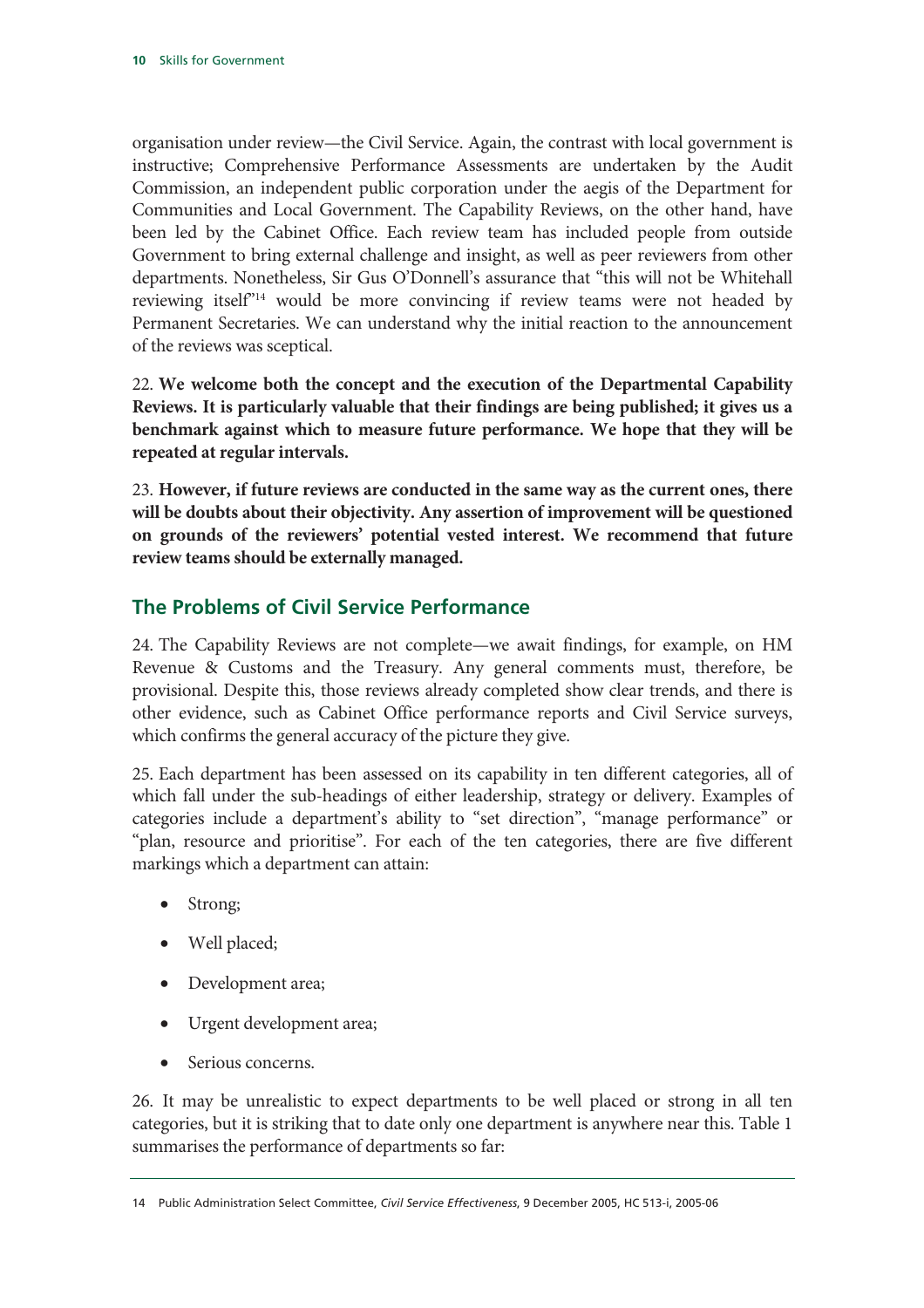| <b>Department</b>                | Score out of 10 - based on number of categories in<br>which marked as "strong" or "well placed" |
|----------------------------------|-------------------------------------------------------------------------------------------------|
| <b>DfID</b>                      | $\overline{7}$                                                                                  |
| DCA <sup>15</sup>                | 5                                                                                               |
| <b>DWP</b>                       | 4                                                                                               |
| DTI <sup>16</sup>                | $\overline{4}$                                                                                  |
| DfES <sup>17</sup>               | 4                                                                                               |
| <b>DfT</b>                       | 4                                                                                               |
| Foreign Office                   | 4                                                                                               |
| MoD                              | 4                                                                                               |
| <b>Cabinet Office</b>            | 3                                                                                               |
| <b>Crown Prosecution Service</b> | 3                                                                                               |
| <b>DCLG</b>                      | 3                                                                                               |
| <b>DEFRA</b>                     | 3                                                                                               |
| <b>DCMS</b>                      | $\overline{2}$                                                                                  |
| DoH                              | 2                                                                                               |
| Home Office                      | 0                                                                                               |

**Table 1 – Departmental performance in Capability Reviews, as of June 200718**

27. No department seems to be exactly "fit for purpose", although the Home Office is unique in being well placed in none of the categories measured. Perhaps most striking is the assessment of the whole Civil Service so far, which we set out at Table 2. It is also informative to compare performance in leadership, strategy and delivery—which we have done in Table 3. The full results are annexed to this report.

<sup>15</sup> Now the Ministry of Justice.

<sup>16</sup> Now the Department for Business, Enterprise and Regulatory Reform.

<sup>17</sup> Now divided into the Department for Children, Families and Schools and the Department for Innovation, Universities and Skills.

<sup>18</sup> Our analysis – taken from information published at http://www.civilservice.gov.uk/reform/capability\_reviews/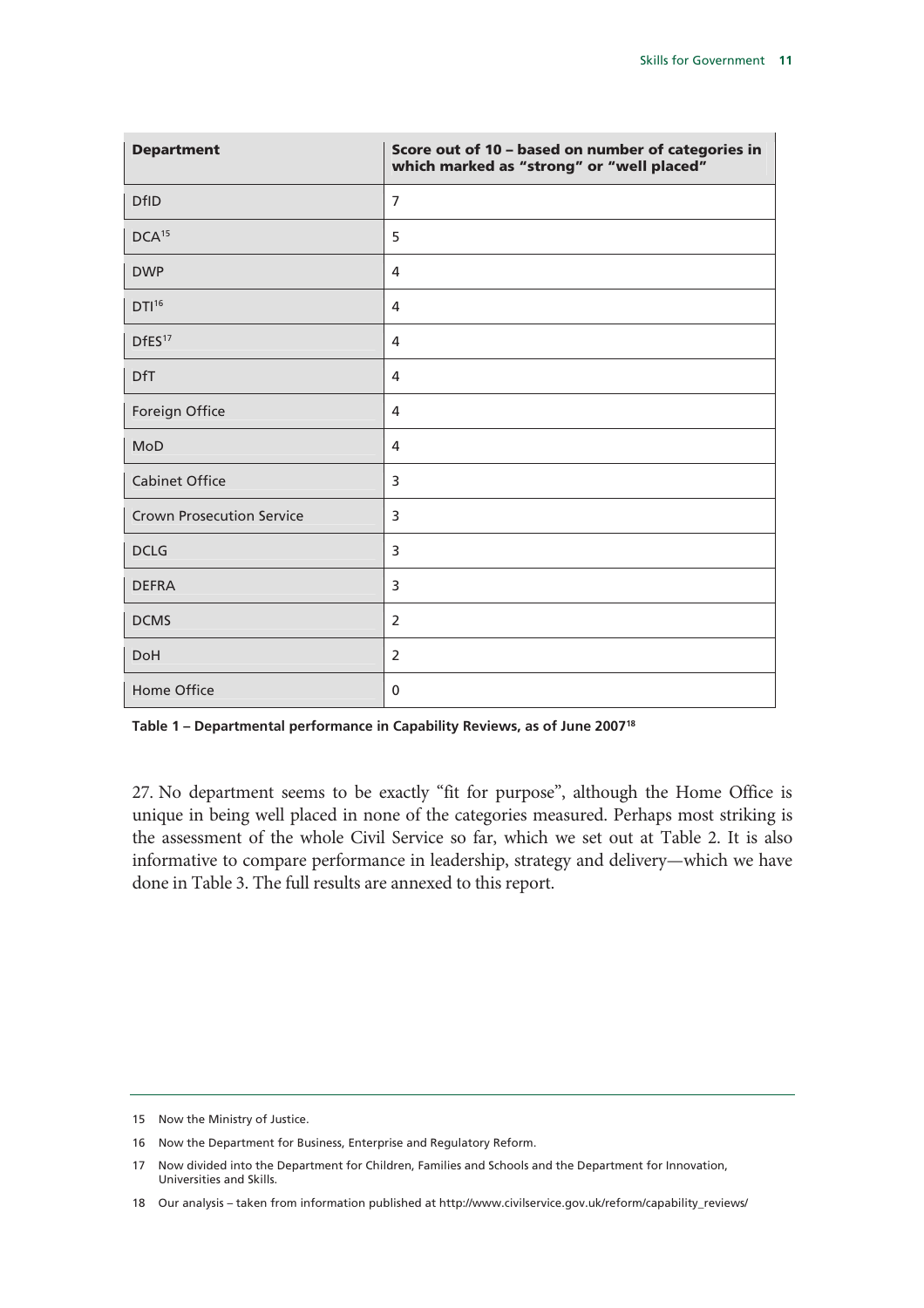| <b>Category</b>         | <b>Frequency of occurrence</b> |
|-------------------------|--------------------------------|
| Strong                  | 5.3%                           |
| Well placed             | 29.3%                          |
| Development area        | 38.7%                          |
| Urgent development area | 24.7%                          |
| Serious concerns        | 2%                             |

**Table 2 – Performance of whole Civil Service in Capability Reviews, as of June 200719**

| Area       | Performance - based on number of categories in<br>which marked as "strong" or "well placed" |
|------------|---------------------------------------------------------------------------------------------|
| Leadership | 32%                                                                                         |
| Strategy   | 49%                                                                                         |
| Delivery   | 24%                                                                                         |

**Table 3 – Performance of whole Civil Service in Capability Reviews, by category - as of June 200720**

28. While none of these statistics is impressive, the findings suggest that the Civil Service is relatively capable with regard to strategy. As we saw in our inquiry into Governing the Future, the Government has made serious attempts to increase strategic capability for some time.<sup>21</sup> It is encouraging to see that such policies can be successful.

29. As we noted in paragraph 6 above, there are intrinsic difficulties in Civil Service leadership, given the dual leadership of civil servants and ministers. Nonetheless, the findings on leadership give us concern. They are reinforced by the results of the recent survey of the Senior Civil Service.<sup>22</sup> Only 48% of senior civil servants believed that their department's "top team" provide effective leadership; and only 57% had confidence in the leaders within their department. These are 15% and 22% respectively below the international benchmark norms for central government.

30. Leadership is crucial in any organisation, but it has different dimensions in the Civil Service, as Rt Hon Charles Clarke MP told us:

It is very, very important that the Civil Service develops more self-confidence in its own capacity and its own responsibility. That is why I talk about the word leadership rather than management and it is why I talk about the joint leaderships of the

<sup>19</sup> As above

<sup>20</sup> As above

<sup>21</sup> Public Administration Select Committee, Second Report of Session 2006-07, *Governing the Future*, HC 122

<sup>22</sup> Cabinet Office, *SCS Survey 2006,* February 2007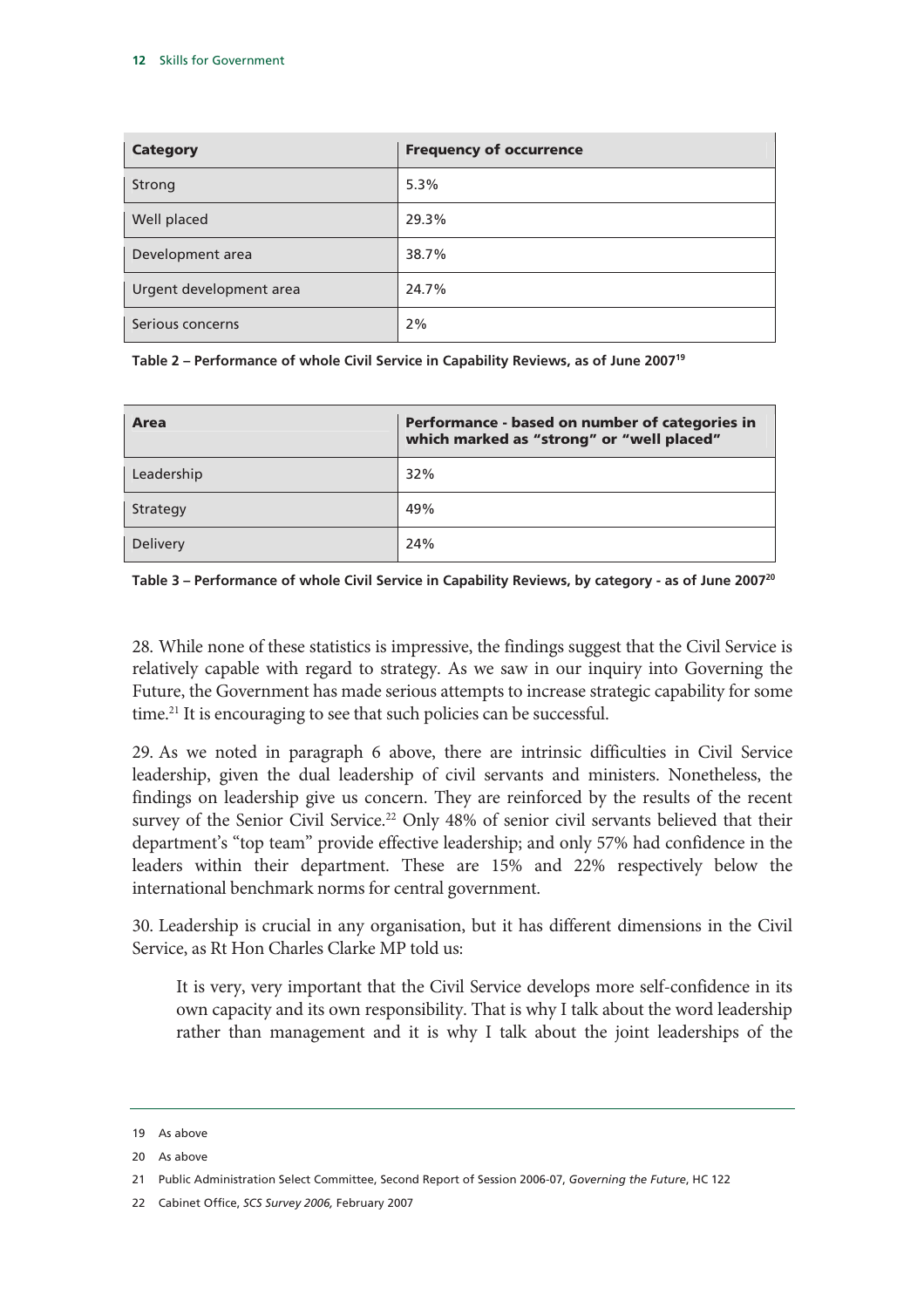permanent secretary, which then goes through the Civil Service structure, and the politician.23

Confident leadership is needed to allow civil servants to carry out their constitutional duty to speak truth to power. This contrasts unhappily with some evidence recently received by other Committees. For example, Johnston McNeill, the former Chief Executive of the Rural Payments Agency, confirmed to the EFRA Committee that when the Single Payments Scheme failed to pay out on time, "we never said [to ministers] it was not deliverable, we accept that. We said it was still doable".<sup>24</sup>

31. If the findings on leadership are worrying, those on delivery are more so. Even major delivery departments like the DCA and the Home Office (before the recent machinery of government changes) were not well placed in any measured aspect of delivery. Successive Cabinet Secretaries have emphasised the importance of delivery to the Civil Service; the results of the Capability Reviews suggest that this emphasis has not been translated into a change in the culture of the organisation.

32. The former Head of the Prime Minister's Delivery Unit, Sir Michael Barber, thought that the results on delivery primarily reflected high public expectations:

The British Civil Service is one of the best civil services in the world, but the challenge of the early  $21<sup>st</sup>$  century, the transformation of the nature of the world in which we live, means that the standards being raised all the time ... you can argue that the expectations for Civil Service delivery were set by the Delivery Unit, by me, but actually they're set by the public. The expectations are out there. The frustrations with delivery are out there … the public want high standards and they want them now. $25$ 

33. **The Capability Reviews paint a bleak picture of Civil Service performance. They suggest a lack of leadership and serious deficiencies in service delivery. But these results do at least expose the scale of the challenge. Departments now have a benchmark against which to measure progress. Ensuring civil servants have the right skills will be essential to improving services in future.**

#### *Performance Management*

34. Many of the categories used in the Capability Reviews relate only indirectly to individuals' skills (e.g. a department's ability to set direction). However, at least one aspect of delivery is directly related to the theme of our inquiry—the management of performance. Only four out of fifteen departments were marked as "well placed" in this category.

35. The Civil Service faces a widespread perception that its leaders are unaccountable for poor performance. Rt Hon Michael Howard MP told us that:

<sup>23</sup> Q 214

<sup>24</sup> Uncorrected transcript of evidence taken before the Environment, Food and Rural Affairs Committee (Rural Payments Agency Sub-Committee) on 15 January 2007, HC (2006-07) 107-iii, Q 1193

<sup>25</sup> Uncorrected transcript of evidence taken before the Public Administration Select Committee on 19 July 2007, HC (2006-07) 958, Qq 71-74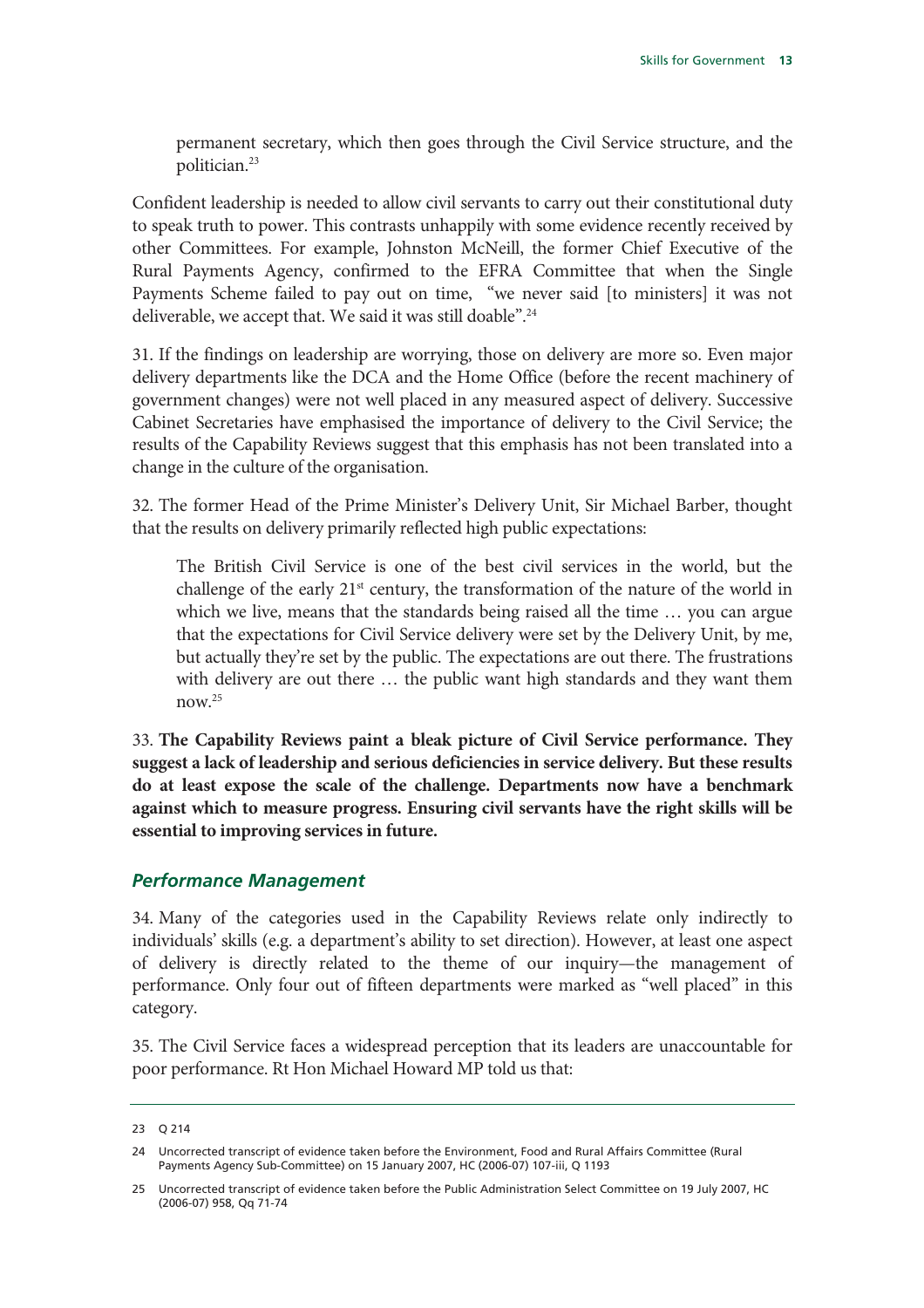Successively over the eight or more years I was in government when people were moved out it was not because they had failed; they were moved sideways, and in some instances promoted, because it was the easiest and quickest way to get them out.26

Nor is it only former ministers who have identified this problem; the recent Senior Civil Service survey showed that a meagre 19% of senior civil servants believed that poor performance was dealt with effectively in their departments. Those surveyed were themselves responsible for doing the performance management.

36. Sir Gus O'Donnell was candid about this problem:

One of my messages to staff is that we must become more honest about the feedback we give. We must get better at giving that feedback. … We have not cracked it. The private sector has not cracked it.<sup>27</sup>

The private sector may also have its difficulties with poor performance. However, Sir Gus told us that last year around 50,000 civil servants left the service, and of those around 2.5% were dismissals due to inefficiency.<sup>28</sup> The corresponding figure for such dismissals across all employers in the UK in the year ending June 2002 was 9%.<sup>29</sup>

37. **There is a clear consensus that the Civil Service is weak in its performance management. We accept that this problem is not unique to the Civil Service. Nonetheless, it is clear that the way poor performance is currently managed is not acceptable. A radically different approach may be needed, and it should be a top priority for the Cabinet Office to find one.**

### 3 Filling the Skills Gaps: The Government's Solutions

38. Previous chapters have set out the scale of the challenges facing the Civil Service in providing the services government and citizens need. To its credit, the Civil Service itself has played a large part in identifying the need for improvement, and there is no shortage of initiatives planned or already underway to address this need. This chapter looks at those initiatives in detail, and assesses to what extent they are adequately designed to achieve the anticipated levels of service improvement .

<sup>26</sup> Public Administration Select Committee, *Civil Service Effectiveness*, 14 April 2005, HC 660-vi, 2004-05, Q 339

<sup>27</sup> Public Administration Select Committee, *The Work of the Cabinet Office*, 6 February 2007, HC (2006-07) 305-i, Q 76

<sup>28</sup> As above, Q 61

<sup>29</sup> Department for Trade and Industry, *Job separations: A survey of workers who have recently left an employer*, December 2004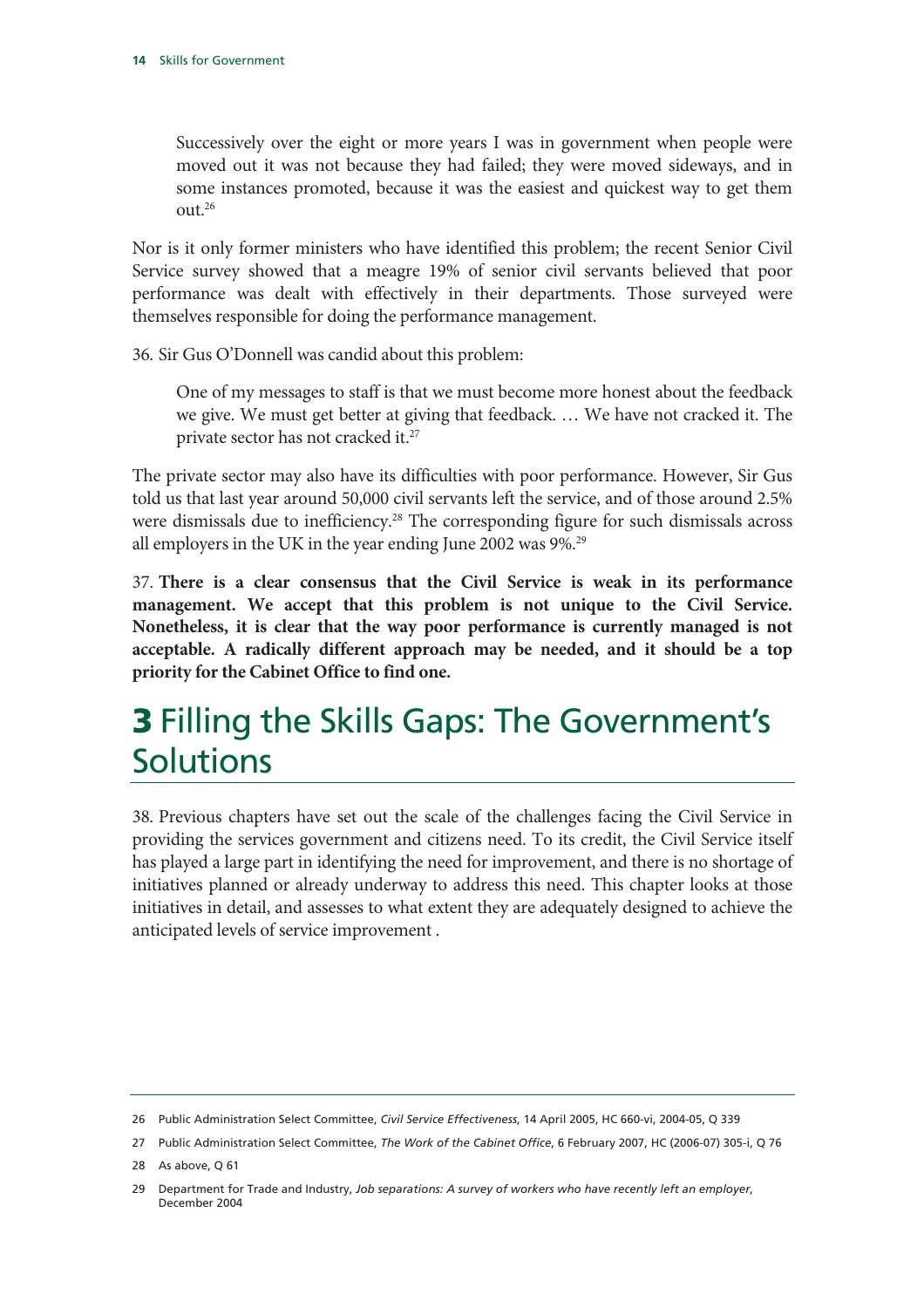#### **Professionalising Government**

#### *The Aim of Professionalisation*

39. Professional Skills for Government (PSG) is the primary tool for improving Civil Service capability. Launched in October 2004, PSG is a major, long-term change programme designed to ensure that civil servants, wherever they work, have the right mix of skills and expertise to enable their departments or agencies to deliver effective services. To this end, its goal is to move away from the concepts of "generalist" and "specialist", and create a Civil Service where all staff are specialists of one form or another. Future career development will be structured around three broad categories of policy delivery, operational service delivery and corporate service delivery (including services such as finance, ICT, communications and HR). The aim is to professionalise the business of government.

40. Despite successive Governments' emphasis on the importance of delivery, policy work has often been perceived as the most esteemed Civil Service skill, and the one linked to promotion. The intention of PSG is that all three categories should carry equal esteem, and all three should provide opportunities for promotion to board level. Individuals are now expected early in their career to choose whether to pursue a career in a particular profession—such as a professional policy delivery specialist or a professional in Human Resources. Although all careers should include experience of at least two professions and preferably more, individuals should major in one of those. They are then expected to plot career paths accordingly (for example, a professional policy adviser might gain operational delivery experience by working in a job centre or a prison).

41. Professional Skills for Government also lists six core skills that all senior civil servants should have. Those skills are:

- Analysis and use of evidence;
- Financial management;
- People management;
- Programme and project management;
- Strategic thinking; and
- Communications and marketing.

Civil servants at the equivalent of Grade 7 level (one or two rungs below the Senior Civil Service) are also expected to demonstrate that they possess the first four of those skills.

42. The language of Professional Skills for Government bears a striking resemblance to that of the Fulton report, published nearly 40 years ago.<sup>30</sup> Certainly, the central tenets of PSG would sound familiar to Lord Fulton, and it is worth reproducing his committee's central finding here:

<sup>30</sup> Prime Minister and Chancellor of the Exchequer, *The Civil Service: Vol. 1: Report of the Committee 1966-68*, Cm. 3638, June 1968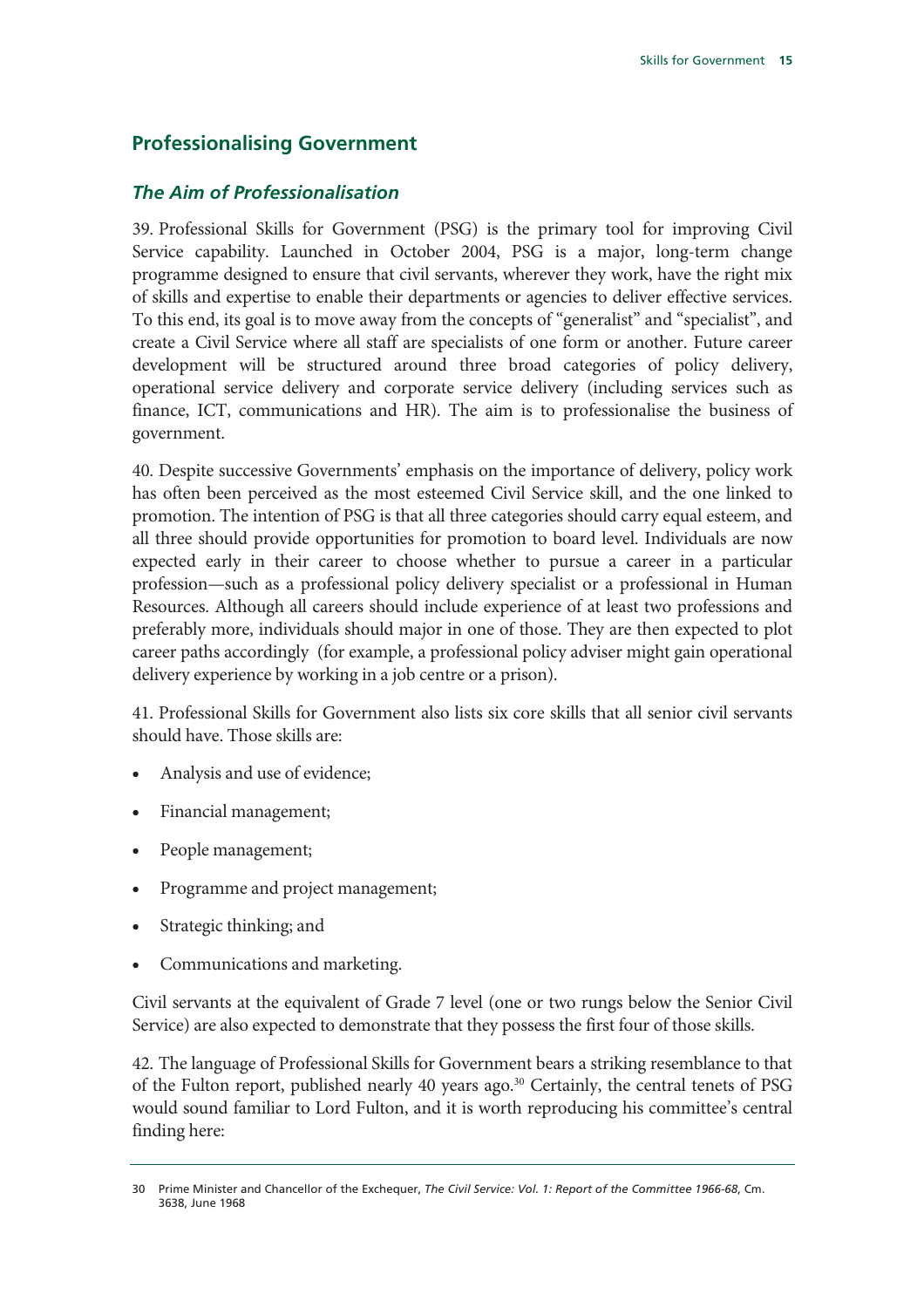The Home Civil Service today is still fundamentally the product of the nineteenthcentury philosophy of the Northcote-Trevelyan Report. The problems it faces are those of the second half of the twentieth century. In spite of its strengths, it is inadequate in six main respects for the most efficient discharge of the present and prospective responsibilities of government:

(a) It is still too much based on the philosophy of the amateur (or "generalist" or "all-rounder"). This is most evident in the Administrative Class, which holds the dominant position in the Service.

(b) The present system of classes in the Service (there are over 1400, each for the most part with its own separate pay and career structure) seriously impedes its work.

(c) Scientists, engineers and members of other specialist classes are frequently given neither the full responsibilities and opportunities nor the corresponding authority they ought to have.

(d) Too few civil servants are skilled managers.

(e) There is not enough contact between the Service and the community it is there to serve.

(f) Personnel management and career planning are inadequate. $31$ 

It is striking how little difference there is between this critique and the underlying assumptions of Professional Skills for Government. Even the language has changed surprisingly little, with criticism of amateurs or generalists still prevalent. Perhaps Fulton's fifth criticism is out of date, but the other five remain very current.

43. Yet much of what Fulton recommended was subsequently implemented. A Civil Service College was set up, and survived, albeit in changing form. Departments did establish Planning Units. Senior specialist posts like Chief Scientists were created. Ministers can now appoint a small number of expert advisers from outside the Service. Employing departments did take on a larger role in recruitment, and we have seen "an expanded late entry, temporary appointments for fixed periods, short-term interchanges of staff and freer movement out of the Service".<sup>32</sup> A Civil Service Department was established, although later disbanded; pay and grading were centralised, although again this has been substantially reversed; and the "hiving off" of certain government functions to non-departmental organisations has certainly taken place on a large scale. The great mystery remains: if so many of Fulton's recommendations were (eventually) implemented, why are the same criticisms still valid?

<sup>31</sup> As above, p104

<sup>32</sup> As above, p105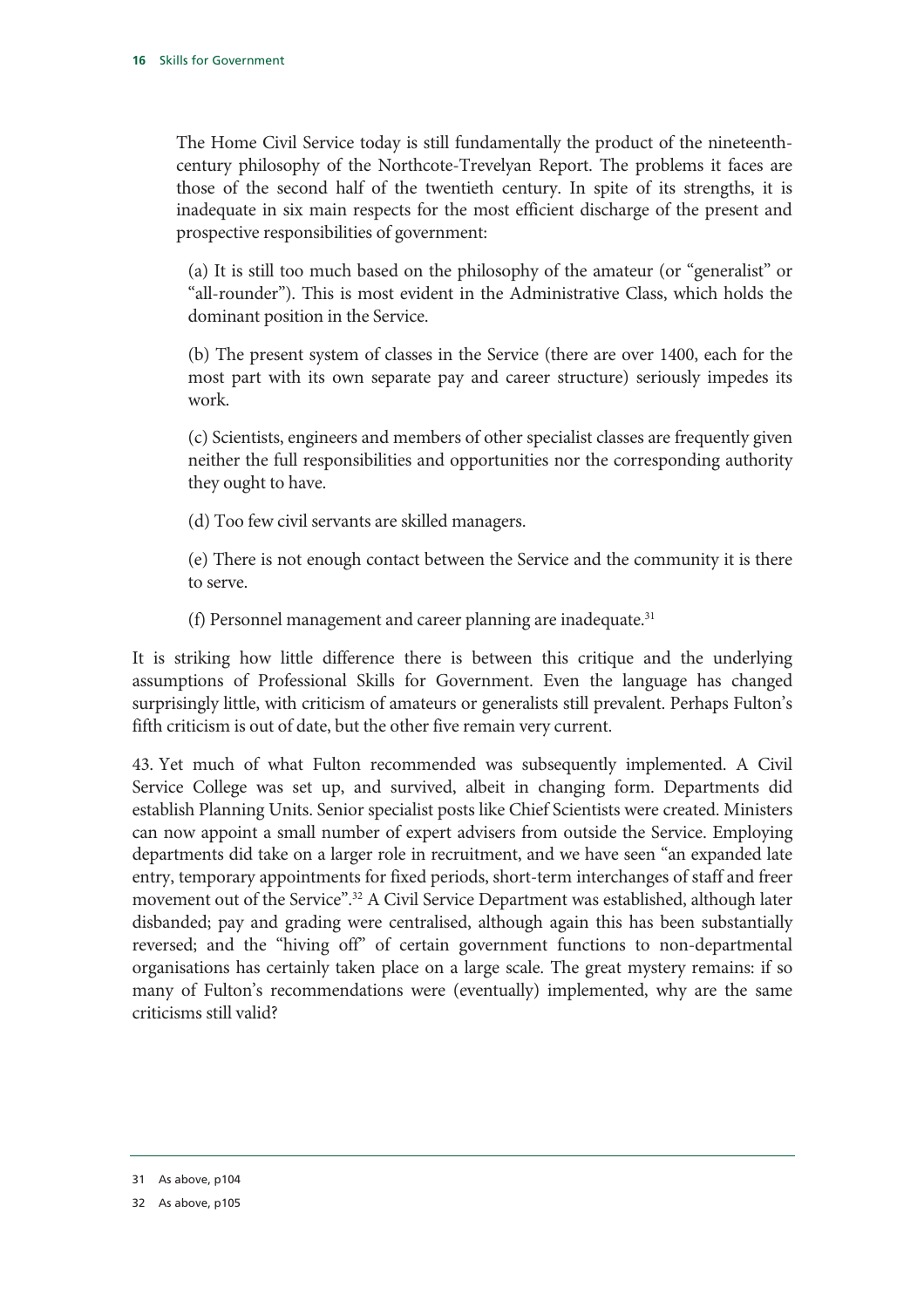#### *Professionalisation in Practice*

44. Gill Rider, the Cabinet Office's Director-General of Leadership and People Strategy, was clear on why she believed Professional Skills for Government would succeed where so many other initiatives had failed before:

If you go to talk to civil servants about Professional Skills for Government they do understand that it means different requirements to them. People no longer talk about a career that is through policy setting; they talk about a career that has a variety of skills, that includes policy skills but they know they need some operational expertise as well in order to make sure the policies are implementable. They also know they need to have the range of managerial skills that make you effective, whether that is financial skills, commercial skills, people-management skills. People now, when you talk to them, have internalised it, if you like. To me, that is the judge of it.33

45. Not all of the evidence we received supported this. The FDA, the trade union for senior civil servants, surveyed its Civil Service members in August 2006, and found that only 19.6% thought the aims of PSG were achievable. Moreover, 30.1% thought that departments were not taking PSG very seriously.<sup>34</sup> The largest Civil Service union, the PCS, also felt that PSG was being implemented inconsistently across different departments.<sup>35</sup>

46. Professional Skills for Government is now being led by Government Skills, the Sector Skills Council for central government, which was established in February 2006. It is one of 25 such councils covering around 80% of employees across the UK economy, and its remit includes Civil Service departments and agencies, non-departmental public bodies and the Armed Forces—around 775,000 staff in all.<sup>36</sup> All Sector Skills Councils have the same broad responsibilities, namely:

- to identify what skills are required in their sector;
- to identify the gaps in existing skills; and
- to develop and deliver a plan to fill those gaps (including through vocational qualifications).

47. The work of Government Skills includes developing a Sector Skills Agreement—which involves identifying the sector's skills gaps and making a plan to fill them. It is unfortunate that this did not form part of the Capability Review process; we hope that the assessment of departments' skills gaps will draw on the findings of those reviews. However, identifying skills gaps is clearly not a straightforward task. PSG may have defined in some detail the skills the Civil Service needs, although not necessarily in what quantities; but it did not identify what skills it already has. Sue Ferns of Prospect (the union for specialists in the Civil Service) told us that:

36 Ev 60

<sup>33</sup> Q 9

<sup>34</sup> Ev 77

<sup>35</sup> Ev 70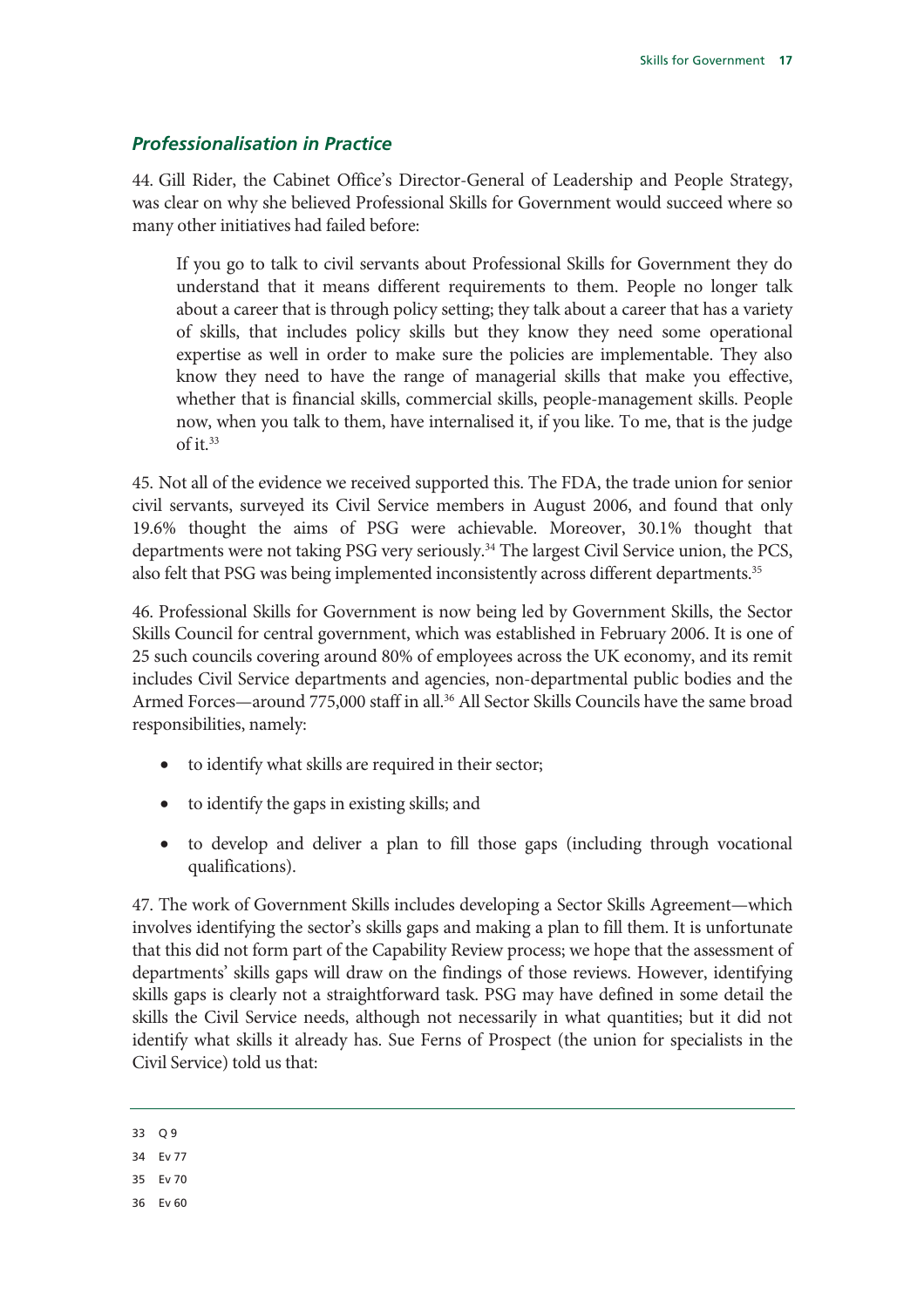The Government does not know how many specialists are employed and what their capabilities are. That is not just our view, but we have asked questions and it has been borne out in parliamentary questions in the House of Lords and in answers we have seen from the Office of Science and Innovation.<sup>37</sup>

48. This is borne out by the Cabinet Office's own departmental performance reports. Data from the Senior Civil Service database records that for 25% of senior civil servants with professional qualifications, their profession is not recorded or not known by the Cabinet Office.38 As recently as April 2004, the profession of qualified senior civil servants was not known to the Cabinet Office in 64% of cases. So it seems that the department, although it was responsible for providing civil servants with the right skills, had little idea what skills were already at its disposal.

49. A provisional target was also set that 75% of the Senior Civil Service should demonstrate all six PSG core skills by September 2007. The Cabinet Office's memorandum to us explained that:

In June 2006 there was already evidence that the target was being met for three of those Core Skills (People Management, Analysis and Use of Evidence and Strategic Thinking), and that progress was being made in the others. We are currently reviewing whether this target is helpful or whether it promotes exactly the "boxticking" attitude that we do not want to encourage in what is actually a major culture change programme.39

However, when pressed on how this information was collected, we were told by Anne-Marie Lawlor, the Cabinet Office's Director of Leadership and Development, that:

I can tell you how we measured it to get the data we have got so far, and that was by a process I talked about earlier, the performance appraisal cycle … requiring linemanagers to have a discussion with people working for them against the core skills, and there are detailed definitions behind each of those core skills, so it is not simply a headline, and reach a mutual agreement about whether the person had those skills or had not. That gives us some information. I would be the first to say that is not perfect information, and that is why we are pausing…40

Discussions with line managers are one way of assessing individuals' skills, but they are necessarily imprecise. It would clearly be useful to have some more objective way of measuring civil servants' skills.

#### *Accredited Qualifications*

50. One possible way of identifying and raising the skills of civil servants is extending the use of accredited qualifications. Government Skills is currently working on a Sector Qualifications Strategy, setting out where such qualifications might be needed; it is

40 Q 69

<sup>37</sup> Q 79

<sup>38</sup> Cabinet Office, *Making Government Work Better - Departmental Annual Report*, Cm 7108, May 2007, p54

<sup>39</sup> Ev 60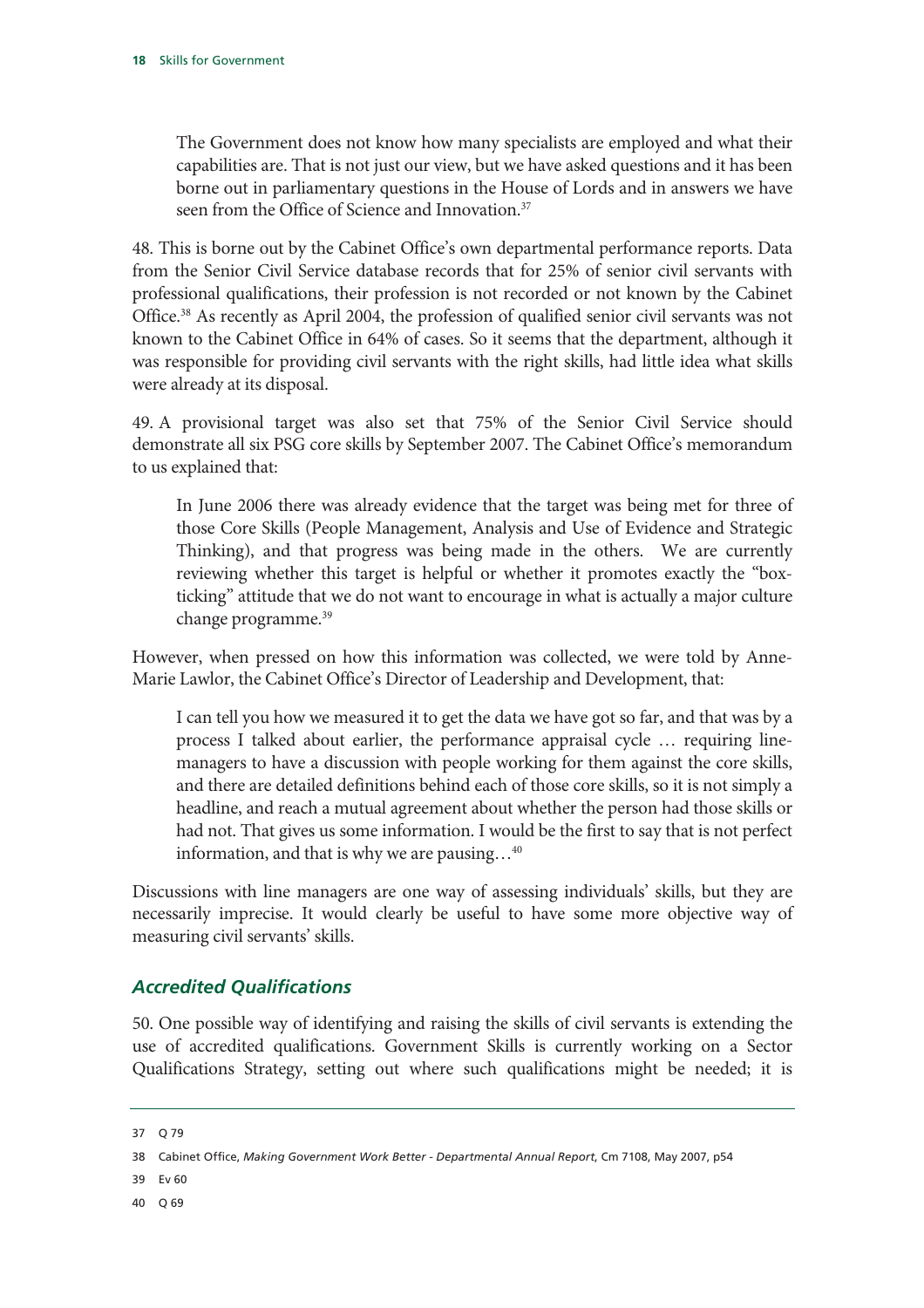intended that this strategy will be complete by the end of 2007, with the qualifications themselves developed by December 2008. It is not yet clear who would develop these qualifications and who would accredit them.

51. The case for accredited skills was put effectively by Hugh Lanning, the Deputy General Secretary of the PCS. He told us that the skills of most current civil servants are not appreciated, because there was no way you could match those skills with the world outside the service:

They are not equated to either degrees or NVQs or any other structure like that, so it is under-appreciated because it is just assumed that civil servants have only got general, unspecific administrative skills, but that is not the case. There are a lot of highly skilled people, but can they prove it? … There is no way that that can be done in most areas of the Civil Service at the moment.<sup>41</sup>

Prospect's Sue Ferns suggested that accredited qualifications would aid workforce planning, because they would make it easier for departments to understand what skills they had at their disposal:

The world we live in is about relocation, it is about change, it is about civil servants having to move. Our experience at the moment is that, even in closely related departments, jobs are being lost in one area at the same time as external recruitment is taking place elsewhere. Apart from the cost to the individual, that is very inefficient for the Civil Service and, if you had some kind of accredited qualification, maybe that would be a way of overcoming that.<sup>42</sup>

52. Most witnesses seemed to agree that the everyday skills of civil servants ought to be recognised through some sort of vocational qualifications. We are pleased to see steps being taken to encourage this. We note, for example, that the Identity and Passport Service will sponsor its employees through an NVQ in customer care, aiming to get 70 staff through the course each year. An NVQ is of course a qualification which is recognised outside the Civil Service as well as within it.

53. At the higher levels of the Civil Service, some witnesses argued that staff should also be required to have academic professional qualifications. David Walker, the editor of the Guardian's Public magazine, suggested that there should be a compulsory postgraduate qualification in public administration, which he referred to as a "specialised MBA":

The most obvious thing to do, and it sounds like a no-brainer, as they say, is to require entrants to the upper echelons of the Civil Service to be skilled in organisations, to have a grounding in organisational theory and the practice of administering/managing complex organisations. The intellectual apparatus for that exists in academe, outside; some of it comes from the private sector and some from the public. It can be mobilised.<sup>43</sup>

<sup>41</sup> Q 109

<sup>42</sup> Q 114

<sup>43</sup> Q 136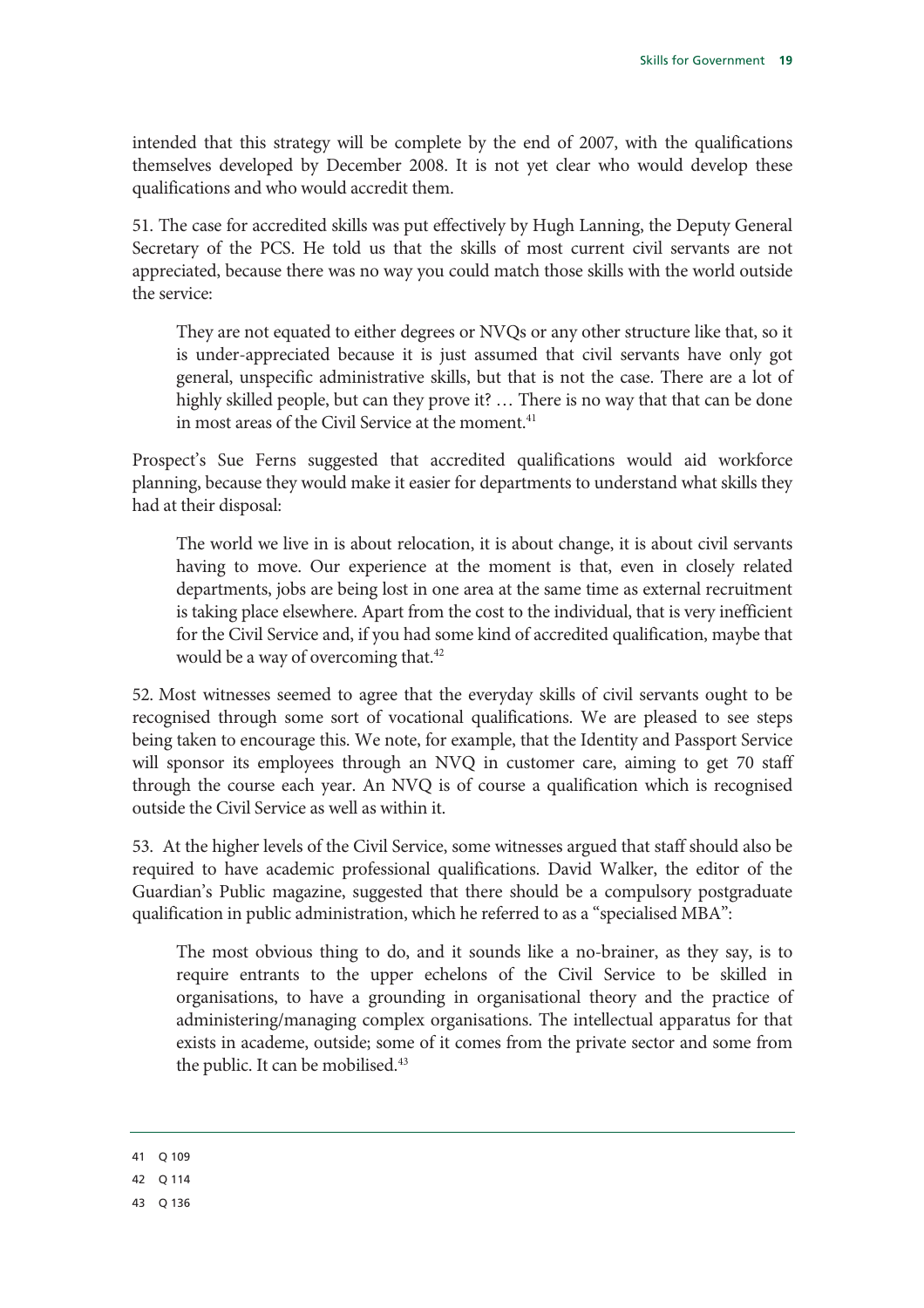54. Professor Colin Talbot agreed with this approach in principle. We should note here that there is already such a thing as a Master of Public Administration, or an MPA. Warwick University provides such a course, and we saw for ourselves some of its delivery when we visited the Kennedy School of Government at Harvard University.

55. However, others are sceptical about the universal applicability of such academic qualifications. Sir Gus O'Donnell, who has taught on MBA courses although he does not himself have an MBA, was decidedly equivocal:

MBAs is an interesting question. I am not a huge fan of MBAs … I would like my successors who come through to have had more delivery experience than I have had. Precisely what technical qualifications they need, the fact that I have got training in finance and economics is very useful, I find, but some of the MBA modules that I have seen, I have certainly done lots of these training things that are things you would cover in an MBA and I have found them very useful; whether precisely an MBA is the right thing is an interesting question.<sup>44</sup>

Instead, Sir Gus favoured a greater diversity of approach:

Generally throughout the Service I am a fan of getting the right professional skills. Some of them it is best to do through an accreditation system; some it may be better that you do it through on-the-job training, so I am not being specific about the micro side of it.45

56. **There may well be scope to expand the use of accredited qualifications in the Civil Service, but we should not lose sight of the crucial importance of practical experience. The skills learnt through experience should be borne in mind before civil servants without professional qualifications are dismissed as "amateurs".**

57. **Nonetheless, while we should not underestimate the Civil Service's existing skills, there ought to be some way of measuring them more formally. It is clear that the Government cannot currently assess its existing skill levels, let alone identify how to fill gaps. Government Skills needs to concentrate on developing a robust means of assessing individuals' skills. Accredited vocational qualifications would certainly help, and there may also be a case for expanding the use of academic qualifications in assessing the skills of people at the higher levels of the service.**

#### **Training**

58. Beyond accrediting the skills of existing and future staff, the Civil Service continues (as any employer must) to provide its staff with formal and informal training to develop their skills. Any inquiry into Civil Service skills must inevitably ask if civil servants have access to appropriate training throughout their careers in government. Such access clearly depends on a number of factors, from the suitability of training offered, to the adequacy of time and money available.

<sup>44</sup> Public Administration Select Committee, *The Work of the Cabinet Office*, 6 February 2007, HC (2006-07) 305-i, Qq 80-81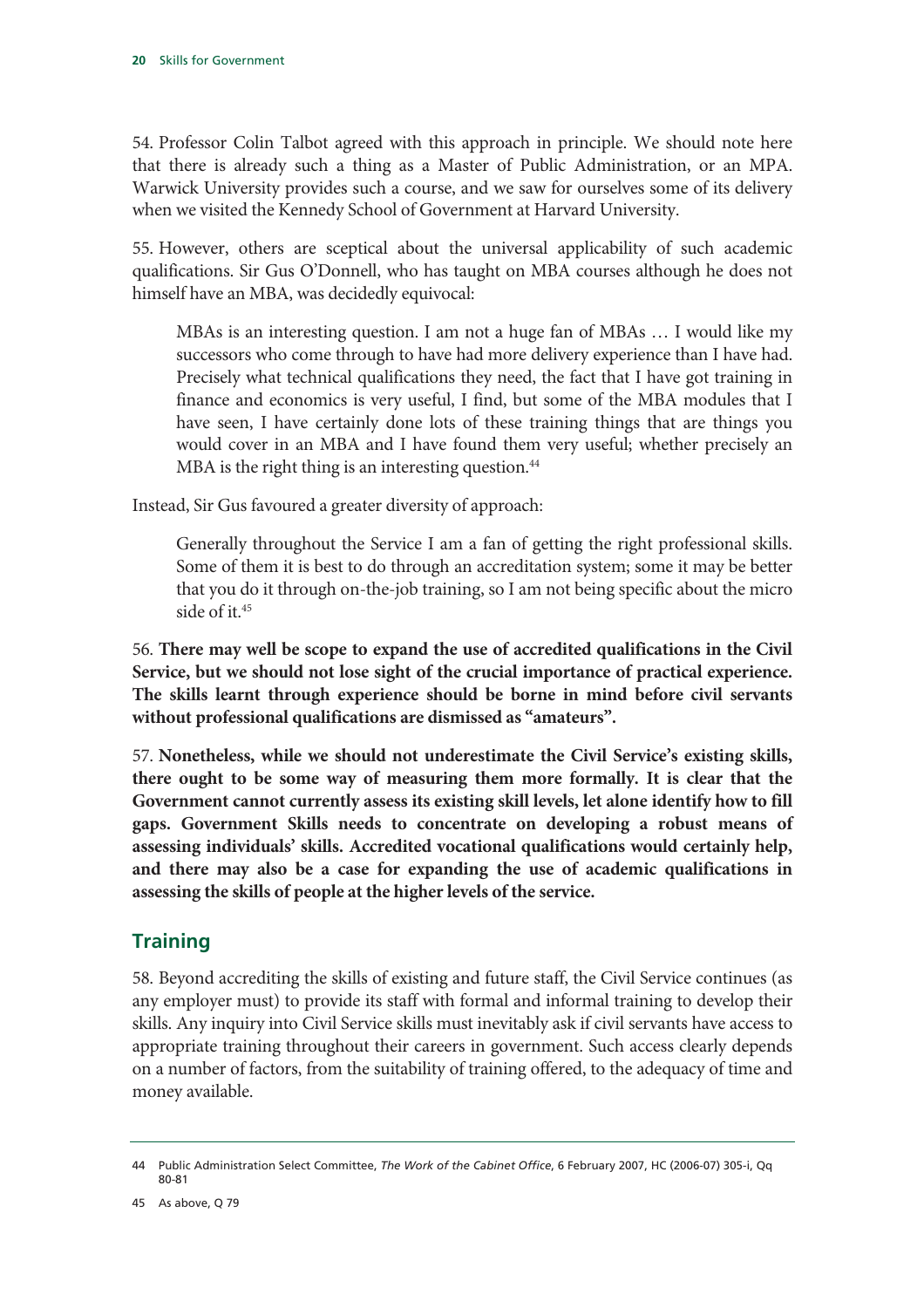#### *The National School of Government*

59. The National School of Government is the latest incarnation of the Civil Service College which was instituted after the Fulton Report. It was relaunched in 2005. As we set out in paragraph 17, the National School is not intended to be the day-to-day training provider for 550,000 civil servants. It is instead designed to be a "centre of excellence for learning and development in support of the strategic business priorities of government"46—so providing high quality training to those in, or aspiring to, leadership positions in public service. In doing so, it works in partnership with a range of universities and other educational establishments. Our impression is that its courses are generally highly regarded. Certainly, we were struck when we visited the Top Management Programme at Sunningdale how it had attracted senior leaders not only from the Civil Service, but from other public services and from the private sector.

60. The main difference in status between the National School and its predecessor body, the Centre for Management and Policy Studies (CMPS), is that whereas the CMPS was part of the Cabinet Office, the National School is now a separate non-ministerial department. David Spencer, the School's Principal and Chief Executive, told us that this "will allow the increased autonomy and management freedoms needed to develop the necessary organisational structure and systems to deliver its strategy".<sup>47</sup>

61. The heart of the School's strategy is to be demand-led, and to base its provision around its client organisations—individual departments and agencies. Each department has been assigned its own Strategic Relationship Manager to work with that department in moving from a catalogue of centrally provided courses to creating courses and bespoke activity suited to the perceived needs of the individual customers. The principle of demand-led training is central to the recent Leitch review of skills across all sectors in the UK.48

62. There is a danger, though, that being too demand-led may be a shift away from a more strategic approach, just when it is most needed. The National School has reorganised its open programmes in line with Professional Skills for Government. However, if its catalogue is to be demand-led, it is not clear that all of these programmes will continue to be offered; the School is certainly under no obligation to do so. A demand-led approach will only be compatible with PSG if departments buy into its tenets. If departments do not successfully integrate PSG into their recruitment and career management practices, then their staff will not necessarily look for training in PSG core skills. In those circumstances, demand-led training could lead to an entrenching of old ways of delivery.

63. The National School will also work with the Sunningdale Institute, a "virtual academy" of leading thinkers whose remit is to influence the style and the content of its courses. We understand the role of the Sunningdale Institute is to provide a challenge function and to shape the service provided by the National School. This goal is commendable. We note, however, that although the Institute's many fellows include academics and individuals with a range of experience across the Civil Service, wider public sector, the private and third

<sup>46</sup> http://www.nationalschool.gov.uk/

<sup>47</sup> Ev 109

<sup>48</sup> HM Treasury, *Prosperity for all in the global economy - world class skills*, December 2006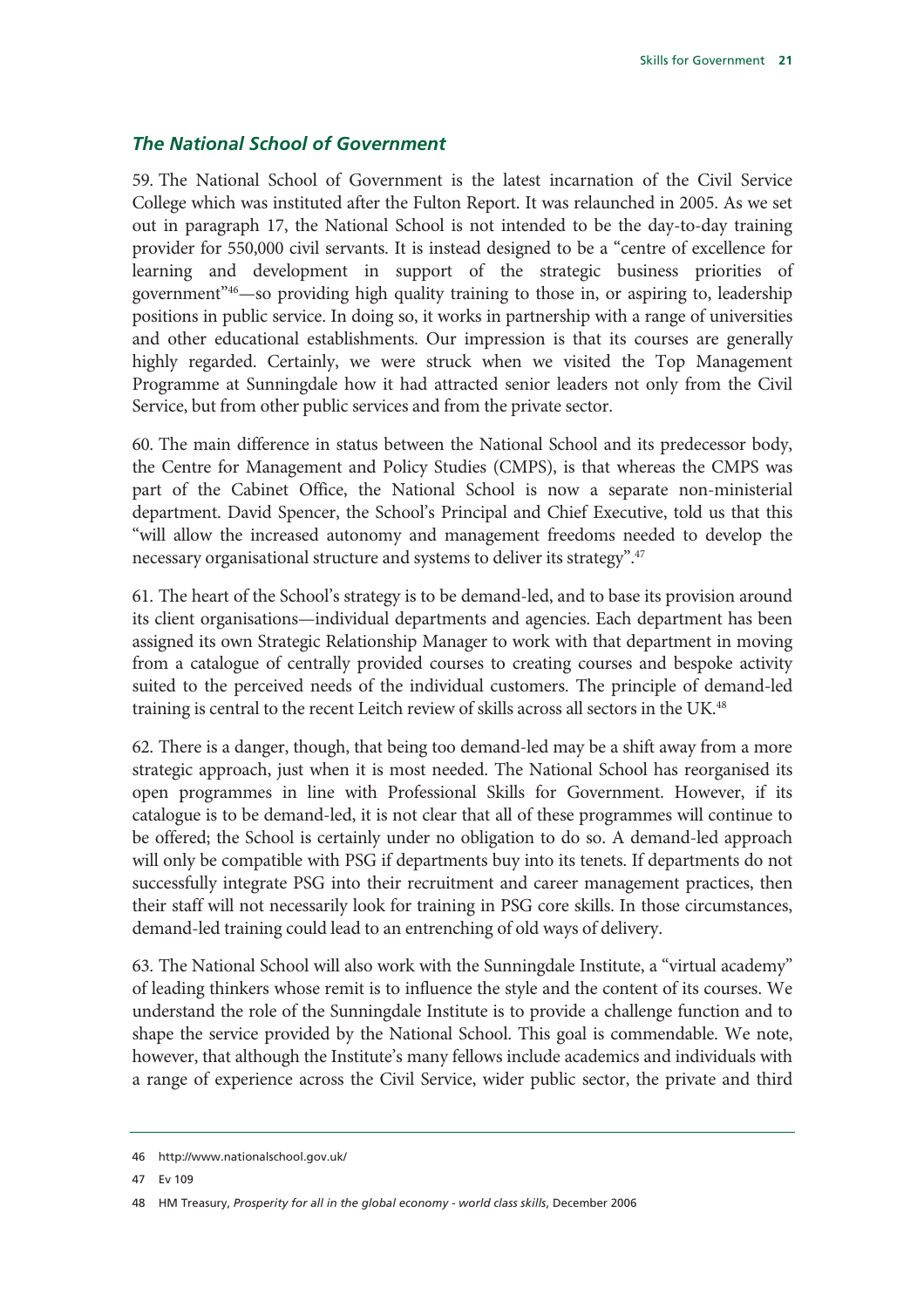sectors, there are no current or former ministers. Given that one of the major purposes of the Civil Service is to meet the needs of ministers, this seems an odd omission.

64. The National School is not attempting to be an equivalent of the Kennedy School of Government in the United States, which is not a State institution but is part of Harvard University. The Kennedy School provides a respected arena where ministers, senior officials and practitioners can come together to discuss issues of public administration. This sharing of experience does not seem to happen to the same extent in the UK. Nor do we have a single equivalent institution to provide a research base on government. There is continuing discussion of whether the UK would benefit from an organisation developing along these lines. The Kennedy School provides a valuable resource. Another model is provided by the Australia and New Zealand School of Government. There are a variety of ways in which a similar institution might develop here, either by growth of an existing institution or the creation of a new one. We would welcome the emergence of such capability in the UK.

65. **It is not clear how the National School of Government can simultaneously be "demand-led" and focus on providing the professional skills set out in Professional Skills for Government. The Capability Reviews indicate that most departments are poor at "building capability", which in turn suggests that they have not been effective in identifying the skills they need. The National School should work closely with departments and the centre to ensure a coherent strategy is maintained based on identified skills gaps.** 

66. **In identifying those skills gaps, the Government should look both to Government Skills and to the Sunningdale Institute. Both of these are potentially worthwhile innovations; but both should look for more ministerial input, to make sure that the Civil Service can respond to ministerial needs.**

67. We are also unsure about the merits of the School's desire to measure its success by "reputation, not revenue". **Measuring the success of training is not easy. The goal of training is to change behaviours over time, but it will be difficult to detect whether this is happening and to what extent it is attributable to training. Monitoring the demand for courses is still a relevant judge of the effectiveness of provision; revenue is surely one of the major tests of a demand-led organisation, and reputation is a relevant factor in determining demand. Success should be measured by both reputation and revenue.**

#### *Other Civil Service Training*

68. The National School does not have the capacity to provide the job-specific training needed by the 550,000 men and women of the Civil Service. Nor does it attempt to; it is not realistic to expect a single provider to be best suited to every form of training for employees in environments as diverse as prisons, job centres and call centres. Departments inevitably use a wide variety of training providers, as well as running courses in-house.

69. It is worth recording our experience that staff in the Civil Service were generally positive about the training available to them. One court clerk we spoke to, who had worked in local government and the private sector, observed that in general the Civil Service was considerably more supportive than either of those sectors of staff who wanted training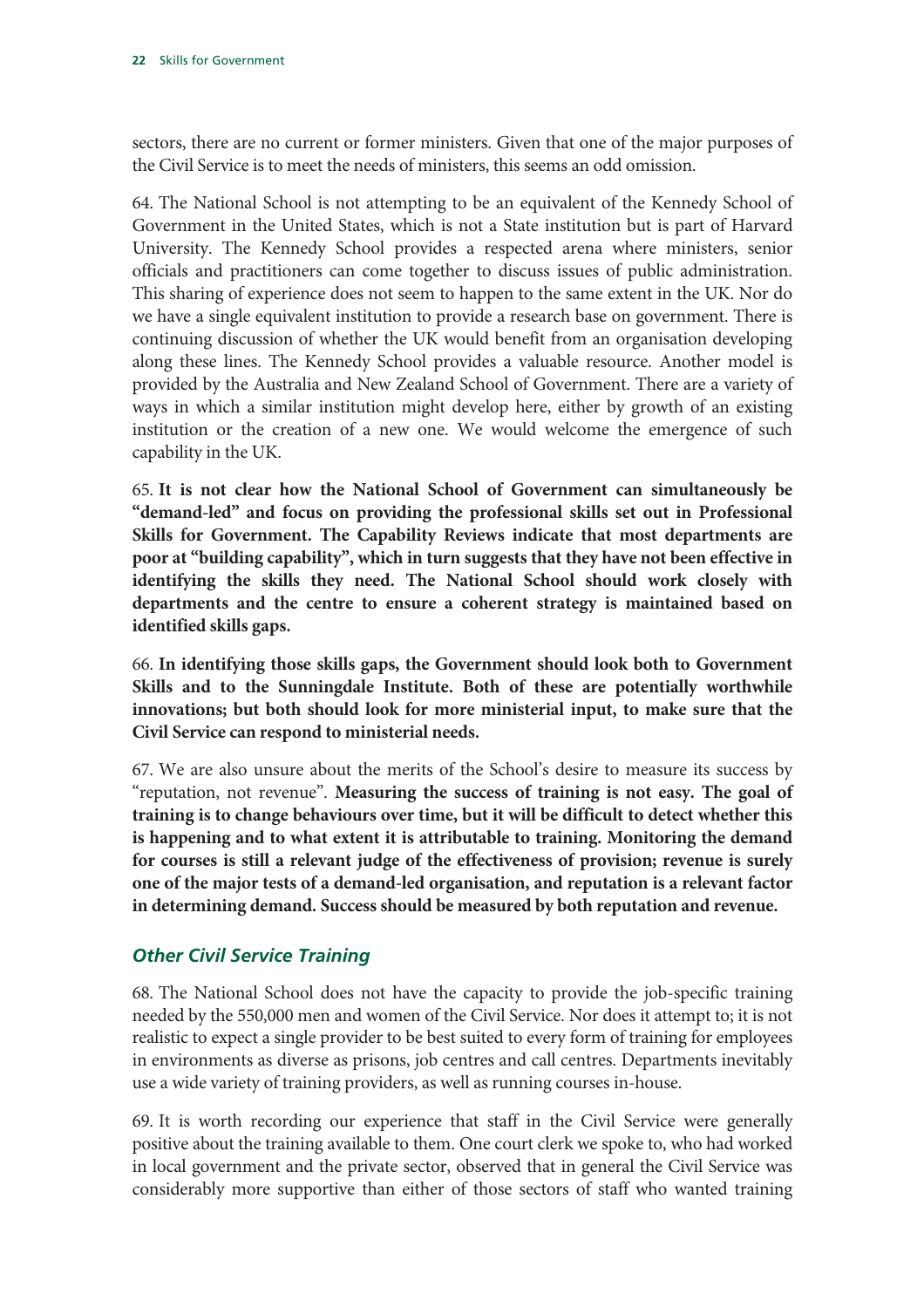beyond their own job—as well as being more supportive of shadowing, career breaks or out-of-hours academic study. This proposition seemed to have general assent, even from temporary staff.

70. There were significant caveats, nonetheless. Concerns were voiced in various parts of the Service about the quality of in-house training provision, and about the length of waiting lists for even the most essential courses. The Cabinet Office rightly point out that the Civil Service is among the most committed employers across the UK economy in terms of funding available per head for training,<sup>49</sup> although it is not clear to what extent that funding is spread equitably across the different grades of the service.

71. The other commonly cited problem was that staff were in fact unable to leave their posts for long enough to get the training they needed. This is a problem encountered by every organisation; but it is particularly pronounced when staff complements are allocated on the assumption that no staff are on leave or on holiday. Undoubtedly this situation (which of course is not universal) is not unrelated to the Government's efficiency programme—which we discuss in more detail in Chapter 4.

72. There remains a question, though, whether the Civil Service has developed quite the culture of training and skills development that it needs. Sir Richard Mottram, the nonexecutive chairman of Government Skills, has been a Permanent Secretary in three different departments, so is as well placed to comment as anyone. He draws a slightly negative contrast between the Civil Service and the Armed Forces, of which he also has extensive experience:

Why is it that our armed forces are amongst the best in the world? Partly because there is a strong focus on training and development throughout the whole career of people who join up. I think the Civil Service has done that rather more fitfully in the past than the armed services.<sup>50</sup>

73. **We recognise the commitment of the Civil Service to training. We have seen ourselves that staff are broadly positive about the opportunities open to them, and this is commendable. However, there is no point in offering training if there is insufficient time to take it. Staff complements should be calculated in such a way as to allow staff to make any necessary time commitment to personal development.**

#### **External Recruitment**

74. One short term answer to skills gaps in the Civil Service is to recruit from outside. External recruitment provides an answer to skills gaps. It also has the advantage of bringing in experience and knowledge which is not held within the Civil Service, and can give valuable "outsider" perspectives. Sir Robin Mountfield put this case in his written evidence:

I have long taken the view that the Civil Service can benefit greatly from a degree of external recruitment at senior level. Sometimes recruitment from outside is to fill a specific skill gap in the Department concerned. But there is a wider case for such

49 Ev 64

<sup>50 &</sup>quot;Stretching the boundaries", *Whitehall and Westminster World*, 29 May 2007, section 2, pXV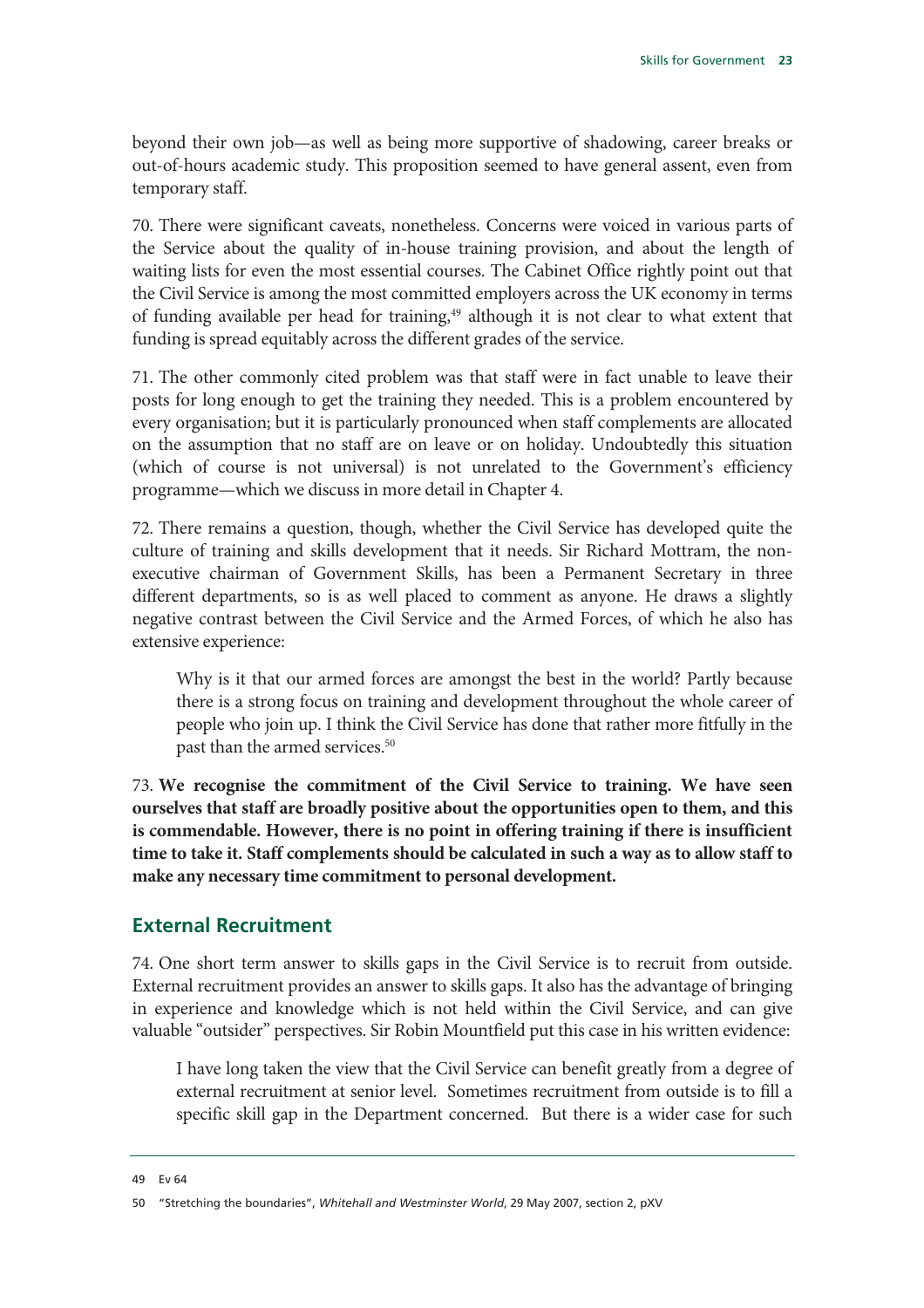recruitment, to enrich the mixture of skills and experience in the upper reaches of the Civil Service.<sup>51</sup>

He also cited the Oughton Report on these issues, which found that the most successful private sector organisations "grow most of their own timber", but sought to "ventilate" it with a proportion of appointments from outside.<sup>52</sup>

75. Even though external recruitment was also one of the Fulton report's recommendations, the pace of recruitment at the higher levels of the service is widely perceived to be higher than ever before. In 2004-05, 43% of competitions in the Senior Civil Service were open, and just over two thirds of those were won by external candidates—meaning that around 29% of SCS appointees were from outside the Civil Service. In 2005-06 there was a slight drop to 41% of competitions being open.

76. In our initial call for evidence we asked if increased external recruitment posed a threat to the values and traditions of the Civil Service—by which we meant its permanence and its political impartiality. We were struck by the unanimity of the responses we received on this question. None of our witnesses saw any reason why external recruitment was of itself a danger to the permanence or the impartiality of the service.

77. Charles Clarke told us that during his time as Home Secretary there had been three deputy secretaries appointed to the department. One of them was a former chief executive in local government; one of them was a former chief executive of a voluntary organisation; and one of them was a policy officer originally from central government. None of them were Home Office civil servants. His conclusion was that:

they all had and have massive operational responsibilities but the Civil Service did not have within it individuals to carry out these responsibilities at deputy secretary level or so it seemed.<sup>53</sup>

One of the tests of Professional Skills for Government will be its effectiveness in ensuring that, in future, the Civil Service can produce credible candidates for important delivery functions. We have seen just how negative the Home Office's Capability Review was; the review team ascribed this in major part to the fact that its Board all lacked detailed knowledge of Home Office systems.<sup>54</sup> External recruitment is welcome, but there are clearly significant losses if it is the only route to the top. Departments must be able to grow their own talent.

78. There are clear practical difficulties with the current levels of external recruitment in the higher echelons of the service. Joining a new organisation so near to the top is not easy. It inevitably takes time to get used to a new culture; senior posts ought to be too important to allow someone much time to find their feet. When we saw Gill Rider, who had joined the Cabinet Office at one rung below Permanent Secretary level after 27 years in Accenture, she told us "I have only been here five months—so very new, and still in my learning

<sup>51</sup> Ev 101

<sup>52</sup> Cabinet Office, *Career Management and Succession Planning Study*, November 1993

<sup>53</sup> Q 181

<sup>54</sup> http://www.civilservice.gov.uk/reform/capability\_reviews/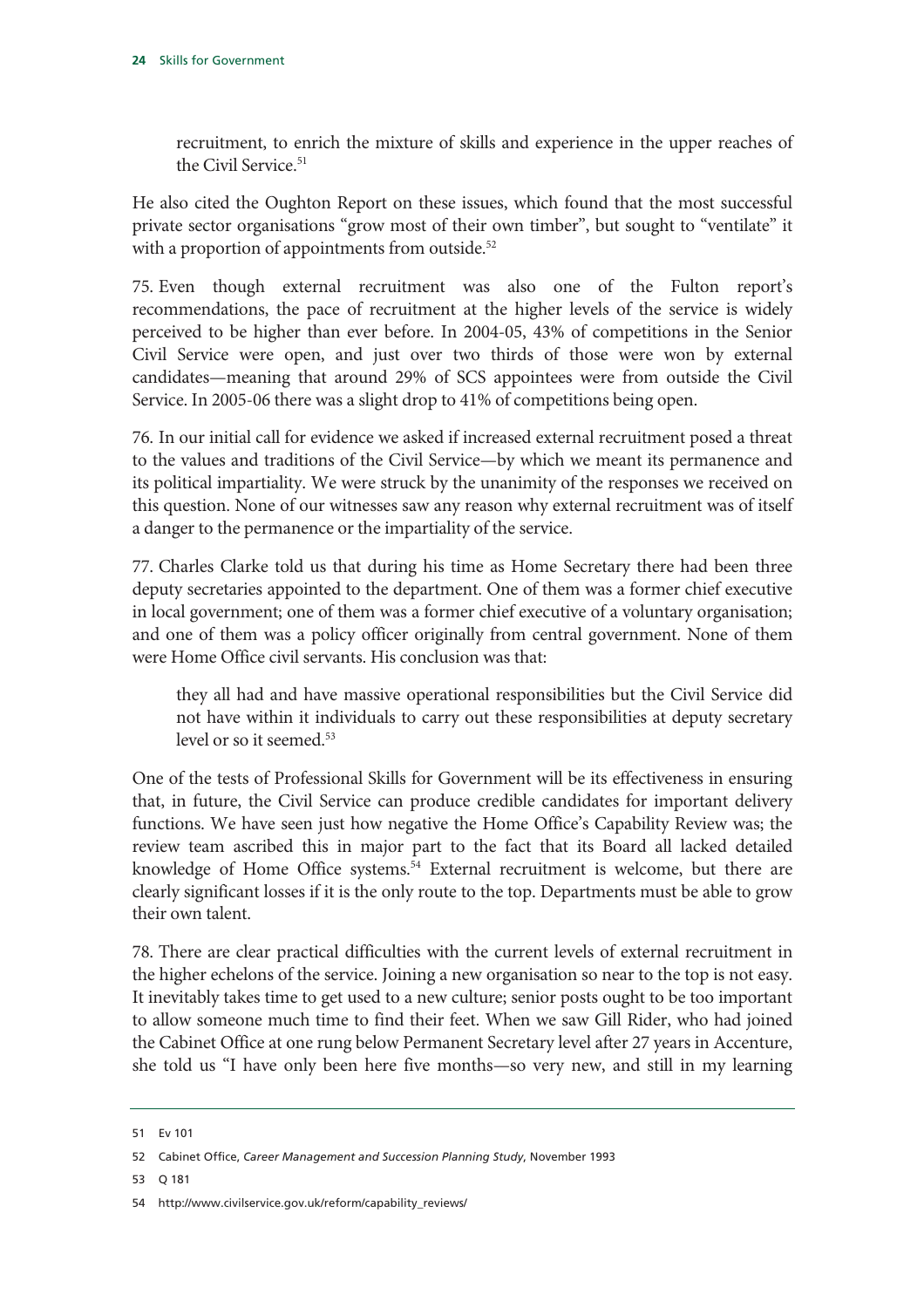curve".55 It is not unreasonable to have a long learning curve; but it must be preferable for this learning curve to be negotiated without too much responsibility for important matters of state.

79. Sir Robin Mountfield argued that the benefits of external recruitment could still be felt if that recruitment took place predominantly at a lower level. He cautioned that the culture change from one sector to another is necessarily much greater than movement within a sector, and transition is difficult. According to Sir Robin, this argues against recruiting directly into the very top posts as a general rule, and instead towards recruiting mid-career, so that incomers can absorb the public sector context and ethos, and meld them creatively with their own outside experience before reaching the very top.<sup>56</sup>

80. For related reasons, Sir Robin was sceptical about the value of limited term appointments, suggesting that too much of the time is spent learning the ropes, and that they fail in the object of changing the culture of the service: "the immune system of the Civil Service is strong, and this is not the way to overcome it".<sup>57</sup> This evidence was strongly supported by the research conducted by Dr Ruth Levitt and William Solesbury,<sup>58</sup> who had used confidential interviews to evaluate the experience of outsiders in the Senior Civil Service. They also found that further improvement was required to recruitment and induction practices, and that external recruits needed high level support and an open, permeable culture to succeed. This requires a significant investment of time by senior leaders.

81. There are also often significant pay differentials between staff appointed from outside and those who rise up the Civil Service ladder. The FDA have told us that this is leading to increasing problems of morale, and that departments themselves have argued to the Senior Salaries Review Body (SSRB) that the current pay differential is neither justified nor sustainable.<sup>59</sup> Indeed, during our inquiry, the FDA told the SSRB that the entire SCS pay system was no longer "fit for purpose".<sup>60</sup>

82. Charles Clarke was also critical of the pay offered to external recruits, but from the opposite perspective:

I do not think we pay enough … There were one or two appointments that came around in my field where I said pay much higher than might be thought to be right. I do not believe in what I call the "example" approach to salary-setting in public life. I think if we want to recruit top-quality public servants we have got to pay to get people.<sup>61</sup>

83. The Civil Service does not have a target for the number of external appointments to senior posts. We believe it would not be appropriate for it to do so. The ratio of external to

55 Q 1

56 Ev 102

59 Ev 78

61 Q 215

<sup>57</sup> Ev 102

<sup>58</sup> Ev 90-94

<sup>60</sup> FDA response to Senior Salary Review Body report for 2007 – see www.fda.org.uk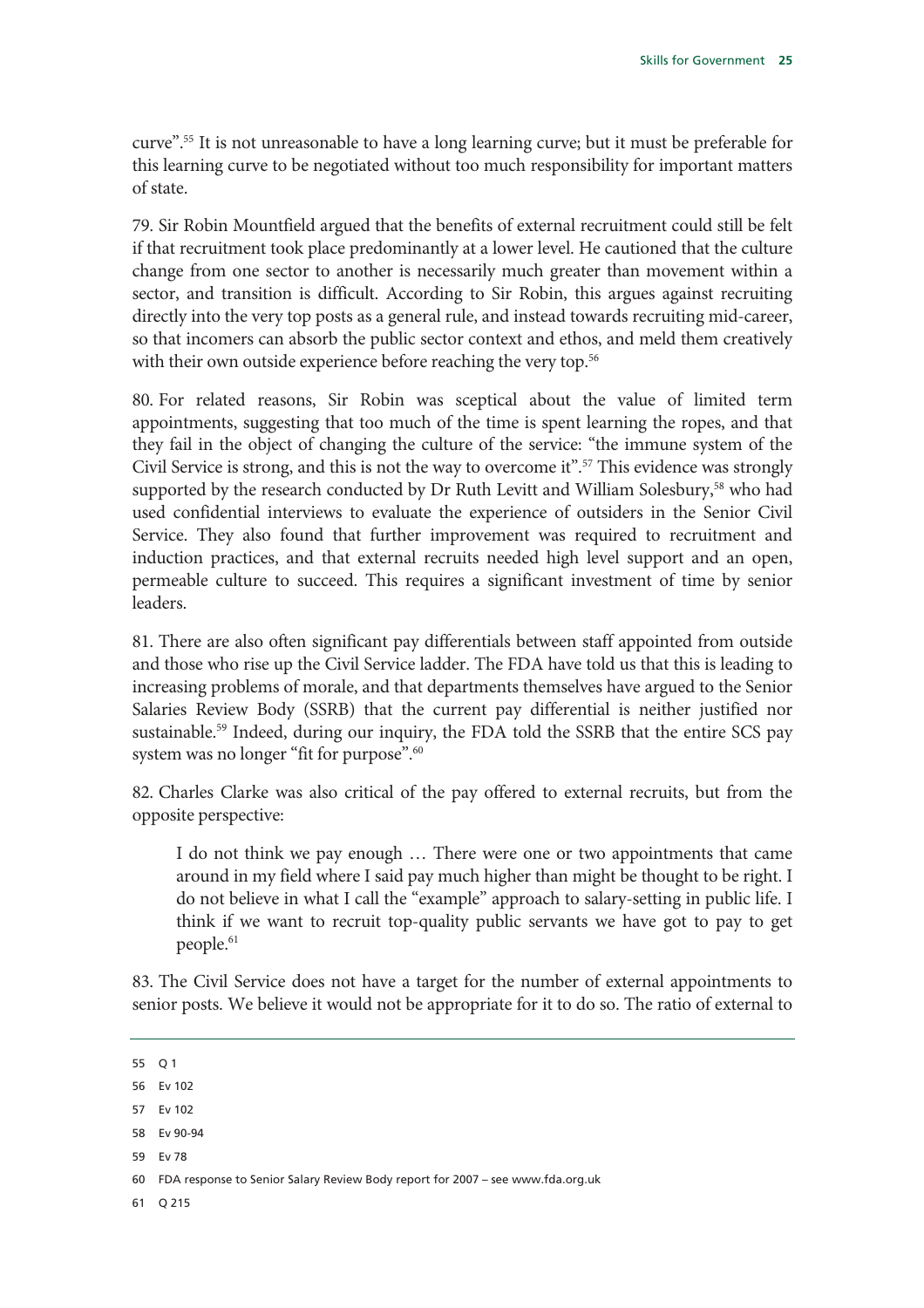internal hires is one of the measures sometimes used by HR professionals to evaluate human capital, as it is indicative of the success of development of succession planning activities. A high proportion of external hires is taken to indicate less developed succession planning; specifically *targeting* a high level of external hires would imply no intention of improving such planning.

84. There is, however, a target that "about half" of SCS posts should be openly advertised. We asked the Cabinet Office on what basis this target had been set. We were told that the target was adopted as part of work on improving leadership capacity in 2003. The Civil Service Management Board had agreed that it was right to aspire to maintain recent levels of open competitions at the time (50% average in 2000-02 period) to attract the best leaders from outside the Civil Service and to benchmark their own internal talent against the wider market.62 Open advertisement acts as a *de facto* benchmark of internal talent. We can see that this might put off poor performing departments from open advertisement, as the results might reflect badly on them. Therefore we can understand the rationale for having a numerical target for departments to meet. However, it is neither scientific nor aspirational to set a target which merely reflected current practice at the time. Before setting targets, we suggest the Government researches the effectiveness of previous outside appointments, and, if it is not already in place, ensures that any future initiatives are from the start accompanied by an assessment system with a realistic timetable for reporting back on their efficiency.

85. Mark Serwotka of the PCS was concerned that there was another reason behind the Government's target:

What I think is the difficulty now is that we are told the ideology that there is not an ideology, what matters is what works. That is what the Government says. It is not public/private; it is what matters is what works. However we have a deeply held suspicion that actually the ideology is a bias to the private sector.<sup>63</sup>

#### **If career civil servants have limited opportunities of getting to the top, the Government will not get the benefits of talented people joining lower down the service.**

86. Colin Talbot and David Walker were both strongly of the opinion that the Government would benefit more by bringing in people with experience of the wider public sector than by recruiting from the private sector. Mr Walker's view was that:

The Permanent Secretary in the Department for Communities and Local Government is a former local government chief executive. That kind of movement seems to me admirable. What we do not need is the idea which this Government and its predecessors seem to have given too much attention to, which is bringing in organisational panjandrums from the private sector.<sup>64</sup>

Professor Talbot echoed this:

<sup>62</sup> Ev 68

<sup>63</sup> Oral Evidence taken before the Public Administration Select Committee, *Civil Service Effectiveness,* HC (2004-05) 327, April 2005, Q 115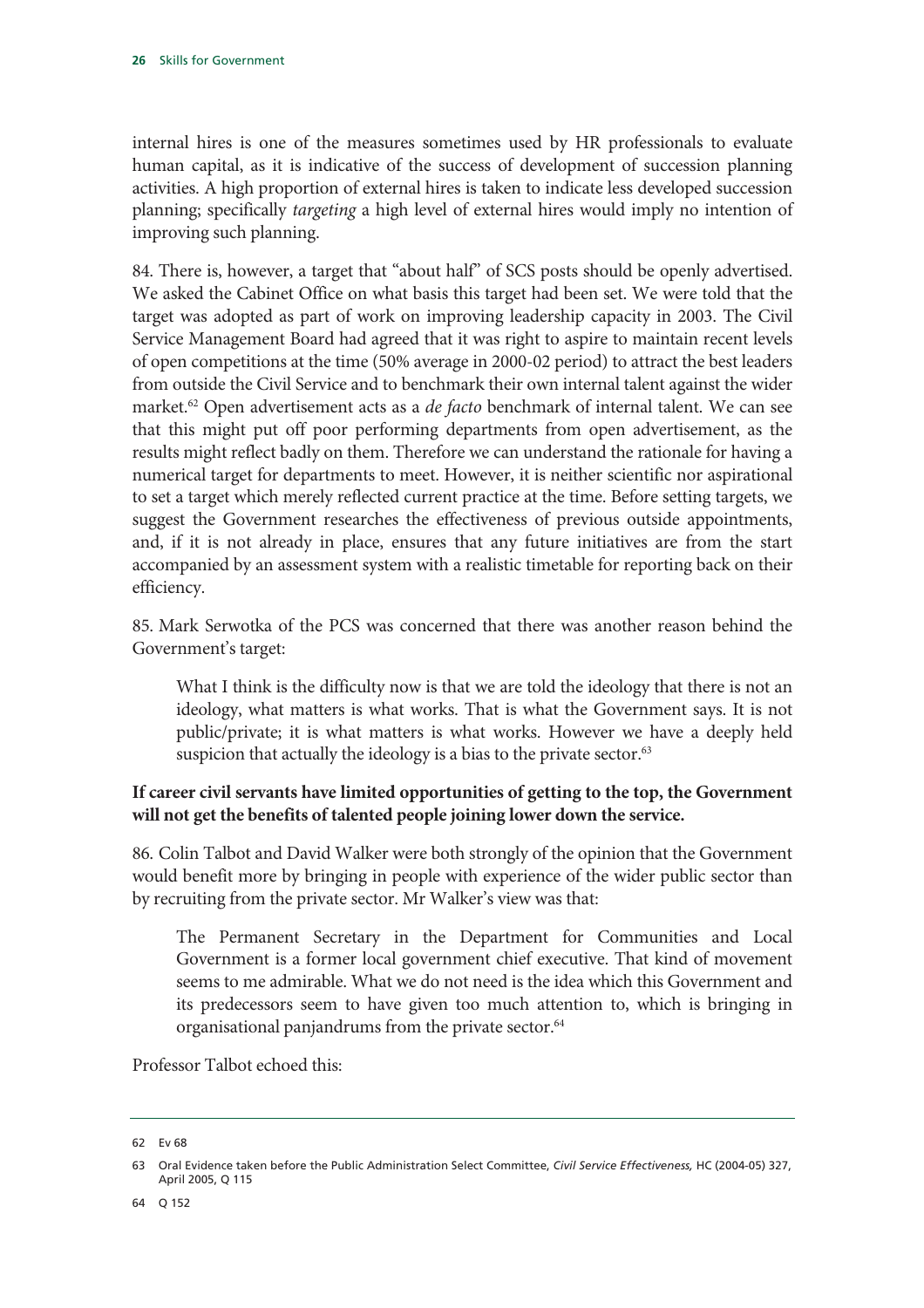When I talk about opening up, it is primarily about public sector space. That is important. I totally agree with David about that. We have had over 100 years of Western governments thinking that the answer to public administration is to bring people in from the private sector, and it has never worked and it never will.<sup>65</sup>

87. **We do not see any evidence that external recruitment is a threat to the traditional Civil Service values of permanence and impartiality. No organisation should be closed—outsiders can bring different skills and perspectives which should be welcomed. Every organisation can benefit from some degree of "ventilation". This should not, however, automatically lead to recruitment from the private sector. Much of the relevant skills and expertise for Civil Service work is likely to be found in the wider public sector.**

88. **We do not understand why the target is that "about half" of postings in the Senior Civil Service should be externally advertised. This particular target seems arbitrary and inexact, and does not seem to be based around identified skills gaps. If the Government does want to set a target, there should be a clear evidence base for it.**

89. **We believe there are difficulties with the current practice of recruiting directly to very senior posts. The current pay differentials may serve to demotivate internal staff and discourage talented staff entering the Civil Service early in their career. It is also problematic that new entrants can take a considerable amount of time to find their feet in the Civil Service, if those new entrants have important responsibilities. We believe many of these difficulties would be alleviated if external recruitment was focused slightly lower down the management chain.**

90. One alternative or supplementary approach to external recruitment is to encourage temporary interchange between the Civil Service and other organisations. The Government has long recognised the value of civil servants getting experience in the private sector; the Whitehall and Industry Group has provided such opportunities since 1984 (although the PCS suggest that take-up of such opportunities is sparse).<sup>66</sup> But the private sector is not the only place where civil servants could be seconded to learn useful skills, as Colin Talbot told us:

What we do not have is a Whitehall in Public Services Group, which actually organises interchanges between the 10 per cent of public servants who work in the Civil Service and the 90 per cent who work in the rest of the public sector and amongst whom there are many extremely good leaders.<sup>67</sup>

91. It is clear that the current Cabinet Secretary recognises the value of interchange within the public sector, as witnessed by his famous mantra of "if you want to get on, get out".<sup>68</sup> He was also effusive about the possibilities of interchange with the Third Sector:

<sup>65</sup> Q 152

<sup>66</sup> Ev 71

<sup>67</sup> Q 151

<sup>68</sup> Public Administration Select Committee, *Civil Service Effectiveness*, 9 December 2005, HC 513-i, 2005-06, Q 34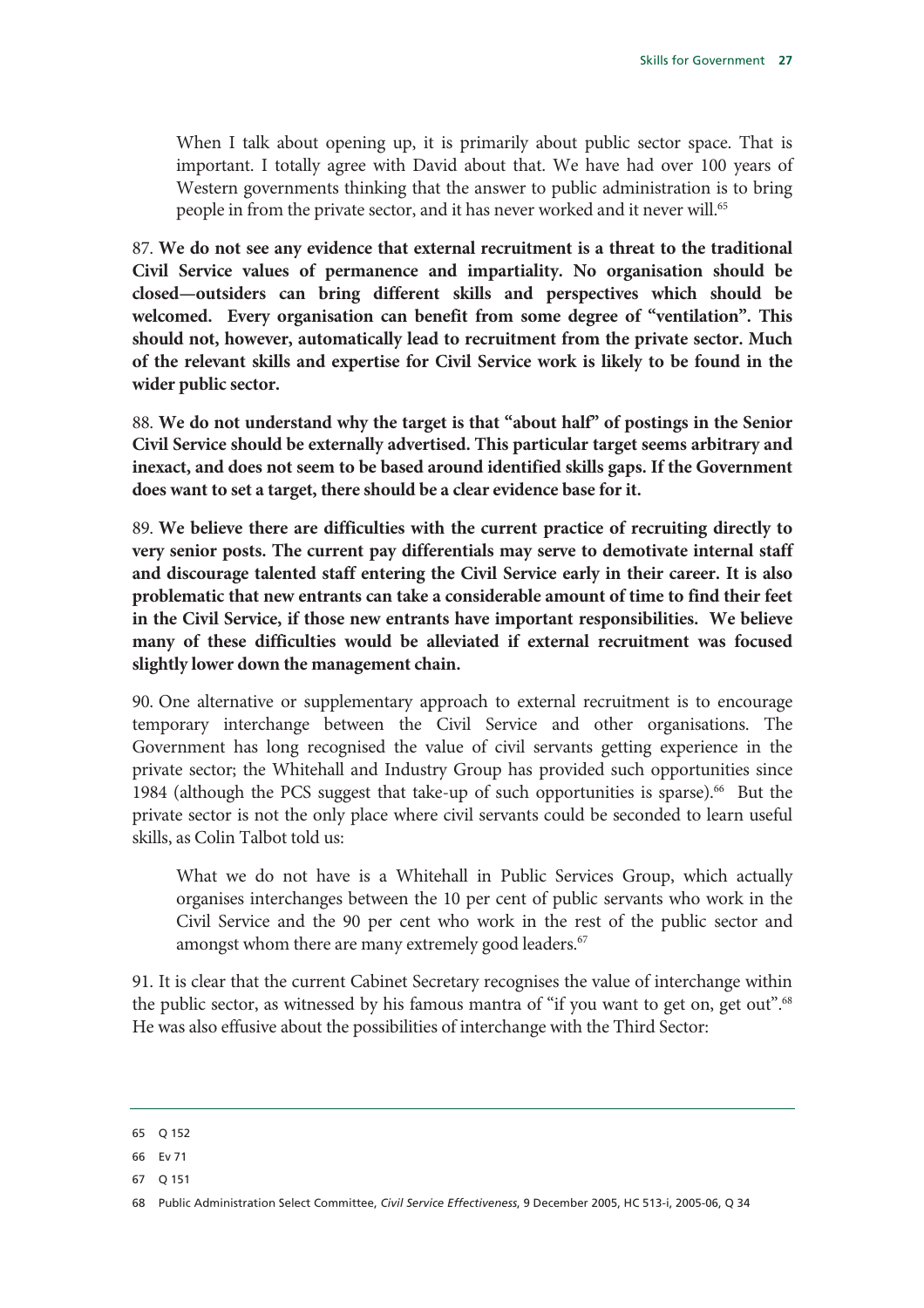One of my themes will be: can we manage more interchange between the Civil Service and the charities and voluntary sector, which I am very keen on because of their role in delivery of public services. I think this is a very important thing.<sup>69</sup>

92. We agree. **Interchange between sectors is laudable; Whitehall can only benefit from first-hand knowledge of the private, voluntary and wider public sectors. Sir Gus O'Donnell has been an advocate of interchange between the Civil Service and voluntary sector organisations—as he says, this is increasingly important in a world where those organisations are being encouraged to provide public services. We hope that Government is also encouraging civil servants to get experience of other parts of the public sector.**

#### **Career Management**

93. One way of developing an individual's skills is through the active management of their career progression. This happens to a limited extent in the Senior Civil Service, through initiatives such as the High Potential Development Schemes and the Top 200 "leadership community", but there is very little run at a service-wide level below the SCS. The obvious exception is the Fast Stream, which remains (as successive Cabinet Secretaries never tire of pointing out) consistently among the ten most popular graduate recruiters. The Cabinet Office has also launched "Leaders UnLtd", a corporate leadership development scheme for talented people in groups currently under-represented in the Senior Civil Service. The programme is open to Band As (Grade 6/7) civil servants who are female, who have a disability or are from minority ethnic backgrounds.

94. Professional Skills for Government is a hook on which more active career management might hang—allowing departments to plot suggested paths to board level through different professions. It is clear, though, that the majority of Fast Stream posts remain in policy delivery, despite the relatively small number of civil servants who work on policy; and that the institutional bias towards policy is reflected in the grading of posts all the way up to the Senior Civil Service. As we have already noted, this institutional bias was recognised in the Fulton Report nearly 40 years ago.

95. The central danger of regularly moving individuals between posts (or encouraging them to seek regular moves for themselves) is the loss of organisational expertise and institutional memory, which was criticised by Rt Hon David Blunkett MP:

In a logical structure a team that has done well would not be disbanded but given new responsibility … People would be promoted in post to do that rather than what is clearly musical chairs in which someone is moved every 18 months or two years to get promoted. That is a crazy system.70

96. We have also heard evidence from another former minister on the importance of continuity in staff (both ministerial and official), when we asked former Housing and Local Government Minister Rt Hon Nick Raynsford MP about why his former department scored so badly in its Capability Review with regard to making evidence-based policy:

<sup>69</sup> As above, Q 35

<sup>70</sup> Public Administration Select Committee, *Civil Service Effectiveness*, 14 April 2005, HC 660-vi, 2004-05, Q 334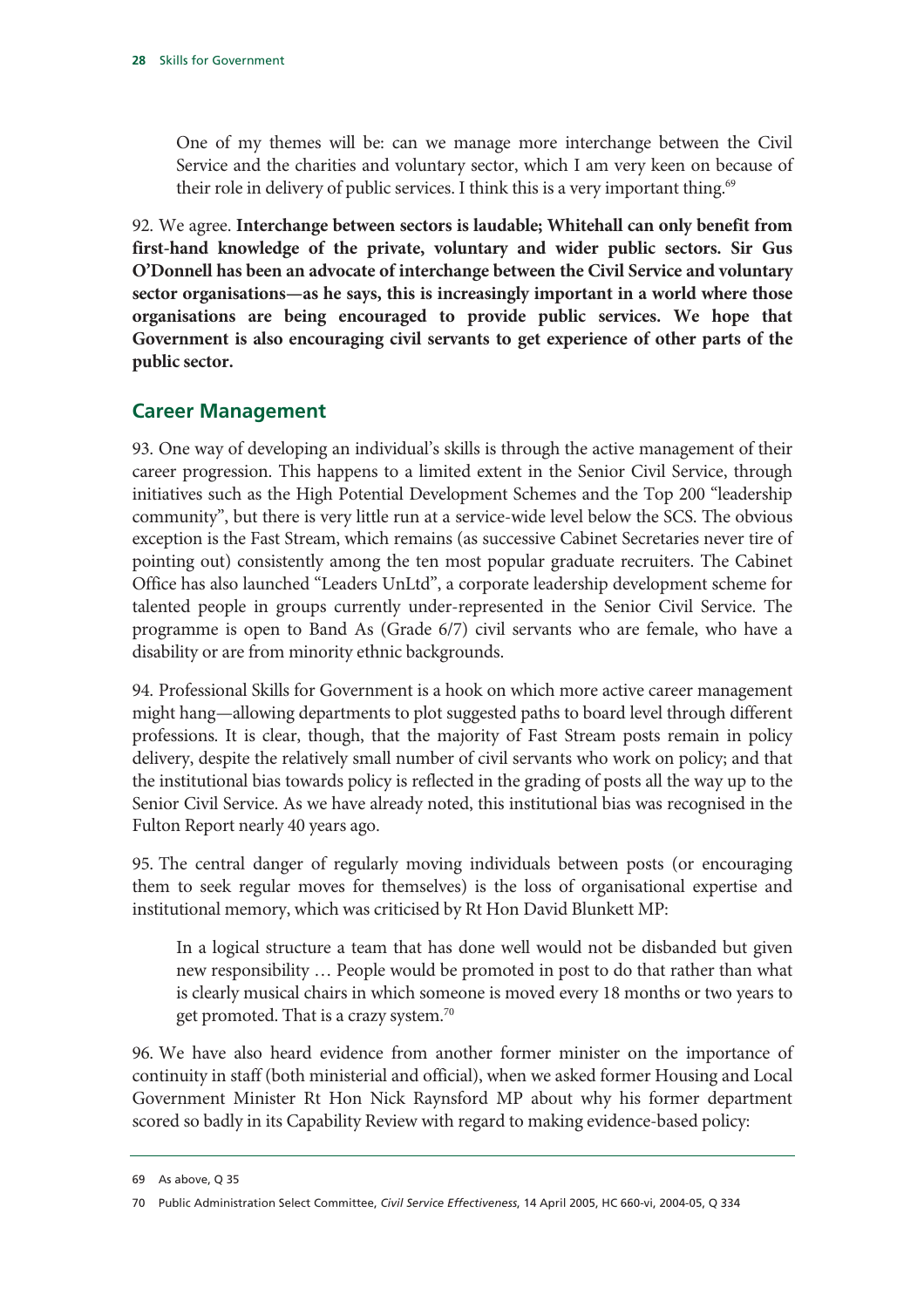In general I think the areas where there was a continuity, both a ministerial continuity and an official continuity, tended to be the areas where you had the greatest strengths because there was an opportunity for the collective knowledge of the department to be used and deployed and it was very important in relation to all the complexities of say local government. Some of the areas which the department has moved into more recently there probably is not that yet and that does need to be built up.71

97. Even though there is an expectation of a four-year norm for SCS postings, the median length of time spent in a completed post in the Senior Civil Service at April 2006 was only 2.7 years. This was a slight increase from 2.6 years at April 2005 but a reduction from the average of 3.3 years as recently as April 2003.<sup>72</sup> Clearly the norm is not currently being met. However, we have had evidence that four years itself is often too short a period for individuals to be in one post. The FDA told us they are "concerned at the current practice of insisting that all SCS staff should move to a new post after four years, almost regardless of the importance of their expertise and knowledge to the organisation, and often heedless of the wishes of the individuals themselves".73 We do not know to what extent this is happening, but we do know that it should not be.

98. **Staff development should not be at the expense of doing the job properly. We are concerned that the current emphasis on wide experience is affecting the Civil Service's ability to carry out some of its core functions. A four year norm should be just what it says; it emphatically should not be a four year maximum. Although individuals should not stay forever in one post, we need to recognise that some stability is also necessary.**

99. Both Colin Talbot and Sir Robin Mountfield suggested that the place for regular movement between posts was lower down the chain. Sir Robin was particularly keen on more active career management, albeit "more sophisticated and flexible" career management than the current "excessively mechanistic approach".<sup>74</sup> He called for "much more deliberate nurturing of high-flyers", which we support as a cheaper and potentially more effective means of filling skills gaps than looking to the private sector. We were extremely impressed when we visited Inner London Crown Court to see they were implementing their own internal version of a Fast Stream, for staff talented in service delivery; this may well be the way forward for developing professionals in operational service delivery. The Cabinet Office does not currently issue guidance to departments on the management of their own internal "fast track" schemes.<sup>75</sup>

100. **There is scope for more active career management in the Civil Service. We are encouraged by some of the schemes being implemented in individual departments and agencies. Departments should identify and nurture their own talent, beyond the confines of the centrally administered Fast Stream. The centre should do more to encourage and support such departmental initiatives.**

- 73 Ev 80
- 74 Ev 103
- 75 Ev 68

<sup>71</sup> Q 211

<sup>72</sup> Cabinet Office, *Autumn Performance Report 2006*, Cm 7004, December 2006, p9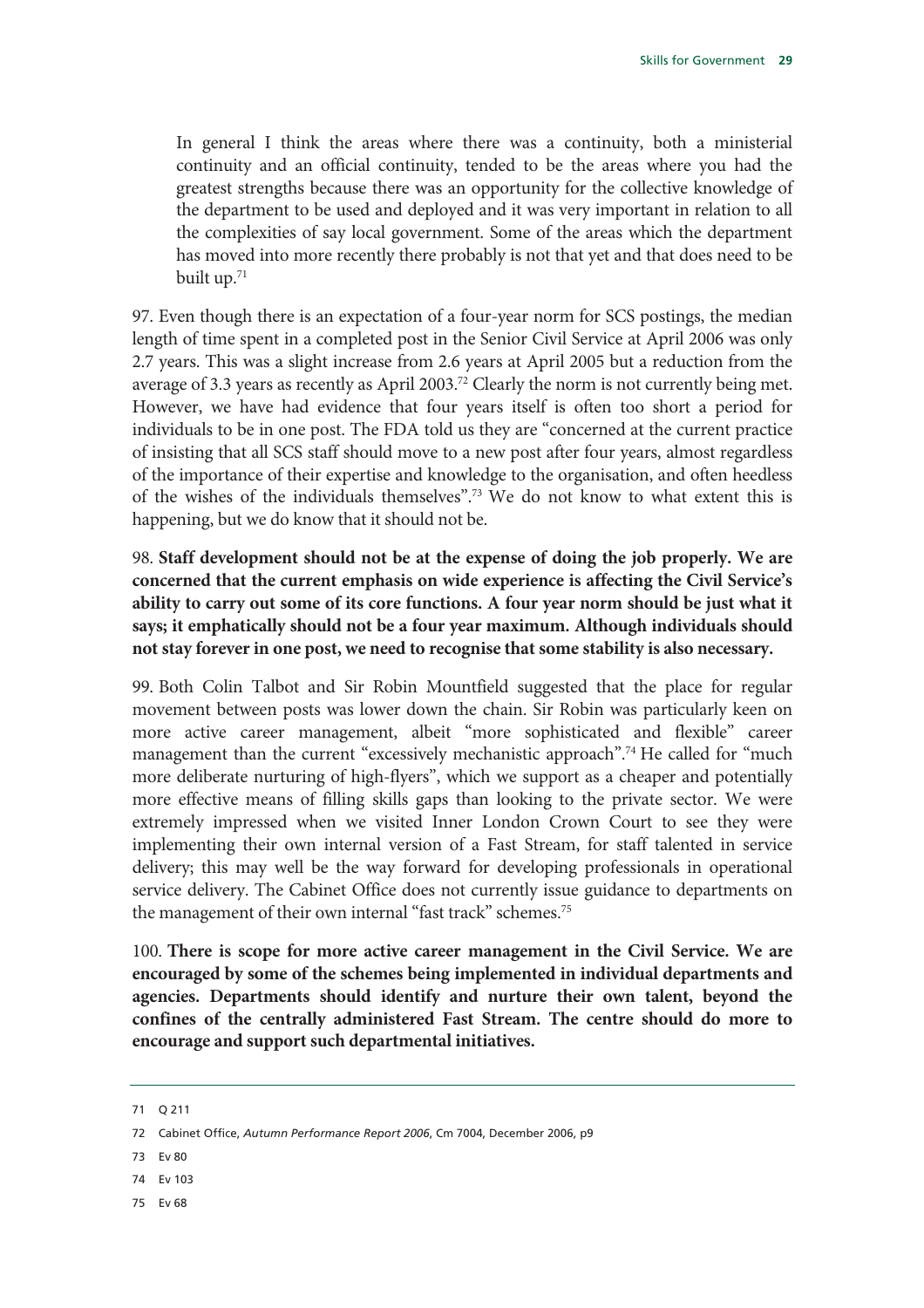# 4 Implementing Skills Initiatives

#### **The Problems of Implementation**

101. A central difficulty in judging the merits of the Government's various skills initiatives is the varied extent to which those initiatives are put into practice. The PCS and FDA appear to agree that departments have widely varying interpretations of, and commitment to, Professional Skills for Government. The PCS also saw difficulties in career management raised by the delegation of recruitment, pay and HR to individual departments and agencies.76

102. On pay, Hugh Lanning told us that the PCS had argued for a long time that the delegation of pay to individual departments was leading to unjustifiable differences between departments—some of them running at 30 and 40 per cent. The same problem was evident to the PCS in the delegation of grading arrangements:

If you look at the mainstream administrative grades from, if you like, front-line, clerical administrators through to middle and senior management, the old AA to HEO, SEO principal sort of level, they exist in most departments. You can track them and they are still there, but they are all on different rates of pay, they are called different things and there is no easy route for them to move across, so you are getting big disparities for no real reason.<sup>77</sup>

103. This criticism is of course very similar to that of the Fulton Report. It was Fulton's report which led to the creation of the unified grading system in the early 1970s. However, concern about an unduly bureaucratic and homogeneous Civil Service in the 1980s was manifested in the Ibbs Report of 1988, also known as the Next Steps report.<sup>78</sup> That report began the process, continuing to this day, of moving functions from the "core" Civil Service to semi-detached executive agencies. Those agencies have usually had control of their own pay and grading arrangements to give greater flexibility in meeting specific customer needs, and the logic of this has since led to individual departments also obtaining responsibility for setting their own pay and conditions of employment.

104. The unions' proposition is that varying pay levels and recruitment practices are an impediment to talented staff moving freely between different parts of the Civil Service. Although it is difficult to test this empirically, it is certainly plausible; it was certainly the belief of the House of Lords Committee on the Public Service, which in 1998 found "firm evidence" that devolution of responsibility for pay and conditions had contributed to a sense of disunity in the Civil Service.<sup>79</sup> Anecdotal evidence suggests that the "old money" terms such as EO or Grade 7 continue to be used informally all over the Civil Service. It seems wrong that inconsistent grading practices should stand in the way of movement

<sup>76</sup> Ev 72

<sup>77</sup> Q 102

<sup>78</sup> Prime Minister, *Improving Management in Government: The Next Steps,* February 1988

<sup>79</sup> House of Lords Select Committee on Public Service, First Report of Session 1997-98, *The Public Service*, HL 55, para 429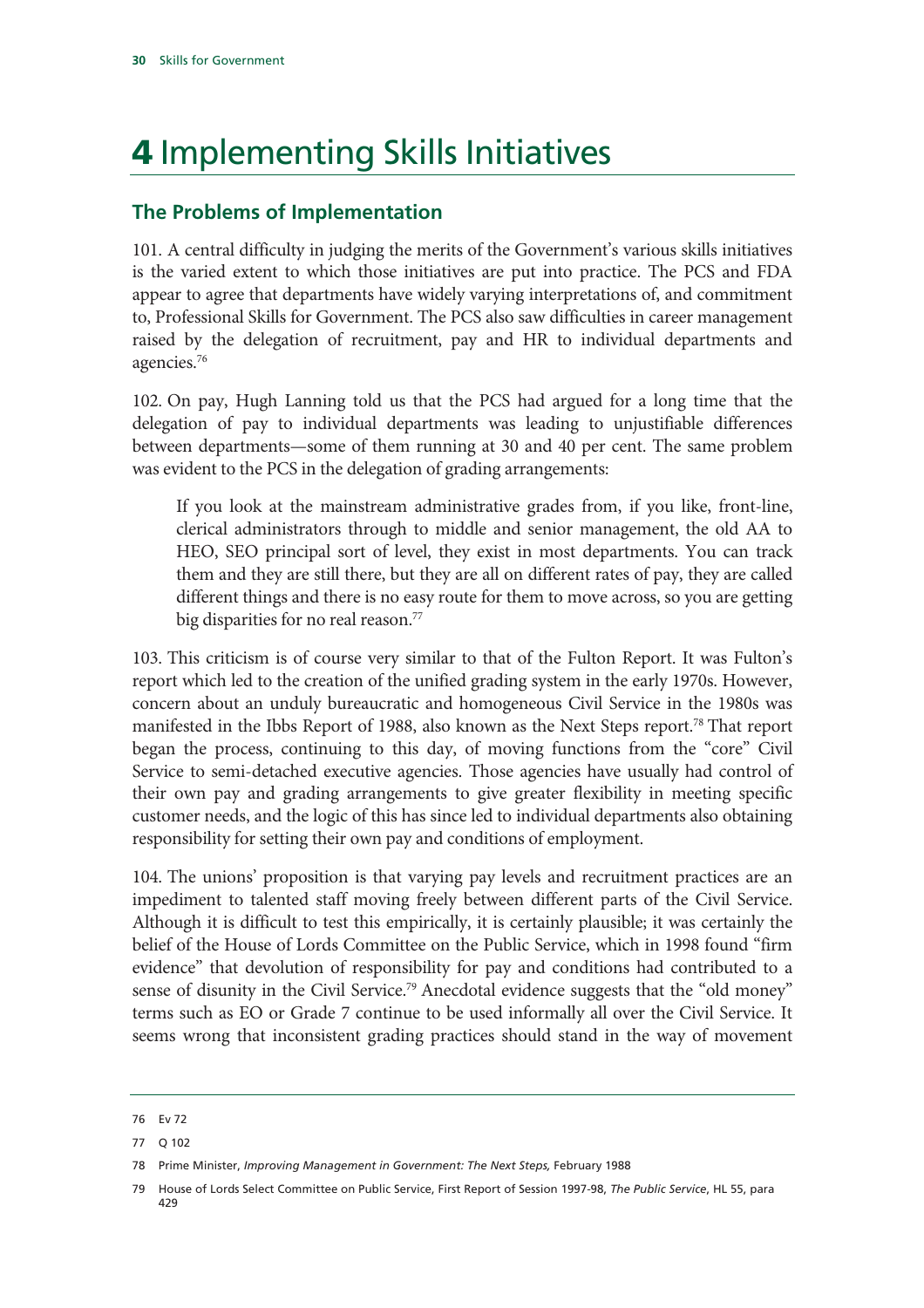between departments—especially when it is clear to us from our discussions with front-line civil servants that this opportunity is an important part of the Civil Service job offer.

105. **The current system of delegating pay and grading arrangements to individual departments may have its merits, but it can also be a barrier to staff development. Care should be taken that such arrangements do not militate against the free movement of talented staff across the Civil Service to develop their skills.** 

#### *Skills and Efficiency*

106. There is another major factor affecting all of the Government's skills initiatives. A lot of the Government's positive messages about skills are being undermined by the relentless search for efficiencies. Although the picture is not universal, we have rarely heard ministers recently publicly praising civil servants or defending the value of the Civil Service; and when they do, it is drowned out by the level of noise about efficiency and headcount reduction. Few Civil Servants will have forgotten the apparent auction between the Government and the Opposition in the run-up to the last general election over who could cut the most jobs in the service. Such actions make it tough to convince anyone that there is a genuine commitment to increasing skills.

107. Recent experiences at HM Revenue and Customs (HMRC) are a case in point. The PCS is concerned that staff at HMRC are being systematically "de-skilled" in the name of efficiency, a concern we have heard voiced elsewhere in the service. When we asked Hugh Lanning how this tied in with skills programmes, he told us that "it does not at all actually".<sup>80</sup> He cited a presentation to the Government Skills Board from Paul Gray, the Chairman of HMRC, about Professional Skills for Government. Mr Lanning told us that he asked about the effects of the LEAN management process inside HMRC:

It is very much as you describe. You take one form, parts A, B, C, D and E, and get everybody working on just part A all day or part B all day or part C all day and it is deskilling. I asked the question, "How does that link up with the need to have more skilled people?" to which he said, "We have not worked on that yet".<sup>81</sup>

108. The fears of civil servants go beyond de-skilling, however. Sir Peter Gershon's Review of Public Sector Efficiency in July 2004 (commonly known as the Gershon Review) has set the tone for much of the period since.<sup>82</sup> The Gershon Review called for efficiency gains of over £20 billion across the public sector by 2007-08, and a gross reduction of over 84,000 posts in the Civil Service and military personnel in administrative and support roles. Since the publication of the review, departments have been set annual targets to achieve in terms of both total spending and headcount reduction.

109. As we heard from Prospect, "in reality, the pressure to cut posts will overwhelm the opportunity for positive engagement on skills issues".83 HMRC staff did not react positively to an announcement in November 2006 that a further 12,500 posts would be cut, in

83 Ev 75

<sup>80</sup> Q 100

<sup>81</sup> Q 100

<sup>82</sup> Sir Peter Gershon, *Releasing resources to the front line: Independent Review of Public Sector Efficiency*, July 2004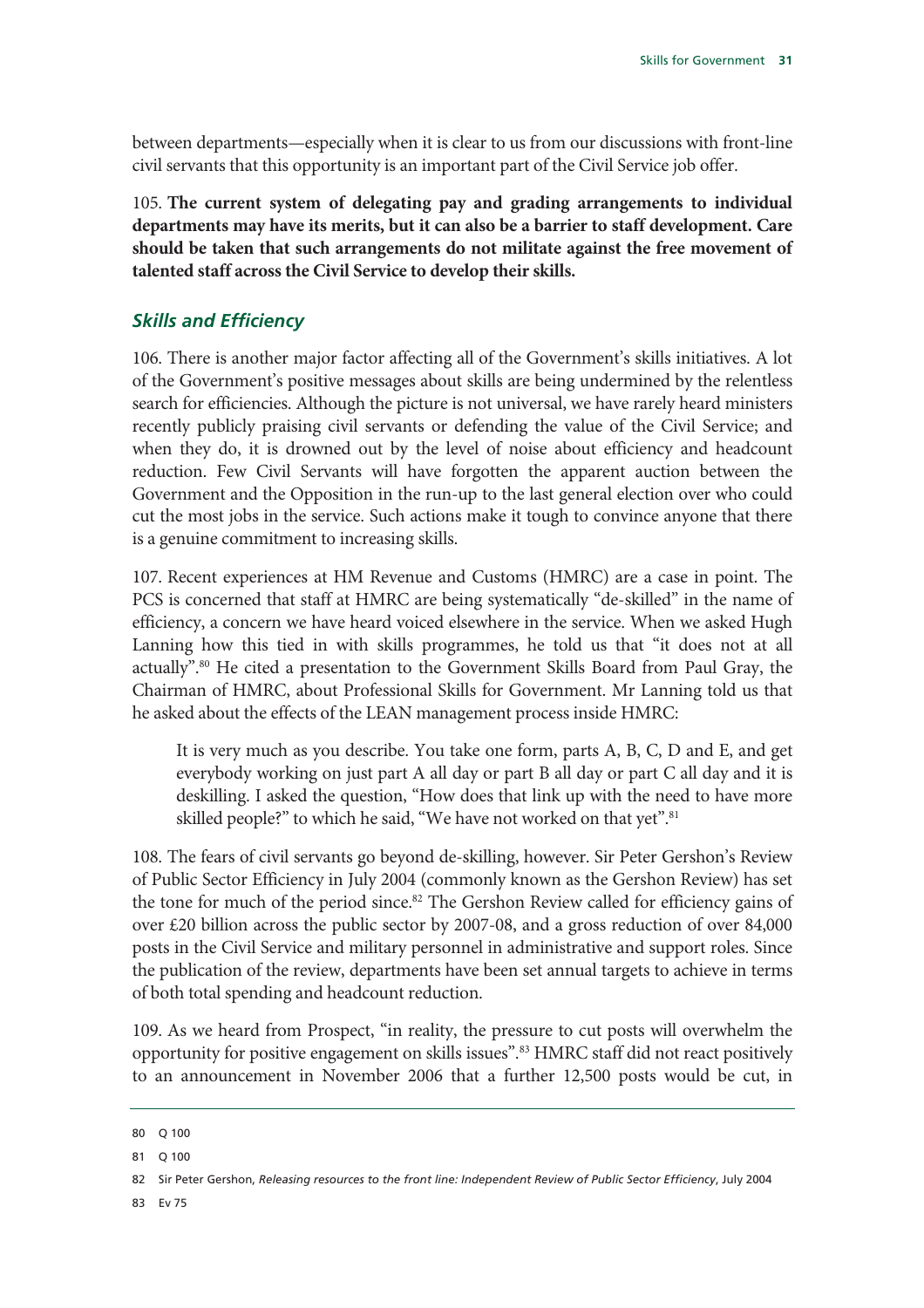addition to the reduction of 12,500 posts already in progress.<sup>84</sup> The result has been a national strike in which PCS tell us that 131,000 civil servants took part, and industrial action is continuing. Nor, despite the Cabinet Secretary's suggestions to the contrary, is concern over events at HMRC limited to just one of the Civil Service unions—as witnessed by the FDA's statement that:

Senior staff at HMRC are concerned that such pressure on the fabric of the organisation will make it difficult to maintain delivery. The FDA was also saddened to learn of the new thinking around a second round of job losses of 12,500 without any prior consultation … today's announcements will leave all staff worried for their futures and fearful of the demands likely to be put upon them.<sup>85</sup>

We also heard fears from civil servants in Jobcentre Plus that their roles and their jobs might be out-sourced to the private or third sector against their wishes.

110. We do not doubt that there is substantial scope for achieving efficiencies in the Civil Service, as in any organisation; and it is clearly in the national interest that such efficiencies are achieved. However, we note the compelling evidence we have received that headcount cuts are not the way to go about realising efficiencies. Professor Colin Talbot told us that most OECD countries (including Britain) turned their back on headcount cuts in the 1980s because "it is an incredibly blunt and counter-productive instrument to use".<sup>86</sup> In short, cutting headcount does not necessarily help to achieve efficiency at all. It is at best a mechanism for cutting budget; but often administrative costs of departments will go up, because the jobs still have to be done, and end up outsourced at a higher cost than was originally paid.

111. Professor Talbot had completed a study of the administrative costs of departments in the 1990s. He and his colleagues found that the administrative budgets remained stable while headcount was going down. His explanation for that was that departments were achieving headcount cuts by outsourcing jobs. According to Professor Talbot, that was why people abandoned it as an instrument and moved on to other ideas:

The way to control administrative costs in departments or agencies is to have an administrative budget for them which ring-fences the costs of running the agency or department and then saying to the departments or agencies, "It is up to you how you spend that money, how many you employ and what skill mix you use in order to deliver these services". That is what decentralised personnel management was supposed to be about.<sup>87</sup>

112. **There may well be substantial scope for efficiency savings in the Civil Service, but headcount cuts are a poor tool for achieving those savings. Setting numerical targets for departments is crude and counterproductive.**

87 Q 166

<sup>84</sup> see Helene Mulholland, "Civil servants may strike over job cuts", *The Guardian*, 22 November 2006

<sup>85</sup> https://www.fda.org.uk/

<sup>86</sup> Q 165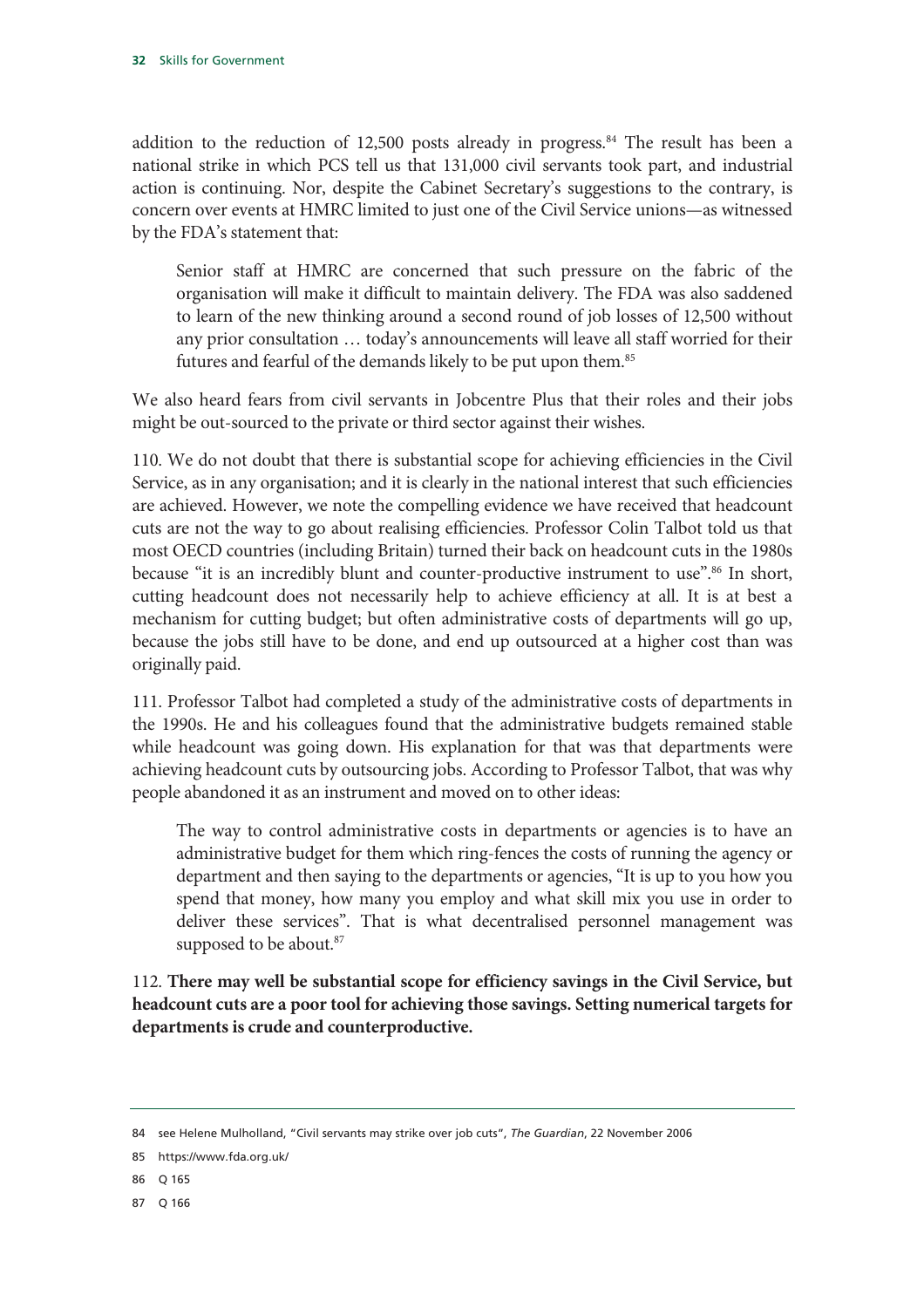#### **Monitoring and Enforcing Progress**

113. If Professional Skills for Government is to achieve tangible results, it will need champions who are both able and willing to drive change across Whitehall. If the Capability Reviews are to make a real difference to the quality of Civil Service performance across the board, then somebody must take a lead on monitoring and, where necessary, enforcing progress.

#### *The Role of the Cabinet Office*

114. As discussed at paragraph 16, it is the Civil Service Capability Group (CSCG) of the Cabinet Office which is primarily responsible for championing skills initiatives. The CSCG leads (along with Government Skills) on the Professional Skills for Government programme, and also on Civil Service training, recruitment and diversity policies. Unfortunately, there is little evidence that a recast Corporate Development Group has the capability to take on a stronger, more directive role. We have already noted the poverty of the Cabinet Office's targets on external recruitment and length of time in post (at paragraphs 84 and 97 respectively). But these are symptomatic of a wider lack of direction. None of the Cabinet Office's targets on improving leadership and skills appear to have been adequately thought through. It is not clear that, even if all of them were achieved, the Civil Service's capability would be significantly increased.

115. The targets on leadership, for example, are:

- An expectation of a four-year norm for Senior Civil Service postings;
- About half of SCS competitions to be open;
- An increase in the proportion of Senior Civil Servants who have experience working outside the Service from the baseline of 40% in April 2004;

• An increase in the proportion of the SCS working a flexible pattern (part time/job share).<sup>88</sup>

116. There do not seem to be any quantifiable targets at all on skills; as we have noted before, there was a target that 75% of the SCS should be demonstrating all six PSG "core skills" by September 2007, but this target is now being reviewed. We can only conclude that it was either proving impossible to measure or that the target was going to be substantially missed.

117. In particular, the starting point of a more professionalised Civil Service has to be a professional Human Resources function at the centre. We were struck by the evidence to that effect from the Chartered Institute of Personnel and Development, who have worked with the Cabinet Office in the past in looking at the challenges faced by HR functions in government. They told us that there is a shortage of HR professionals with the skills to fulfil key roles in departments. However, even where there were professionals in place, the credibility of the HR function depends on its business knowledge and developing the skills and behaviours to manage relationships. The HR function in the public sector needs to be

<sup>88</sup> http://www.hm-treasury.gov.uk/documents/public\_spending\_reporting/public\_service\_performance/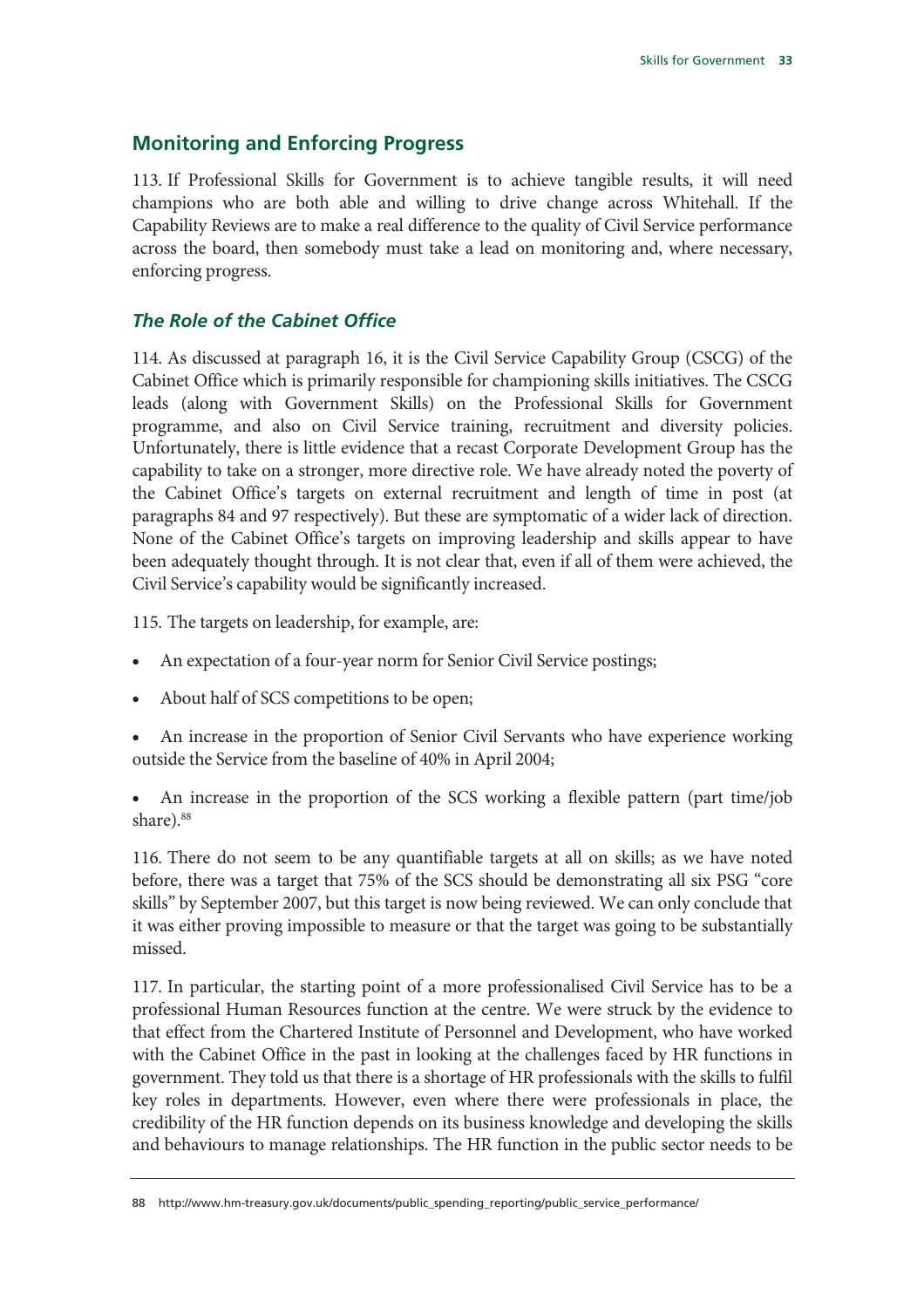significantly more engaged in the wider business of the organisation; if departments are to make best use of their people, HR needs to be at the heart of strategy and delivery.<sup>89</sup>

118. David Walker suggested that it was not compulsory, nor even commonplace, for departmental HR heads to be professionally qualified:

Of all the specialist functions, the selection and recruitment of excellence for the public service carries its claim to the head of the table. If this is PSG in action, it seems curiously under-powered.<sup>90</sup>

119. To its credit, the Cabinet Office has acknowledged this deficiency, along with many others identified in the department's unimpressive Capability Review. A number of changes are underway to address them, but perhaps the most interesting development is that the Corporate Development Group has been "totally relaunched" as the Civil Service Capability Group.91 As of 19 January there were 23 Grade 7 jobs in the Group being advertised—a quite extraordinary number at a single grade, considering the total number of people working in the Group is being cut. We hope that this is designed to give the Civil Service the professional central HR function it needs.

120. We understand that the new Civil Service Capability Group will take on from the Delivery Unit the role of managing the Capability Reviews and ensuring that Permanent Secretaries are held to account for progress in their departments. It became increasingly obvious during our inquiry that the measures used by the Delivery Unit in analysing delivery did not mesh with the targets pursued by the Corporate Development Group in improving departments' skill sets. Capability and skills must be treated as closely related issues. If they are now to be the responsibility of a single unit, that at least represents some progress.

121. Meanwhile, a review has been announced in which Sir Suma Chakrabarti (the Permanent Secretary of the Department for International Development) "will examine where the Cabinet Office is best deployed in influencing, negotiating, co-ordinating and directing roles in respect of its management of the Civil Service and associated processes such as shared services".<sup>92</sup> This review is welcome, and indeed overdue; we hope that it will consider the proper balance between influencing and negotiating, which appears to have been the Cabinet Office approach in the past, and a more co-ordinating and directive approach.

122. **Dramatic changes to the Cabinet Office are underway, not least the seemingly complete rebirth of its Corporate Development Group. We welcome this development. When compared to the efficiency programme, the Government's policies on skills and capability are lacking in cohesion and lacking in drive from the centre. Yet they are just as important. To rectify this imbalance, the Cabinet Office needs an effective replacement for the Corporate Development Group, with both the credibility to influence other departments and the power to direct.**

92 As above

<sup>89</sup> Ev 88-89

<sup>90</sup> Ev 86

<sup>91</sup> http://www.civilservice.gov.uk/reform/capability\_reviews/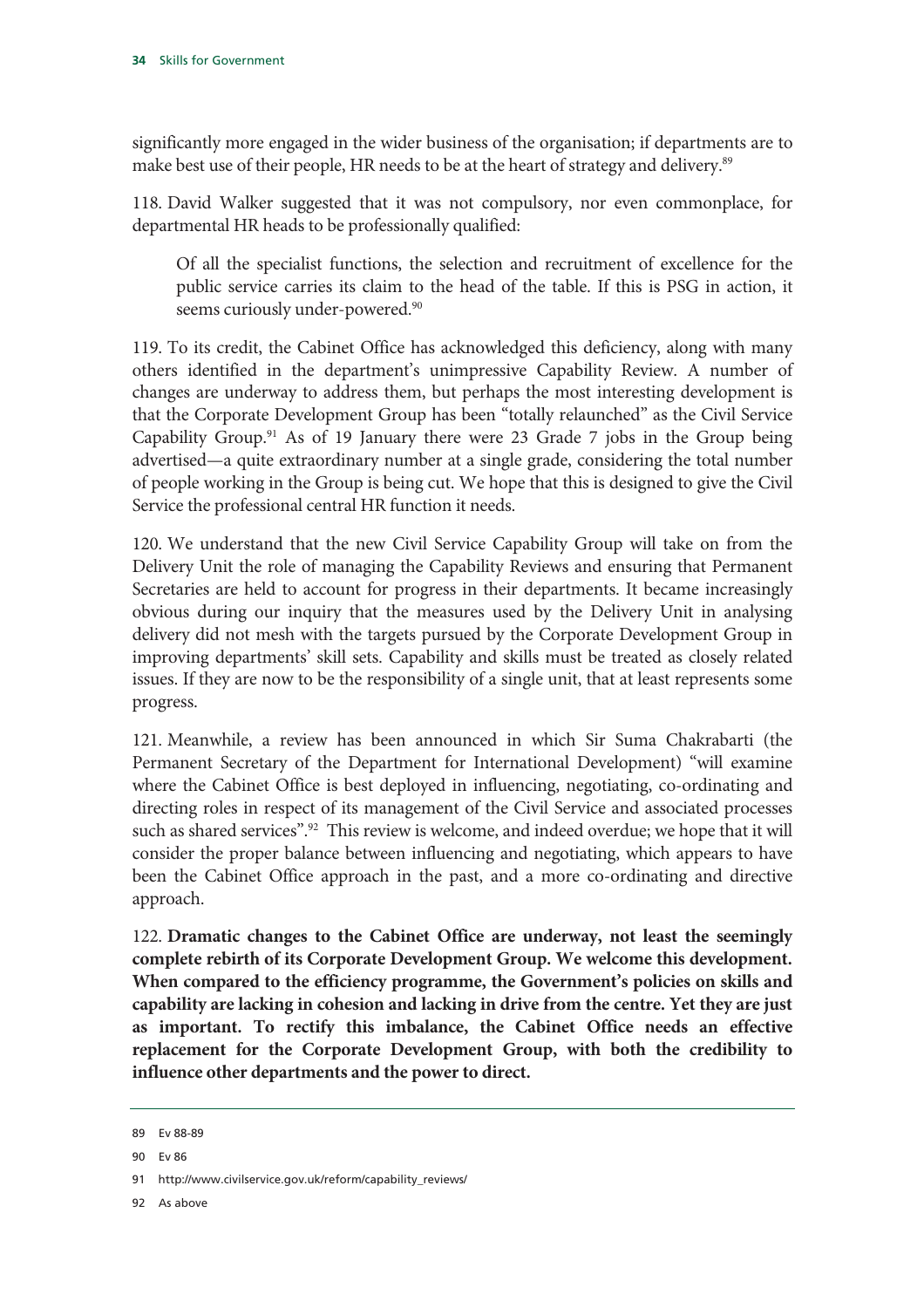123. **Capability and skills are closely linked. The Government needs a co-ordinated approach to tackling both issues. If the responsibility within government for both now sits within the same Group, then that is a significant step in the right direction.**

#### *External Monitoring*

124. Perhaps one reason why skills initiatives do not have enough central impetus is that there is a lack of external accountability for performance in these areas. We look at Cabinet Office performance against PSA targets, but these targets are poorly drawn. Progress against Gershon efficiency targets, on the other hand, is monitored closely by the National Audit Office (NAO), and has been the subject of oral evidence before, and reports by, the Public Accounts Committee.<sup>93</sup> It is not, however, the NAO's job to monitor Civil Service skills, or to investigate matters of poor performance in individual instances (unless there is a value for money dimension).

125. The prospect of external accountability should improve the quality of an organisation's performance. This has certainly been the experience in local government since the Audit Commission began to undertake Comprehensive Performance Assessments. We believe it would also be the case for the Civil Service. Our recent report into Politics and Administration concluded that civil servants could be considerably more accountable to Parliament without threatening the doctrine of ministerial responsibility.<sup>94</sup> However, Select Committees do not have the powers or resources to monitor the performance of departments in the same comprehensive way as the Audit Commission does with regard to local authorities, or the NAO with regard to departments' financial performance.

126. The former Cabinet Secretary, Lord Butler of Brockwell, told us that he believed there should be a body equivalent to the NAO looking at issues of non-financial performance in the Civil Service. He envisaged this body reporting to its own Select Committee, as the NAO does:

Just like the NAO looks at financial propriety, it would be a good thing if there was a similar body working to a similar select committee that looked at the quality of a civil servant's management … I think that Parliament and its committees needs a body like the NAO that has access to papers and can look at these things in detail, to advise it if Parliament is going to play a more effective role in these matters.<sup>95</sup>

127. **We see merit in Lord Butler's suggestion that there should be a National Performance Office, equivalent to the National Audit Office, that scrutinises Civil Service performance in detail on more than a financial basis. It is Parliament's job to hold the Executive to account; therefore the National Performance Office should have the same parliamentary status as the NAO.** 

<sup>93</sup> National Audit Office, *Progress in improving government efficiency*, HC 802, February 2006; Public Accounts Committee, fifty-fifth report of session 2005-06, *Progress inimproving government efficiency*, HC 978, July 2006; National Audit Office, *The Efficiency Programme: A Second Review of Progress*, HC 156-i, February 2007

<sup>94</sup> Public Administration Select Committee, Third Report of Session 2006-07, *Politics and Administration: Ministers and Civil Servants*, HC 122

<sup>95</sup> Public Administration Select Committee, Seventh Report of Session 2006-07, *Machinery of Government Changes*, HC 672, Qq 65, 72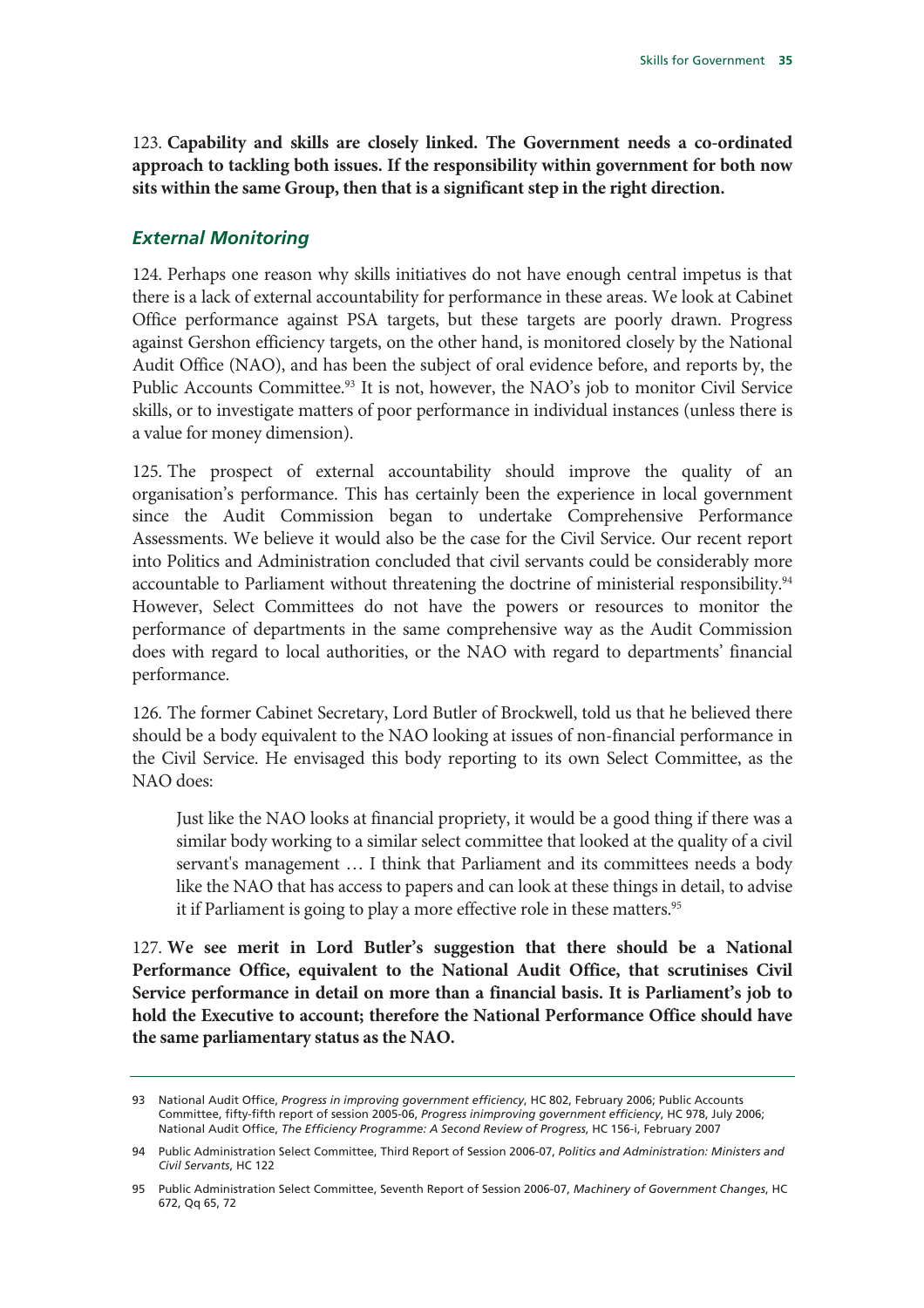128. We have already noted (at paragraph 23 above) that onlookers might have more faith in Departmental Capability Reviews if they were not managed by the Civil Service. If Comprehensive Performance Assessments can be managed outside of local government, we believe that Capability Reviews can be managed outside central government. A National Performance Office would be ideally placed to provide such a service. External management would give future reviews credibility and have less potential for conflict of interest, while the relationship with Parliament would ensure that findings were publicised and departments properly held to account.

129. **It is intended that the Departmental Capability Reviews will be repeated after two years. We believe they should become a regular feature, and that future reviews should be carried out by the new National Performance Office. Standards of government will be increased both by external audit and greater parliamentary accountability. Such a body could also provide a regular performance report on government, in the spirit of the government's now discontinued annual reports.**

# **5** The Influence of Ministers

#### **Ministerial Leadership**

130. Questions of Civil Service performance cannot be considered in a vacuum. Performance depends on a number of factors, not just capability; and the elements we have looked at are not enough to ensure the right outcomes. Ultimately, civil servants work for ministers. Though they can advise ministers on policy design, and may in practice have considerable discretion in the implementation of policies, civil servants do not decide on their departments' strategies. They are not, ultimately, the leaders of government. Nor should they be: they have no electoral mandate.

131. The corollary of this is that the skills needed by the permanent members of government—the officials—have to complement the skills of the elected members of government whom they serve. The obvious difficulty with this is that if it is hard to pinpoint the skills needs of entire departments, it is harder still to define the skills needed to be a good minister—not least because there is no single model, and no arbiter to make that judgement. Our particular democratic system limits the pool from which ministers can be drawn, and obviously does not use the same competence-based selection processes as for civil servants. In consequence, there is no reason to expect (as there might be in some parts of the Civil Service) that successive appointees to the same post will have the same skills.

132. Our recent report into Ministers and Civil Servants has already demonstrated how difficult it is to disentangle the respective responsibilities of the two. $96$  Nonetheless, ministers do from time to time look to set out their job descriptions. Rt Hon John Reid MP, for example, told the Home Affairs Committee when he was Home Secretary that:

<sup>96</sup> Public Administration Select Committee, Third Report of Session 2006-07, *Politics and Administration: Ministers and Civil Servants*, HC 122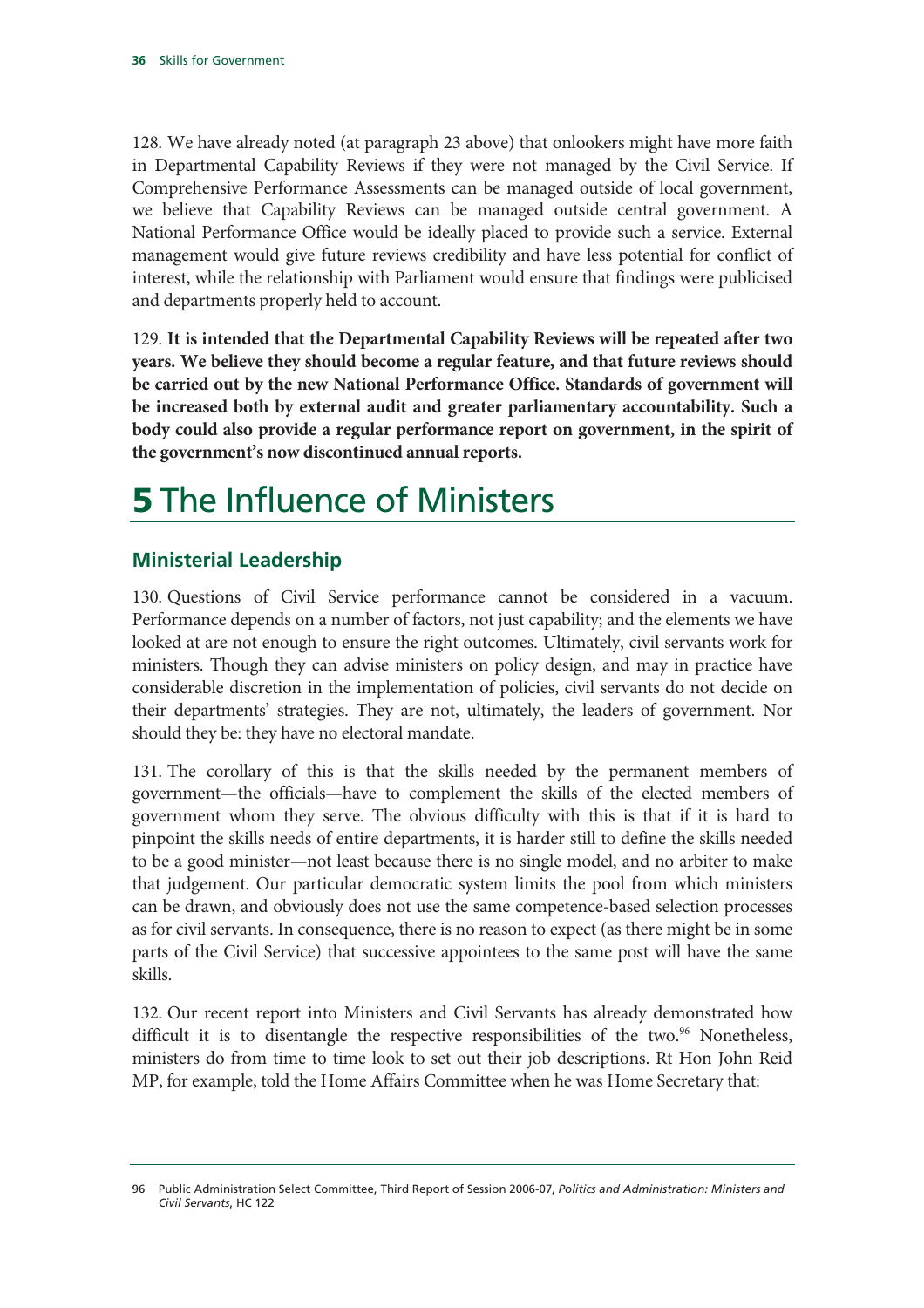It is not my job to manage this Department—it is my job to lead this Department, to set a policy, to give the leadership, to give the strategic direction; managers are there to micro-manage it and, as they expect competence from me, I expect competence from them.97

Yet Baroness Shephard told us something very different:

At the very least they (ministers) should satisfy themselves that parts of the department are being run properly by examining what is being done; by looking at objectives to see if they are being realised; by—if it really gets to the ridiculous testing help lines to see if there is anybody on the other end. You really do have to.<sup>98</sup>

133. There are clearly different expectations, even within politics, of what a minister should do. There are also a wide variety of ministerial roles—leading giant organisations like the Department for Work and Pensions is a hugely different job to being Secretary of State for Northern Ireland, with only 150 staff of your own. Junior ministers also have very different roles and responsibilities from Cabinet ministers.

134. Any number of considerations will be taken into account when Prime Ministers name their ministerial teams. Some new ministers will have sector-specific knowledge from experience outside politics; some may have shadowed their brief while in opposition; some will have specialised in specific areas on entering Parliament; and some will even have ministerial experience within the department. But it is inevitable that ministers will not always be appointed to posts because they are judged to have the right skills to lead their specific department. There are other valid factors to consider, whether that is the individual's ideological position, the confidence they command from their party colleagues, or their performance at the despatch box. Baroness Shephard was very clear:

It does seem to me—and I have always thought this, I must say—that the political process and the whole system of reshuffling and preferment and reward for loyalty and all of this thing is an HR-free zone. It just is. You cannot be surprised if it does not always work because there are other considerations. That ought to be understood by civil servants.<sup>99</sup>

135. Yet even if civil servants may understand that government is an "HR-free zone", it does not necessarily make it any easier for them to work around it. We have already cited Nick Raynsford's evidence that, in his view, "the areas where there was a continuity, both a ministerial continuity and an official continuity, tended to be the areas where you had the greatest strengths".<sup>100</sup> We have discussed the need at times for greater official continuity; but some witnesses suggested there was also a need for greater ministerial continuity. Mr Raynsford certainly thought so:

Inevitably, a new minister coming in is going to look at "What new can we do to make an impact?" because they have their reputation. If there is a culture where they

100 Q 211

<sup>97</sup> Home Affairs Committee, Fifth Report of Session 2005-06, *Immigration Control*, HC 775-iii, Q 866

<sup>98</sup> Q 179

<sup>99</sup> Q 187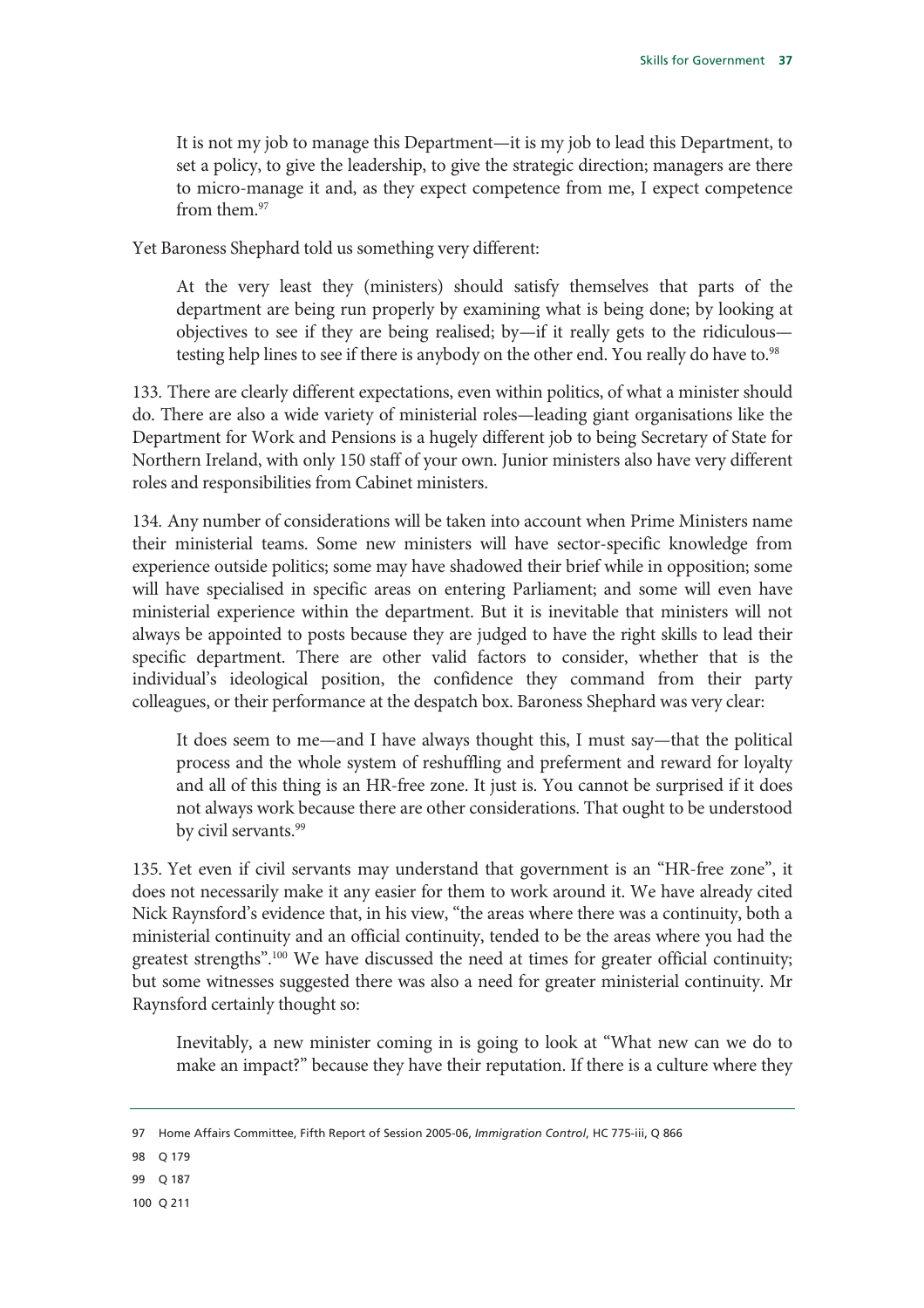are assumed to have to make their mark within a year or two in order to move on and up, they are going to want to do something quickly. The last thing they are going to want to do is to focus on maintaining a programme that is going to take ten years to produce results when they will not be there to get the benefit and the praise. That, I think, is an insidious culture.<sup>101</sup>

He gave us the example of the housing sector, where he felt there had been an "extraordinary succession" of housing ministers under both parties, in an area where "programmes that are essential to tackle the longstanding problems, such as the poor condition of a lot of the public sector housing stock, require long-term commitments".<sup>102</sup>

136. Mr Raynsford told us that one year in post is rapidly becoming the norm for ministers. We are not sure that the picture is quite as bleak as that. House of Commons Library research suggests that the average tenure of a ministerial post under the current Government has been 1.7 years, and that for Cabinet posts this goes up to 2.2 years—some way short of the Senior Civil Service median of 2.7 years. Nonetheless, Rt Hon Hilary Armstrong MP was right to point out that:

I have been in government now for nearly 10 years and I am only in my third job. Nick was working with me in what was then DETR and he remained in virtually that same job throughout his ministerial career … so there are some ministers who change frequently and other ministers who do not change.<sup>103</sup>

137. There certainly are some ministers who change frequently. Dr Reid famously served in seven roles in seven years, while the number of Ministers for Europe since the Labour Government was elected in 1997 has occasioned much public comment. Charles Clarke was critical of this turnover:

Changing Europe Ministers frequently is a terrible mistake, particularly that job. If you talk about stakeholders, the range of contexts across European politics which the individual has is an absolutely prize asset, which is why many countries have foreign secretaries who are very long-standing because those networks are very important.<sup>104</sup>

However, he did not accept the suggestion that, in general, the issue of turnover was not considered:

I think there is a very, very intense process that goes on around any reshuffle where a significant number of people around the Prime Minister, including the Senior Civil Service, including his own private office, including Cabinet colleagues, including whips talk about these things. The question is what weight is given finely in the judgment to exactly what you implied about the rotation of Europe Ministers versus other considerations, what Gillian [Baroness Shephard] describes as "political considerations", or whatever.<sup>105</sup>

- 104 Q 201
- 105 Q 201

<sup>101</sup> Q 188

<sup>102</sup> Q 188

<sup>103</sup> Public Administration Select Committee, *The Work of the Cabinet Office*, 6 March 2007, HC (2006-07) 305-ii, Q 105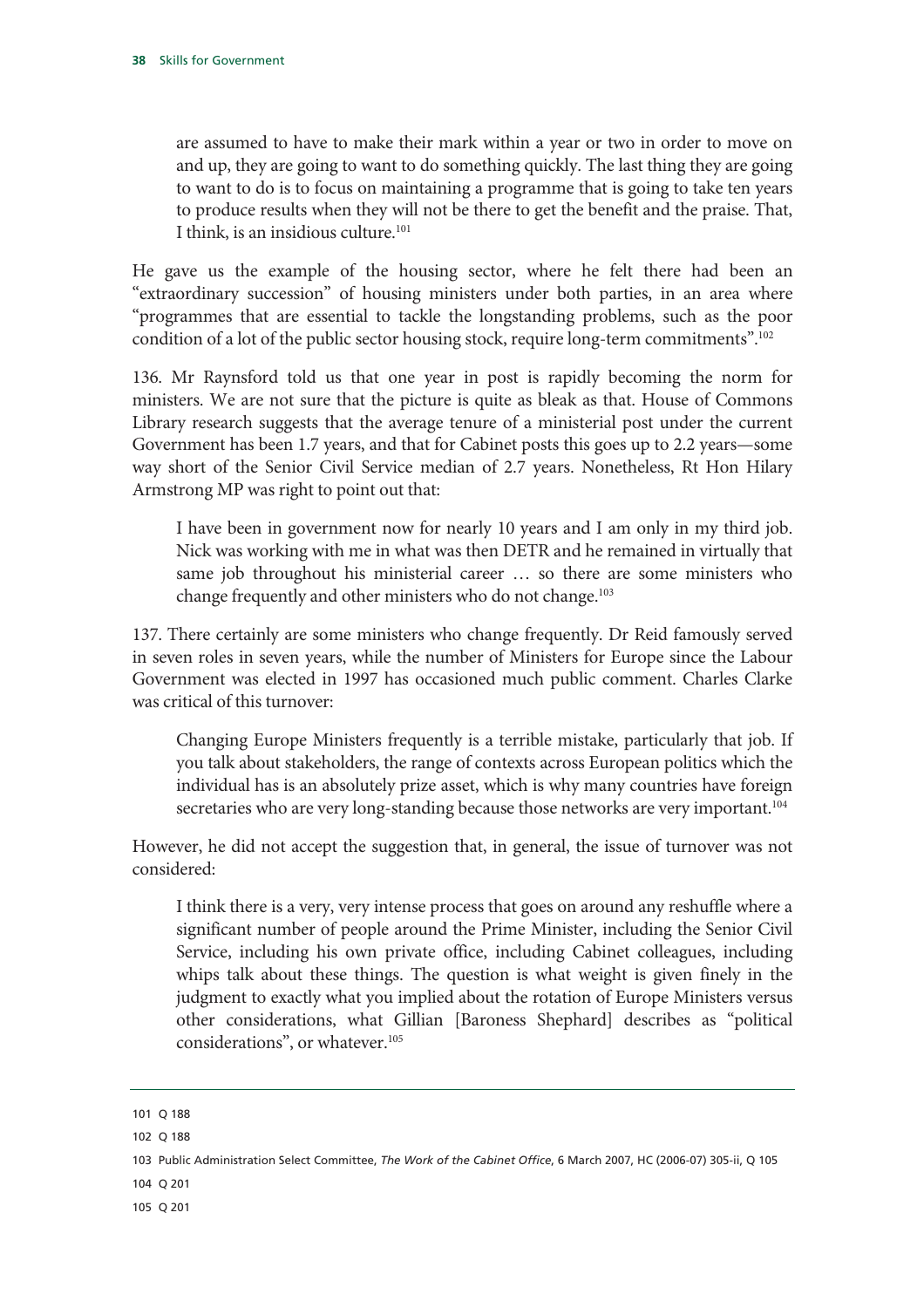138. We agree with Mr Clarke. The question is whether human resources considerations are given enough weight in comparison with political considerations. We note the belief of all of our witnesses that such considerations should be given more weight. Nick Raynsford remarked on the lack of systematic performance appraisal of ministers, while Charles Clarke noted that some Secretaries of State do not even hold regular meetings of their ministerial teams. The disciplines of management so drilled into civil servants are not necessarily all appropriate for ministers; but some of them surely are.

#### 139. **Government does not have to be an entirely HR-free zone. The Prime Minister must bear in mind when managing ministerial moves that these can have a significant effect on Civil Service performance.**

140. As well as the turnover of ministers, the turnover of ministries can have a significant impact on Civil Service performance. We have discussed this in detail in our recent report into Machinery of Government Changes.<sup>106</sup> In that report we called for a parliamentary check on the Prime Minister's power to alter departmental boundaries. Such a check would be one more step towards enshrining principles of good governance.

#### **Ministerial Training**

141. So far in this chapter we have made recommendations which we believe would create a slightly more stable environment for civil servants to work in—which can only be beneficial to their ability to discharge their duties. Nonetheless, we recognise that some degree of volatility in structure and key personnel will always be part of the political environment. We also recognise that it is inevitable that some ministers will have little or no experience of leading large organisations, or little sector-specific knowledge. The Civil Service needs to work around that; but this does not mean that ministers cannot themselves do more to mitigate its effects. One key way of managing this is providing appropriate training for ministers.

142. Historically, Britain does not provide its ministers with much in the way of formal training. Baroness Shephard described what happened when she first became a minister:

We had some training. It was 20 minutes with Mr Butler now Lord Butler and it consisted of the three new ministers, John Redwood, David Maclean and me, going into a room with Lord Butler and Lord Butler saying, "I wonder if you've read Edwina Currie's memoirs. It is so impressive that she began her ministerial career by setting out a list of objectives." I thought: "Where have I come? What is this organisation that thinks it is curious to have objectives?" That was my training.<sup>107</sup>

She went on to say that some more training would have been useful in her case.

143. Change, however, is afoot. The Government has recognised that training for ministers is beneficial to good government; Hilary Armstrong has written to us that "it has become increasingly anomalous that Ministers do not have access to a professional development

<sup>106</sup> Public Administration Select Committee, Seventh Report of Session 2006-07, *Machinery of Government Changes*, HC 672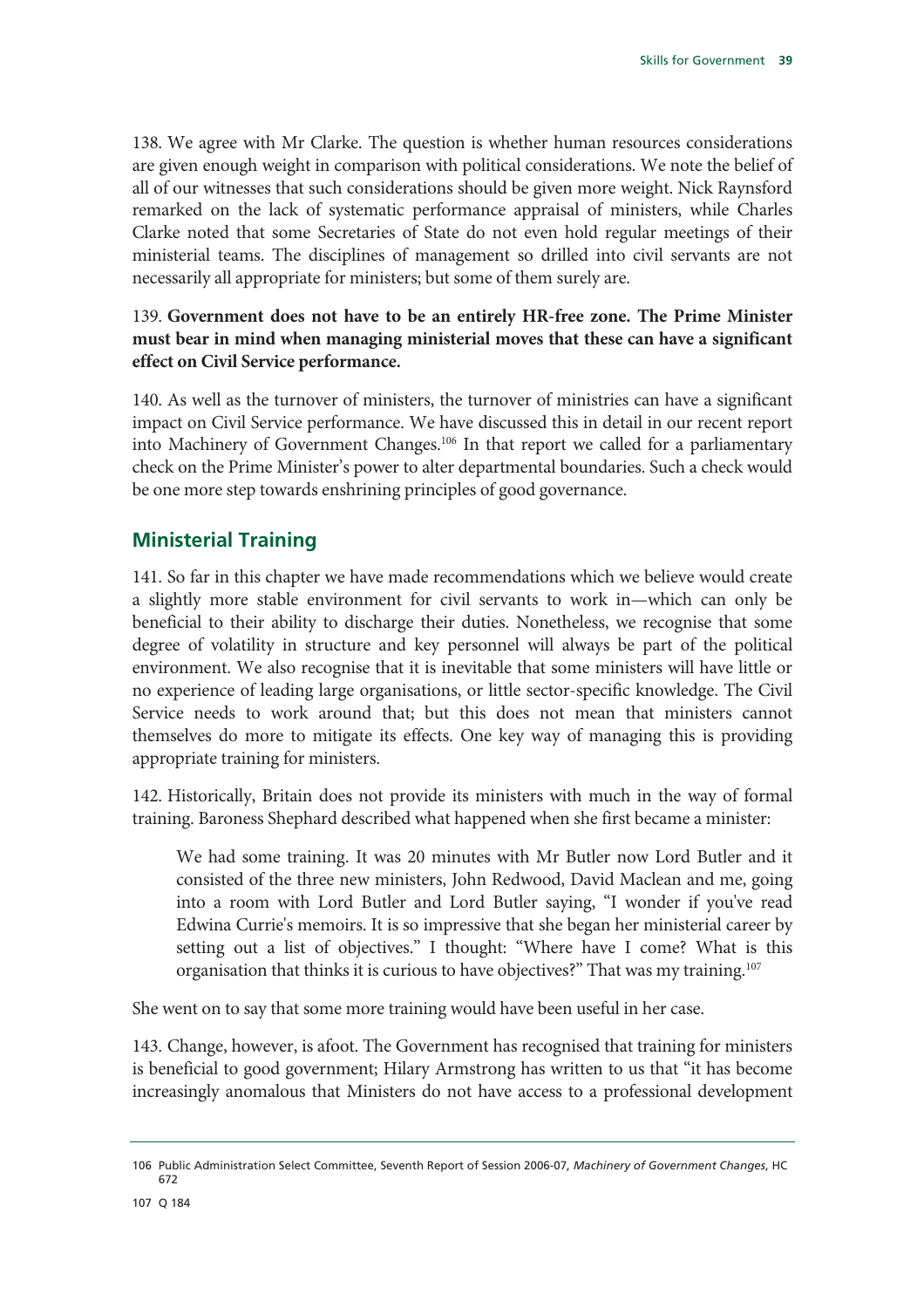programme".108 To address that anomaly, Ms Armstrong was working (before the change of Prime Minister) in conjunction with other ministers, primarily Rt Hon Baroness Amos and Rt Hon Des Browne MP, and with the National School of Government, to expand the opportunities for professional development available to ministers. Recent events have included induction seminars for new ministers, a two-day leadership event for Parliamentary Secretaries and Whips, group workshops and individual briefing sessions. The Cabinet Office has provided us with some details of ministerial learning and development since May 2005, which we append to this report.<sup>109</sup>

144. Turnout on some of the events organised by the National School appears to have been reasonably impressive; for example, 32 ministers have attended financial and risk management seminars since May 2005, and 32 attended the leadership event for Parliamentary Secretaries in 2006.<sup>110</sup> We do not, of course, know how many ministers attended events of this nature before May 2005. We also know that departments do provide varying degrees of induction to ministers who are new in post, and of course it is inevitable that a great deal of learning is done on the job.

145. Nonetheless there is much that the learning and development programme does not cover. There is very little, for example, on generic management. The FDA have told us that there ought to be a fully fleshed out programme:

Ministers are no different to any other individual in a work environment in that the needs will differ from person to person. For some, for example, even basic IT training might be appropriate whilst for others tactful assistance in interpersonal skills might be beneficial.<sup>111</sup>

One suggestion that has been made to us is that while ministers are willing to be trained in technical matters, there is a stigma around attending too much training, especially in areas such as interpersonal skills; admitting a need is seen as a sign of weakness. Again, we cite the evidence of the FDA, who told us that there seems to have been an unhelpful culture historically in that ministers felt reluctant to publicly acknowledge that they were participating in such training and development. They contrast this with Sir Gus O'Donnell, who they say has been "proud to acknowledge" that he continued to take part in personal development programmes and take advantage of mentoring and coaching since his appointment as Cabinet Secretary.<sup>112</sup>

146. When we spoke to former ministers, they denied that there was any such stigma. Charles Clarke told us that some ministers were resistant to training, but that he did not think this was very general.<sup>113</sup> Nick Raynsford elaborated on this point:

I do not think stigma is the problem. I think the problem is the lack of a culture being inculcated from the top, encouraging and indeed requiring ministers to take part in

- 110 As above
- 111 Ev 82
- 112 Ev 82
- 113 Q 184

<sup>108</sup> Public Administration Select Committee, *The Work of the Cabinet Office*, 6 March 2007, HC (2006-07) 305-ii, Ev 18

<sup>109</sup> Appendix 2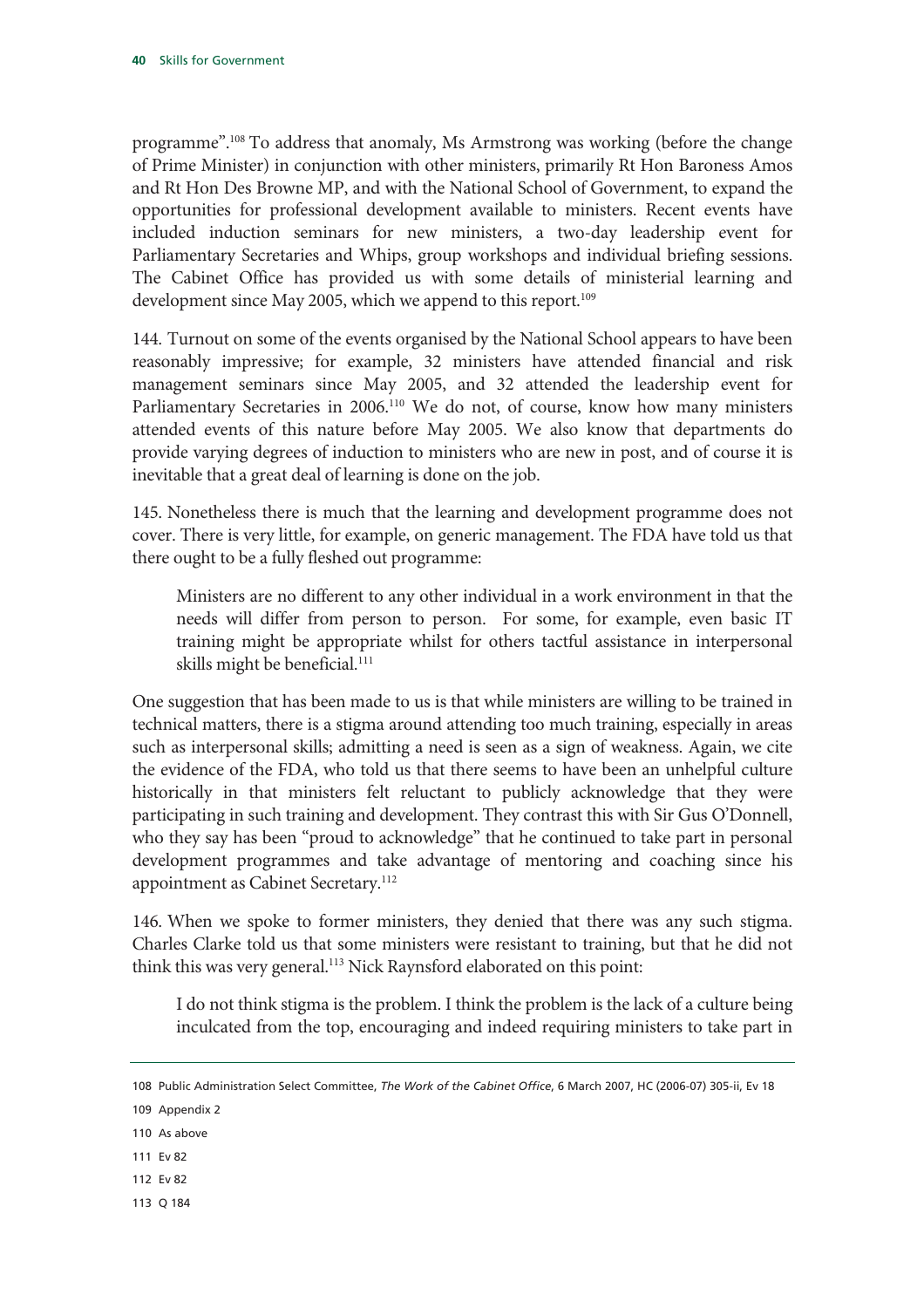appropriate training events. Secondly, it is the timetable to which most ministers work, where pressures are enormous and it is very easy to commit yourself in advance to something and then on the day to say, "I really cannot justify this because there are so many other pressing requirements of time".<sup>114</sup>

He cited the example of a training session he had been invited to speak at, in around the year 2001, where he had prepared to discuss with colleagues what he had learned from the experience of piloting the Greater London Authority Bill through the House. A number of people signed up, and Mr Raynsford told us that he "put quite a lot of effort" into drawing out lessons for new ministers, but in the event only one turned up on the day. The others bowed out, citing work pressures.

147. We should not overrate the value of formal training; all the former ministers we spoke to agreed that spending longer in posts was more important. Mr Clarke was particularly candid:

Changing government departments frequently for ministers is, in my opinion, a very, very bad thing indeed and has been a very significant problem in some areas. But I do not think that is just about the training. You have to be a very, very, very talented individual to get hold of your department, if it is a major department, in less than about a year.<sup>115</sup>

Nonetheless, there appeared to be consensus that a new culture of public commitment to training needed to be inculcated. Mr Raynsford also made the related point that "encouraging a culture where people learn from each other's successes and failures would help to improve the quality of ministerial performance".<sup>116</sup> He talked about encouraging exit interviews with ministers leaving posts, to learn from their experiences—something that the Government has no plans to do—and he talked about systematic performance appraisal for ministers, which he found to be absent from the current system. We would be interested to see any of this at work.

148. One final observation of Mr Raynsford was of great interest:

I was very struck in international meetings how many ministers from other countries are appointed on the basis of their technical expertise in the area in which they have responsibility rather than simply because of political background. We have a culture which rightly emphasises the importance of political accountability to Parliament, and that means the overwhelming majority of ministers come into the job without any technical expertise in the area that they are responsible for. I think, in a sense, that emphasises the importance of making sure that there is consideration of their managerial skills and that there is some support and training to help them fulfil those roles.117

|  | Δ |  | 184 |
|--|---|--|-----|
|--|---|--|-----|

- 115 Q 187
- 116 Q 192
- 117 Q 216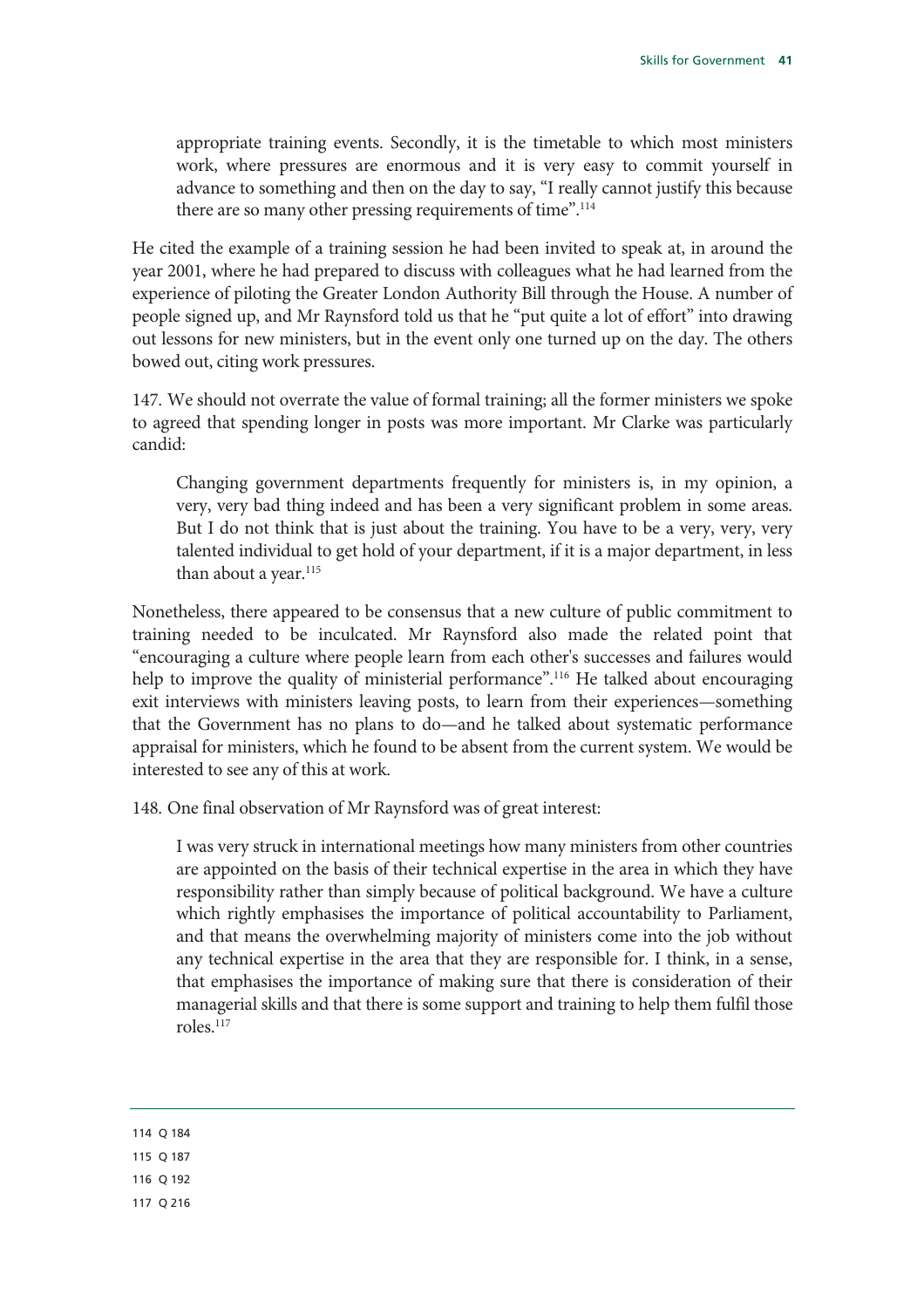149. **Our witnesses made a compelling case for more professional development for ministers. We are heartened that the Government has already accepted this case, and we are pleased to see the efforts being made in this direction by several ministers in conjunction with the National School. These efforts go against the historical grain, and so should be applauded.**

150. **There is more, however, that could be done to professionalise the ministerial side of the business of government. We would be interested to see some of the ideas discussed in our evidence sessions put into practice, if only on a trial basis. Exit interviews to find how the support given to ministers had in fact met their needs seem eminently sensible. Systematic performance appraisal is a worthwhile discipline. We see no reason why the Government could not adopt these and other, similar approaches.**

151. **Above all, though, it is the culture of commitment to professional development that needs to be inculcated among ministers. We have spoken much in this report about how ministers require a professional Civil Service, and how that can be achieved; but it is a truism that leaders of an organisation should not expect that which they are not prepared to give. Both ministers and civil servants should be equipped with the right skills for their differing roles.**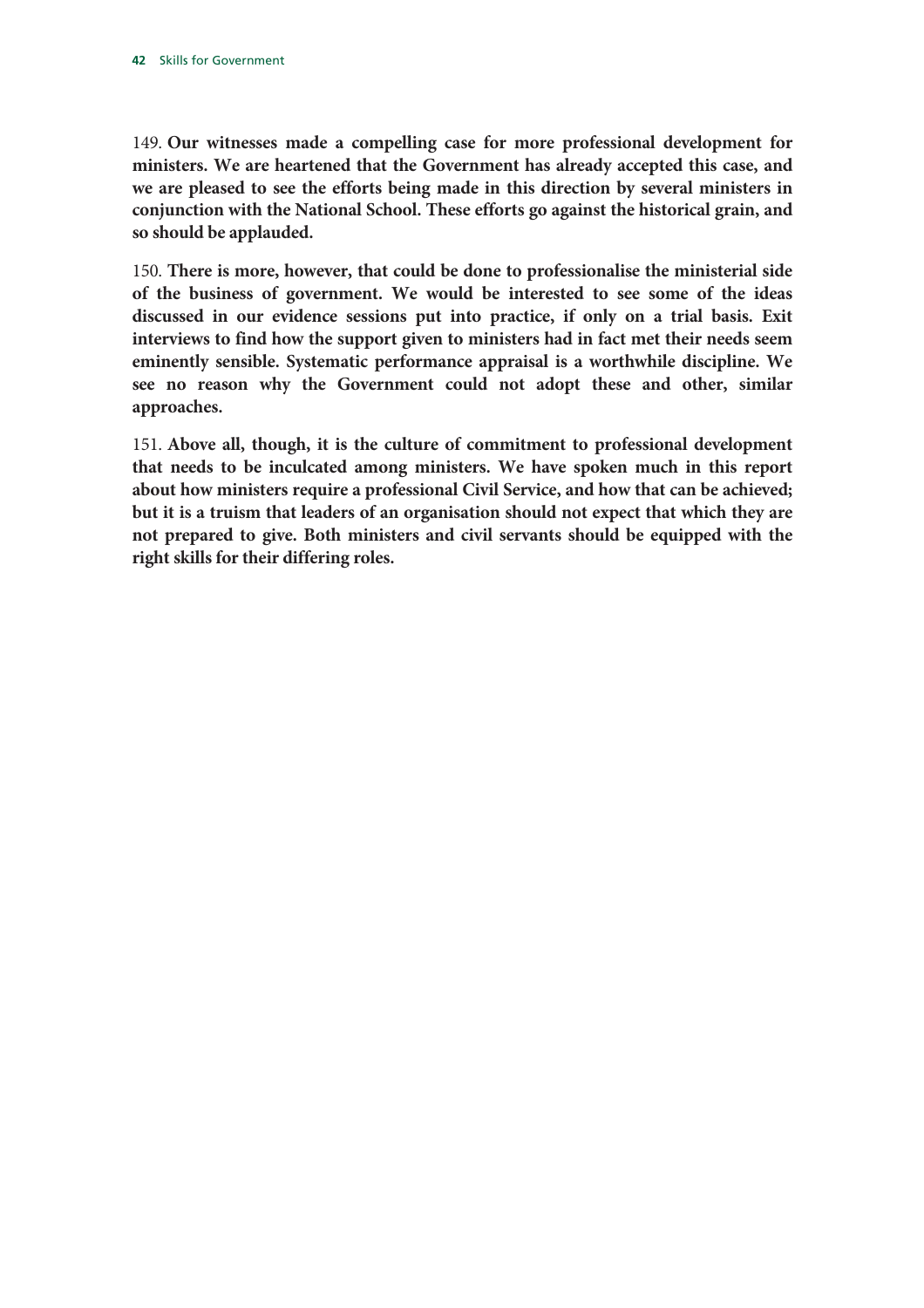### Conclusions and recommendations

- **1.** Although this report will look at ways in which performance can, and must, be improved, we should not lose sight of the very many excellent things that are done by excellent people every day. It is a sign of the professionalism of the existing Civil Service that we take so many of these for granted. (Paragraph 11)
- **2.** We welcome both the concept and the execution of the Departmental Capability Reviews. It is particularly valuable that their findings are being published; it gives us a benchmark against which to measure future performance. We hope that they will be repeated at regular intervals. (Paragraph 22)
- **3.** However, if future reviews are conducted in the same way as the current ones, there will be doubts about their objectivity. Any assertion of improvement will be questioned on grounds of the reviewers' potential vested interest. We recommend that future review teams should be externally managed. (Paragraph 23)
- **4.** The Capability Reviews paint a bleak picture of Civil Service performance. They suggest a lack of leadership and serious deficiencies in service delivery. But these results do at least expose the scale of the challenge. Departments now have a benchmark against which to measure progress. Ensuring civil servants have the right skills will be essential to improving services in future. (Paragraph 33)
- **5.** There is a clear consensus that the Civil Service is weak in its performance management. We accept that this problem is not unique to the Civil Service. Nonetheless, it is clear that the way poor performance is currently managed is not acceptable. A radically different approach may be needed, and it should be a top priority for the Cabinet Office to find one. (Paragraph 37)
- **6.** There may well be scope to expand the use of accredited qualifications in the Civil Service, but we should not lose sight of the crucial importance of practical experience. The skills learnt through experience should be borne in mind before civil servants without professional qualifications are dismissed as "amateurs". (Paragraph 56)
- **7.** Nonetheless, while we should not underestimate the Civil Service's existing skills, there ought to be some way of measuring them more formally. It is clear that the Government cannot currently assess its existing skill levels, let alone identify how to fill gaps. Government Skills needs to concentrate on developing a robust means of assessing individuals' skills. Accredited vocational qualifications would certainly help, and there may also be a case for expanding the use of academic qualifications in assessing the skills of people at the higher levels of the service. (Paragraph 57)
- **8.** It is not clear how the National School of Government can simultaneously be "demand-led" and focus on providing the professional skills set out in PSG. The Capability Reviews indicate that most departments are poor at "building capability", which in turn suggests that they have not been effective in identifying the skills they need. The NSG should work closely with departments and the centre to ensure a coherent strategy is maintained based on identified skills gaps. (Paragraph 65)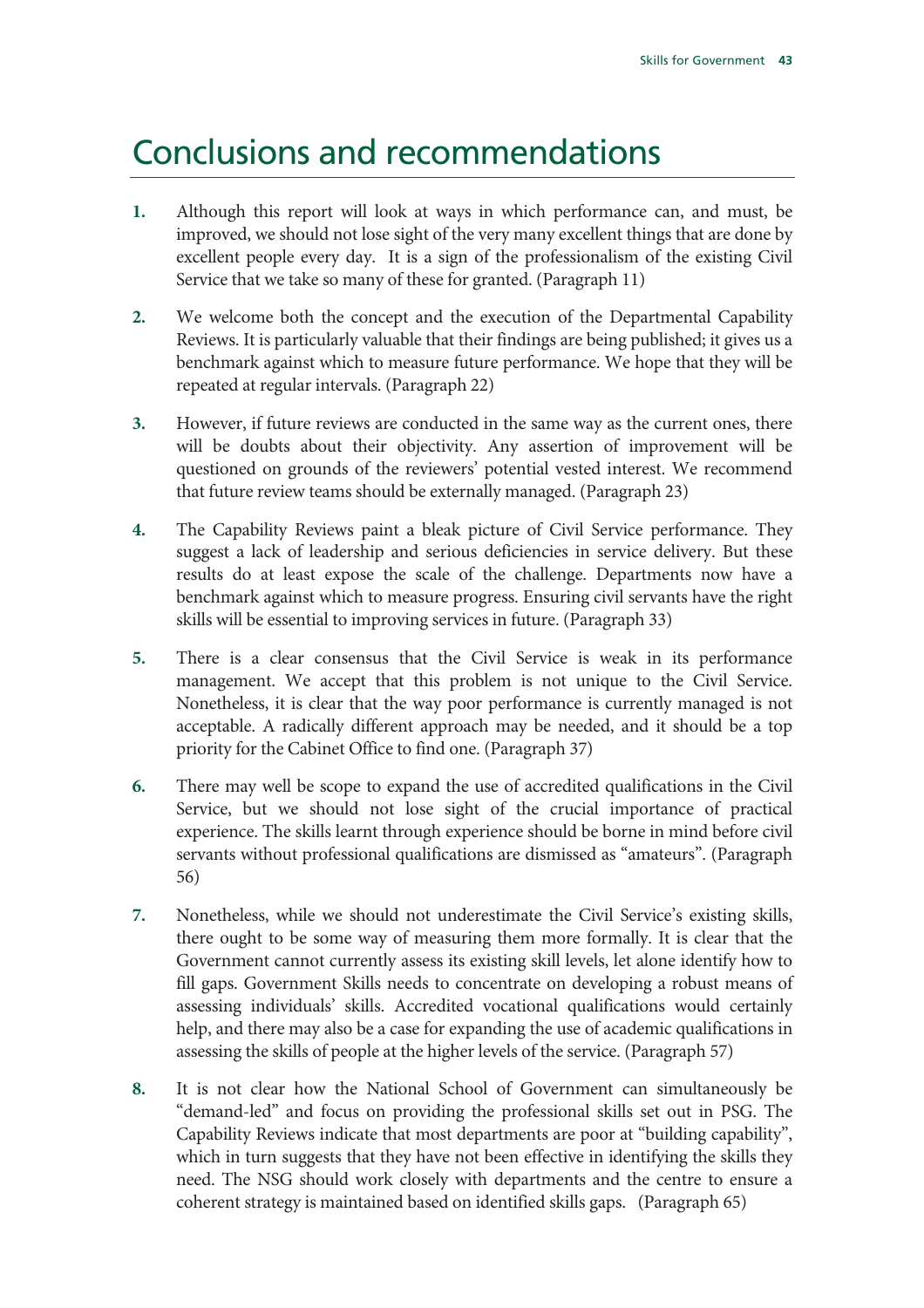- **9.** In identifying those skills gaps, the Government should look both to Government Skills and to the Sunningdale Institute. Both of these are potentially worthwhile innovations; but both should look for more ministerial input, to make sure that the Civil Service can respond to Ministerial needs. (Paragraph 66)
- **10.** Measuring the success of training is not easy. The goal of training is to change behaviours over time, but it will be difficult to detect whether this is happening and to what extent it is attributable to training. Monitoring the demand for courses is still a relevant judge of the effectiveness of provision; revenue is surely one of the major tests of a demand-led organisation, and reputation is a relevant factor in determining demand. Success should be measured by both reputation and revenue. (Paragraph 67)
- **11.** We recognise the commitment of the Civil Service to training. We have seen ourselves that staff are broadly positive about the opportunities open to them, and this is commendable. However, there is no point in offering training if there is insufficient time to take it. Staff complements should be calculated in such a way as to allow staff to make any necessary time commitment to personal development. (Paragraph 73)
- **12.** If career civil servants have limited opportunities of getting to the top, the Government will not get the benefits of talented people joining lower down the service. (Paragraph 85)
- **13.** We do not see any evidence that external recruitment is a threat to the traditional Civil Service values of permanence and impartiality. No organisation should be closed—outsiders can bring different skills and perspectives which should be welcomed. Every organisation can benefit from some degree of "ventilation". This should not, however, automatically lead to recruitment from the private sector. Much of the relevant skills and expertise for Civil Service work is likely to be found in the wider public sector. (Paragraph 87)
- **14.** We do not understand why the target is that "about half" of postings in the Senior Civil Service should be externally advertised. This particular target seems arbitrary and inexact, and does not seem to be based around identified skills gaps. If the Government does want to set a target, there should be a clear evidence base for it. (Paragraph 88)
- **15.** We believe there are difficulties with the current practice of recruiting directly to very senior posts. The current pay differentials may serve to demotivate internal staff and discourage talented staff entering the Civil Service early in their career. It is also problematic that new entrants can take a considerable amount of time to find their feet in the Civil Service, if those new entrants have important responsibilities. We believe many of these difficulties would be alleviated if external recruitment was focused slightly lower down the management chain. (Paragraph 89)
- **16.** Interchange between sectors is laudable; Whitehall can only benefit from first-hand knowledge of the private, voluntary and wider public sectors. Sir Gus O'Donnell has been an advocate of interchange between the Civil Service and voluntary sector organisations—as he says, this is increasingly important in a world where those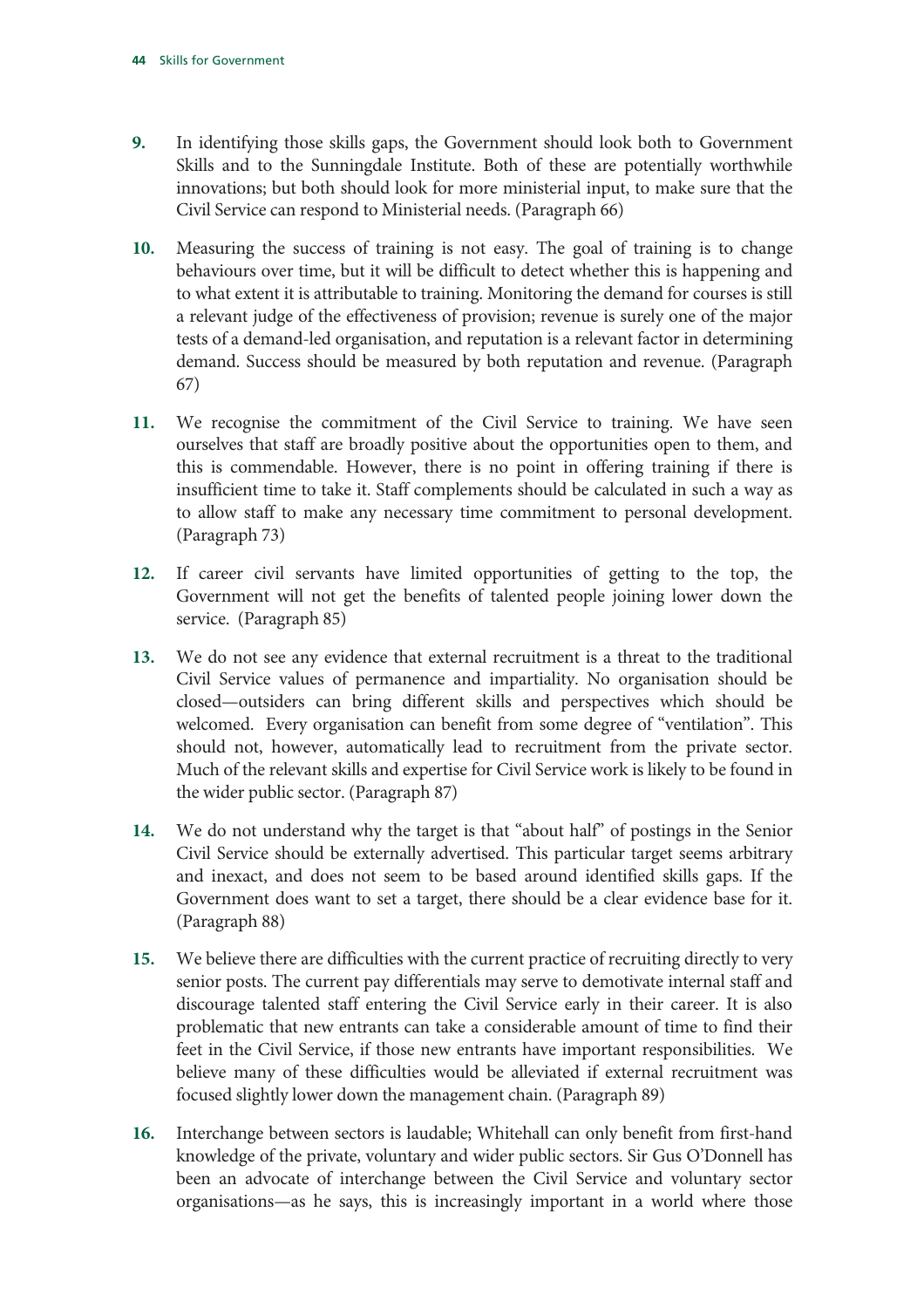organisations are being encouraged to provide public services. We hope that Government is also encouraging civil servants to get experience of other parts of the public sector. (Paragraph 92)

- **17.** Staff development should not be at the expense of doing the job properly. We are concerned that the current emphasis on wide experience is affecting the Civil Service's ability to carry out some of its core functions. A four year norm should be just what it says; it emphatically should not be a four year maximum. Although individuals should not stay forever in one post, we need to recognise that some stability is also necessary. (Paragraph 98)
- **18.** There is scope for more active career management in the Civil Service. We are encouraged by some of the schemes being implemented in individual departments and agencies. Departments should identify and nurture their own talent, beyond the confines of the centrally administered Fast Stream. The centre should do more to encourage and support such departmental initiatives. (Paragraph 100)
- **19.** The current system of delegating pay and grading arrangements to individual departments may have its merits, but it can also be a barrier to staff development. Care should be taken that such arrangements do not militate against the free movement of talented staff across the Civil Service to develop their skills. (Paragraph 105)
- **20.** There may well be substantial scope for efficiency savings in the Civil Service, but headcount cuts are a poor tool for achieving those savings. Setting numerical targets for departments is crude and counterproductive. (Paragraph 112)
- **21.** Dramatic changes to the Cabinet Office are underway, not least the seemingly complete rebirth of its Corporate Development Group. We welcome this development. When compared to the efficiency programme, the Government's policies on skills and capability are lacking in cohesion and lacking in drive from the centre. Yet they are just as important. To rectify this imbalance, the Cabinet Office needs an effective replacement for the Corporate Development Group, with both the credibility to influence other departments and the power to direct. (Paragraph 122)
- **22.** Capability and skills are closely linked. The Government needs a co-ordinated approach to tackling both issues. If the responsibility within government for both now sits within the same Group, then that is a significant step in the right direction. (Paragraph 123)
- **23.** We see merit in Lord Butler's suggestion that there should be a National Performance Office, equivalent to the National Audit Office, that scrutinises Civil Service performance in detail on more than a financial basis. It is Parliament's job to hold the Executive to account; therefore the National Performance Office should have the same parliamentary status as the NAO. (Paragraph 127)
- **24.** It is intended that the Departmental Capability Reviews will be repeated after two years. We believe they should become a regular feature, and that future reviews should be carried out by the new National Performance Office. Standards of government will be increased both by external audit and greater parliamentary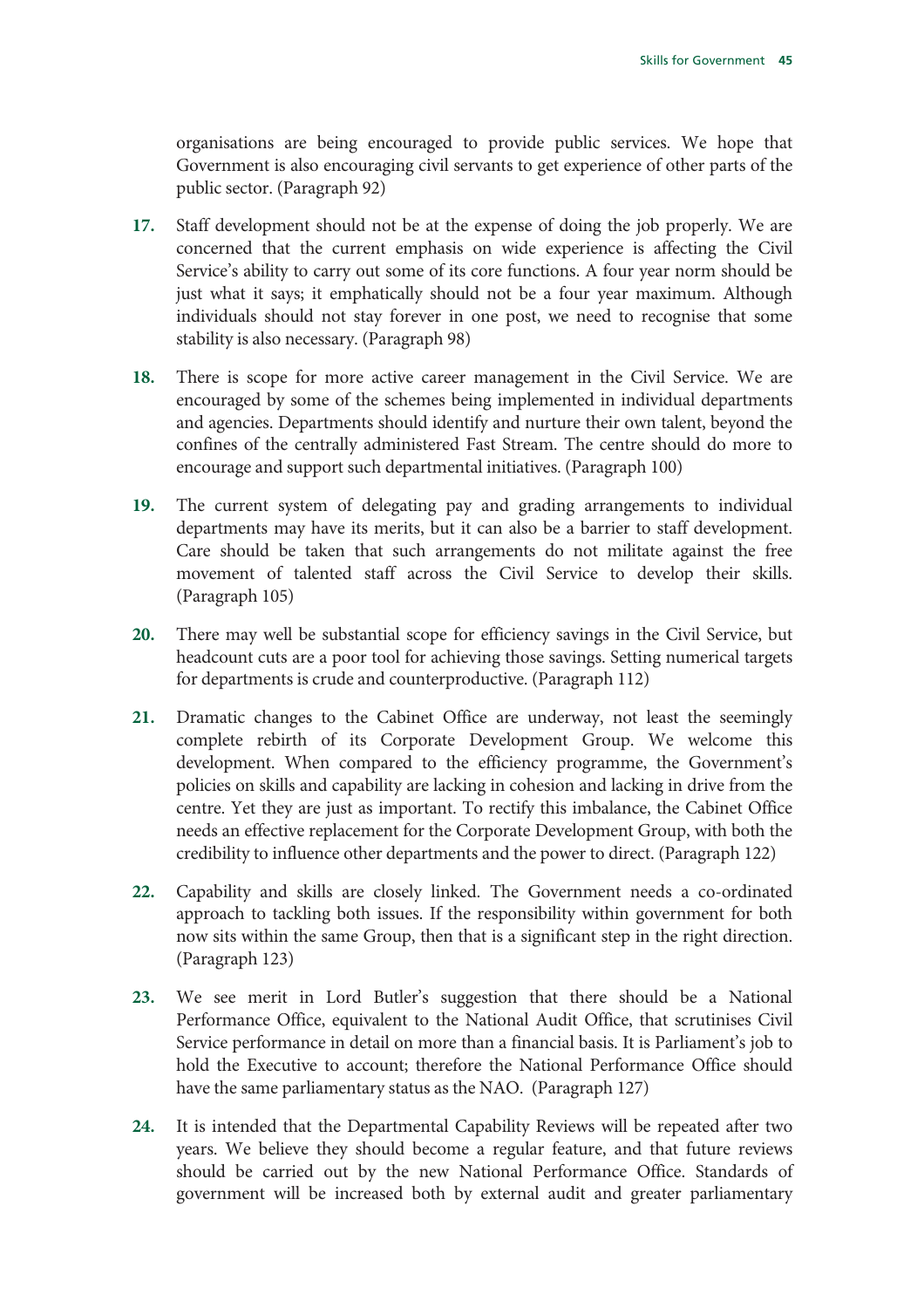accountability. Such a body could also provide a regular performance report on government, in the spirit of the government's now discontinued annual reports. (Paragraph 129)

- **25.** Government does not have to be an entirely HR-free zone. The Prime Minister must bear in mind when managing ministerial moves that these can have a significant effect on Civil Service performance. (Paragraph 140)
- **26.** Our witnesses made a compelling case for more professional development for ministers. We are heartened that the Government has already accepted this case, and we are pleased to see the efforts being made in this direction by several ministers in conjunction with the National School. These efforts go against the historical grain, and so should be applauded. (Paragraph 150)
- **27.** There is more, however, that could be done to professionalise the ministerial side of the business of government. We would be interested to see some of the ideas discussed in our evidence sessions put into practice, if only on a trial basis. Exit interviews to find how the support given to ministers had in fact met their needs seem eminently sensible. Systematic performance appraisal is a worthwhile discipline. We see no reason why the Government could not adopt these and other, similar approaches. (Paragraph 151)
- **28.** Above all, though, it is the culture of commitment to professional development that needs to be inculcated among ministers. We have spoken much in this report about how ministers require a professional Civil Service, and how that can be achieved; but it is a truism that leaders of an organisation should not expect that which they are not prepared to give. Both ministers and civil servants should be equipped with the right skills for their differing roles. (Paragraph 152)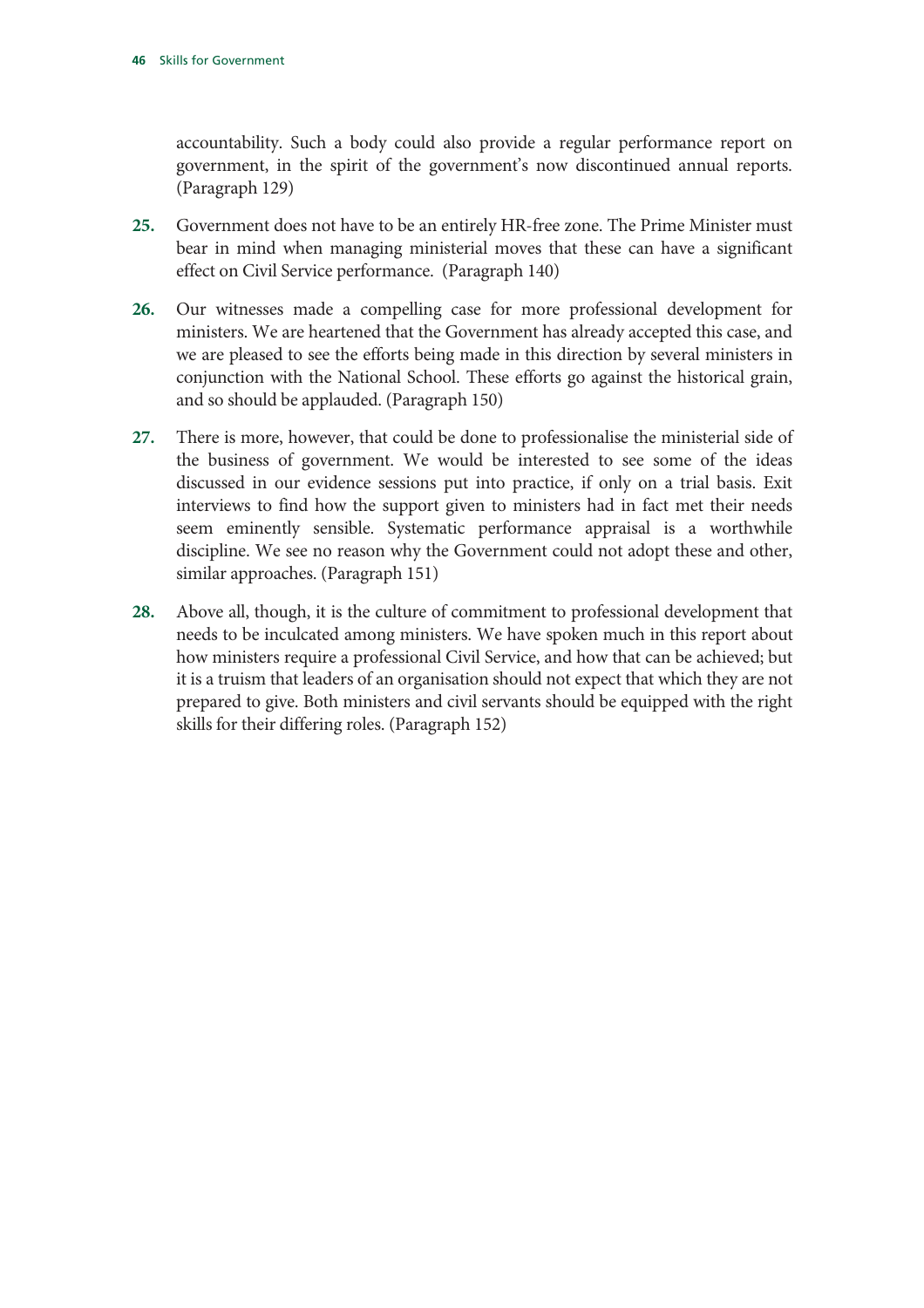# Annex: Capability Review results

|                       | <b>Leadership</b>          |                                   |                                                           |                            |
|-----------------------|----------------------------|-----------------------------------|-----------------------------------------------------------|----------------------------|
|                       | Set direction              | Ignite passion,<br>pace and drive | Take responsibility<br>for leading delivery<br>and change | <b>Build capability</b>    |
| <b>Cabinet Office</b> | Well placed                | Well placed                       | Development area                                          | Urgent<br>development area |
| <b>CPS</b>            | Strong                     | Development<br>area               | Development area                                          | Urgent<br>development area |
| <b>DCA</b>            | <b>Well placed</b>         | Development<br>area               | Urgent development<br>area                                | Well placed                |
| <b>DCLG</b>           | <b>Well placed</b>         | Well placed                       | Development area                                          | Urgent<br>development area |
| <b>DCMS</b>           | Well placed                | Development<br>area               | Urgent development<br>area                                | Development area           |
| <b>DEFRA</b>          | <b>Well placed</b>         | Urgent<br>development<br>area     | Urgent development<br>area                                | Development area           |
| <b>DfES</b>           | Development area           | Strong                            | <b>Well placed</b>                                        | Urgent<br>development area |
| <b>DfID</b>           | Strong                     | Strong                            | <b>Well placed</b>                                        | Development area           |
| <b>DfT</b>            | <b>Well placed</b>         | Development<br>area               | Urgent development<br>area                                | Development area           |
| <b>DoH</b>            | Serious concerns           | Urgent<br>development<br>area     | Development area                                          | Development area           |
| DTI                   | Development area           | Development<br>area               | Urgent development<br>area                                | Development area           |
| <b>DWP</b>            | Development area           | Well placed                       | Development area                                          | Urgent<br>development area |
| <b>FCO</b>            | Urgent<br>development area | Well placed                       | Development area                                          | Development area           |
| <b>Home Office</b>    | Urgent<br>development area | Development<br>area               | Development area                                          | Serious concerns           |
| MoD                   | Urgent<br>development area | Well placed                       | <b>Well placed</b>                                        | Development area           |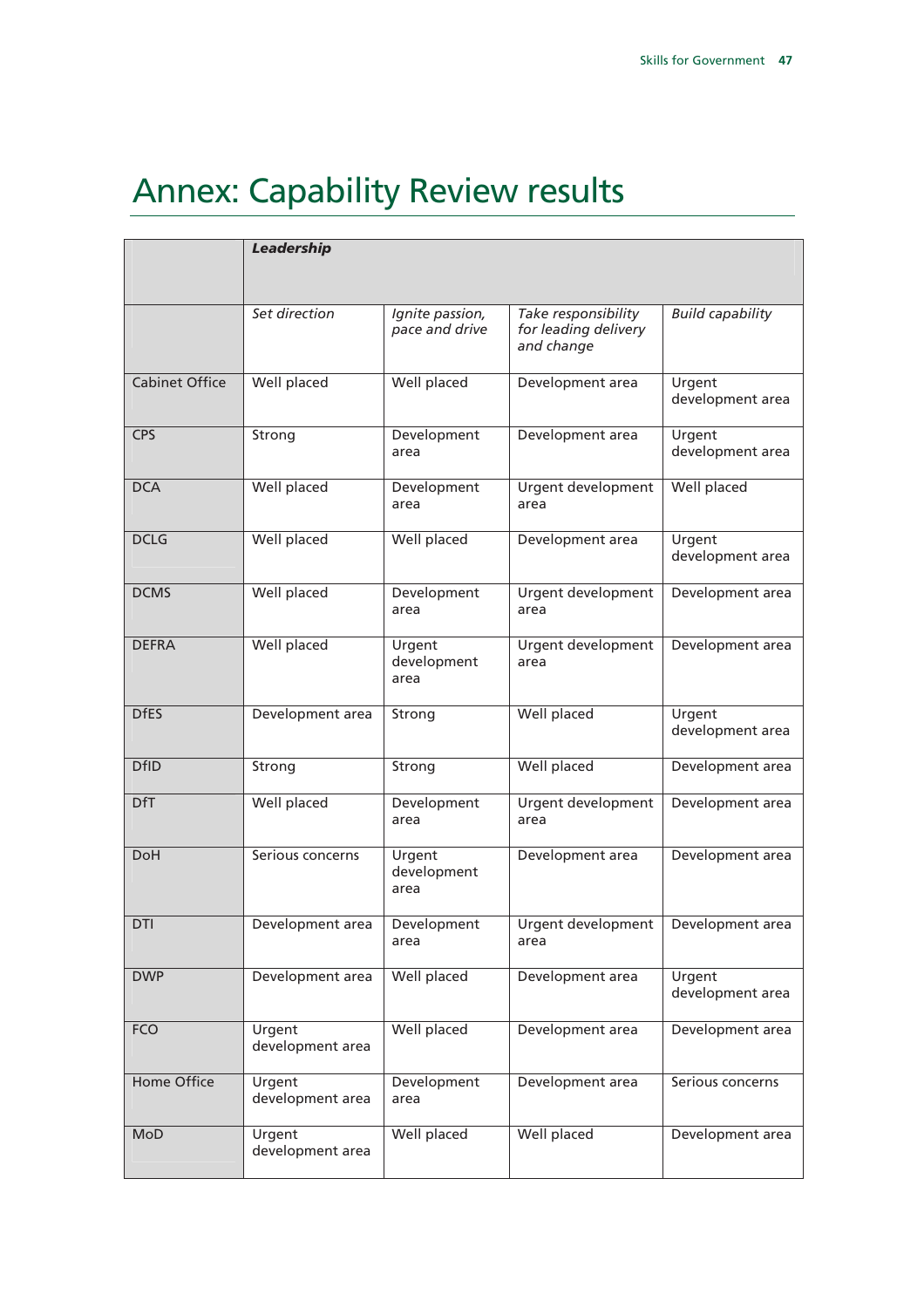|                       | <b>Strategy</b>                   |                            |                             |
|-----------------------|-----------------------------------|----------------------------|-----------------------------|
|                       | Focus on outcomes                 | Base choice on evidence    | <b>Build common purpose</b> |
| <b>Cabinet Office</b> | Well placed                       | Development area           | Development area            |
| <b>CPS</b>            | Development area                  | <b>Well placed</b>         | Development area            |
| <b>DCA</b>            | Strong                            | <b>Well placed</b>         | <b>Well placed</b>          |
| <b>DCLG</b>           | Well placed                       | Urgent development<br>area | Development area            |
| <b>DCMS</b>           | <b>Urgent development</b><br>area | Development area           | Development area            |
| <b>DEFRA</b>          | Well placed                       | Well placed                | Development area            |
| <b>DfES</b>           | Development area                  | Well placed                | <b>Well placed</b>          |
| <b>DfID</b>           | <b>Well placed</b>                | <b>Well placed</b>         | Urgent development<br>area  |
| <b>DfT</b>            | Well placed                       | Strong                     | Development area            |
| <b>DoH</b>            | Urgent development<br>area        | Urgent development<br>area | Development area            |
| <b>DTI</b>            | Urgent development<br>area        | <b>Well placed</b>         | <b>Well placed</b>          |
| <b>DWP</b>            | Development area                  | Strong                     | Well placed                 |
| <b>FCO</b>            | Development area                  | Well placed                | <b>Well placed</b>          |
| <b>Home Office</b>    | Development area                  | Development area           | Development area            |
| MoD                   | Strong                            | Well placed                | Development area            |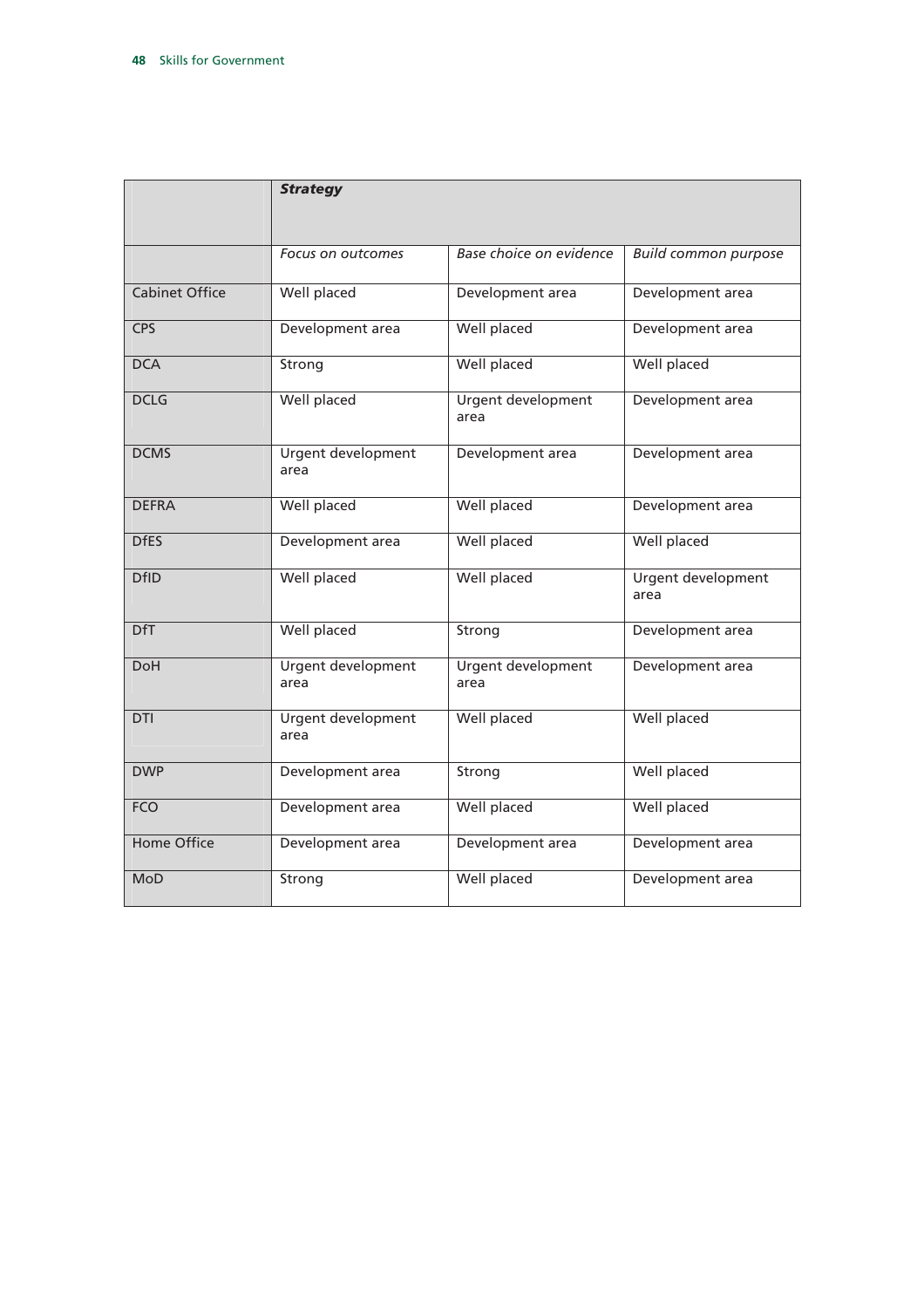|                       | <b>Delivery</b>                   |                                                                   |                            |
|-----------------------|-----------------------------------|-------------------------------------------------------------------|----------------------------|
|                       | Plan, resource and<br>prioritise  | Develop clear roles,<br>responsibilities and<br>business model(s) | Manage performance         |
| <b>Cabinet Office</b> | Urgent development<br>area        | Urgent development<br>area                                        | Development area           |
| <b>CPS</b>            | <b>Well placed</b>                | Urgent development<br>area                                        | Development area           |
| <b>DCA</b>            | Urgent development<br>area        | Urgent development<br>area                                        | Development area           |
| <b>DCLG</b>           | Development area                  | Urgent development<br>area                                        | Urgent development<br>area |
| <b>DCMS</b>           | <b>Well placed</b>                | Urgent development<br>area                                        | Development area           |
| <b>DEFRA</b>          | Urgent development<br>area        | Development area                                                  | Urgent development<br>area |
| <b>DfES</b>           | Development area                  | Development area                                                  | Development area           |
| <b>DfID</b>           | Urgent development<br>area        | Well placed                                                       | Well placed                |
| <b>DfT</b>            | <b>Well placed</b>                | Urgent development<br>area                                        | Development area           |
| <b>DoH</b>            | <b>Well placed</b>                | Development area                                                  | <b>Well placed</b>         |
| DTI                   | Well placed                       | Development area                                                  | <b>Well placed</b>         |
| <b>DWP</b>            | <b>Urgent development</b><br>area | <b>Well placed</b>                                                | Development area           |
| <b>FCO</b>            | Urgent development<br>area        | Development area                                                  | Well placed                |
| <b>Home Office</b>    | Serious concerns                  | Urgent development<br>area                                        | Development area           |
| <b>MoD</b>            | Development area                  | Urgent development<br>area                                        | Development area           |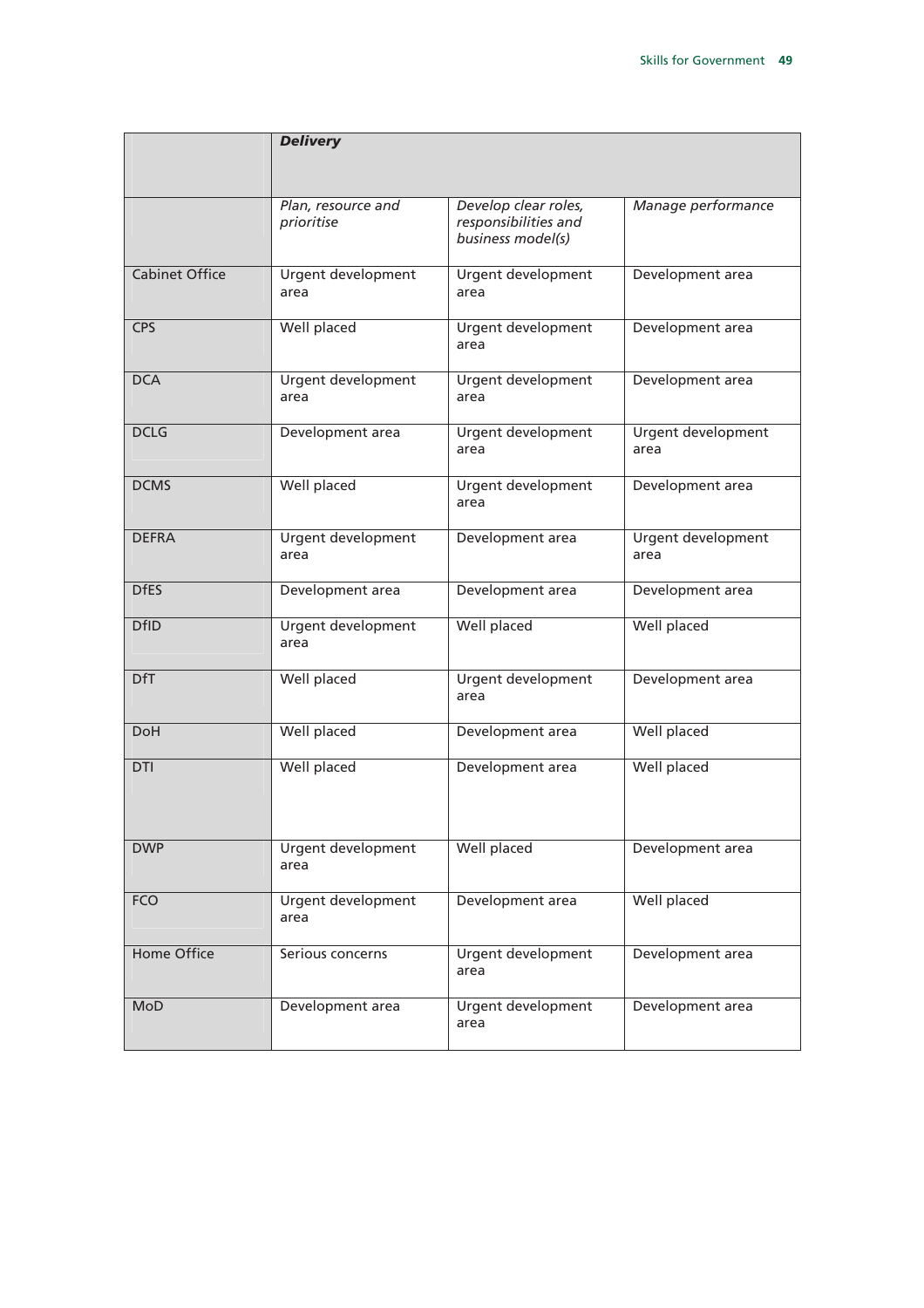# Appendix 1: Model of capability

#### **Assessment categories**

**Strong** Good capability for future delivery in place in line with the capability model. Clear focus on the action and improvement required to deliver transformation over the medium term.

**Well placed** Well placed to address any gaps in capability for future delivery through practical actions that are planned or already underway. Is making improvements in capability and to improve further in the medium term.

**Development area** The department should be capable of addressing some significant weaknesses in capability for future delivery by taking remedial action. More action is required to close the gaps and deliver improvement over the medium term.

**Urgent development area** Significant weaknesses in capability for future delivery that require urgent action. Not well placed to address weaknesses and needs significant additional action and support to secure effective delivery. Not well placed to deliver improvement over the medium term.

**Serious concern** Serious concerns about current capability. Intervention is required to address current weaknesses and secure improvement in the medium term. [N.B. Only used infrequently, for the most serious gaps]

#### **Key questions that test current capability**

#### *Leadership*

#### **L1 Set direction**

• How do you set a clear direction and articulate the vision to provide a compelling and coherent view of the future?

• How do you take difficult decisions and do you follow them through?

• How do you generate common ownership of the vision amongst the Board, department and delivery owners?

• How do you maintain focus when faced with crises/system shocks? How do you balance this with the need to keep the vision up to date when circumstances change?

#### **L2 Ignite passion, pace and drive**

• Are you seen as role models in the department, inspiring the respect, trust, loyalty and confidence of superiors, peers and staff? Do you talk, listen and act on feedback and thereby demonstrate an understanding of the business?

• Do you display passion about meeting delivery outcomes?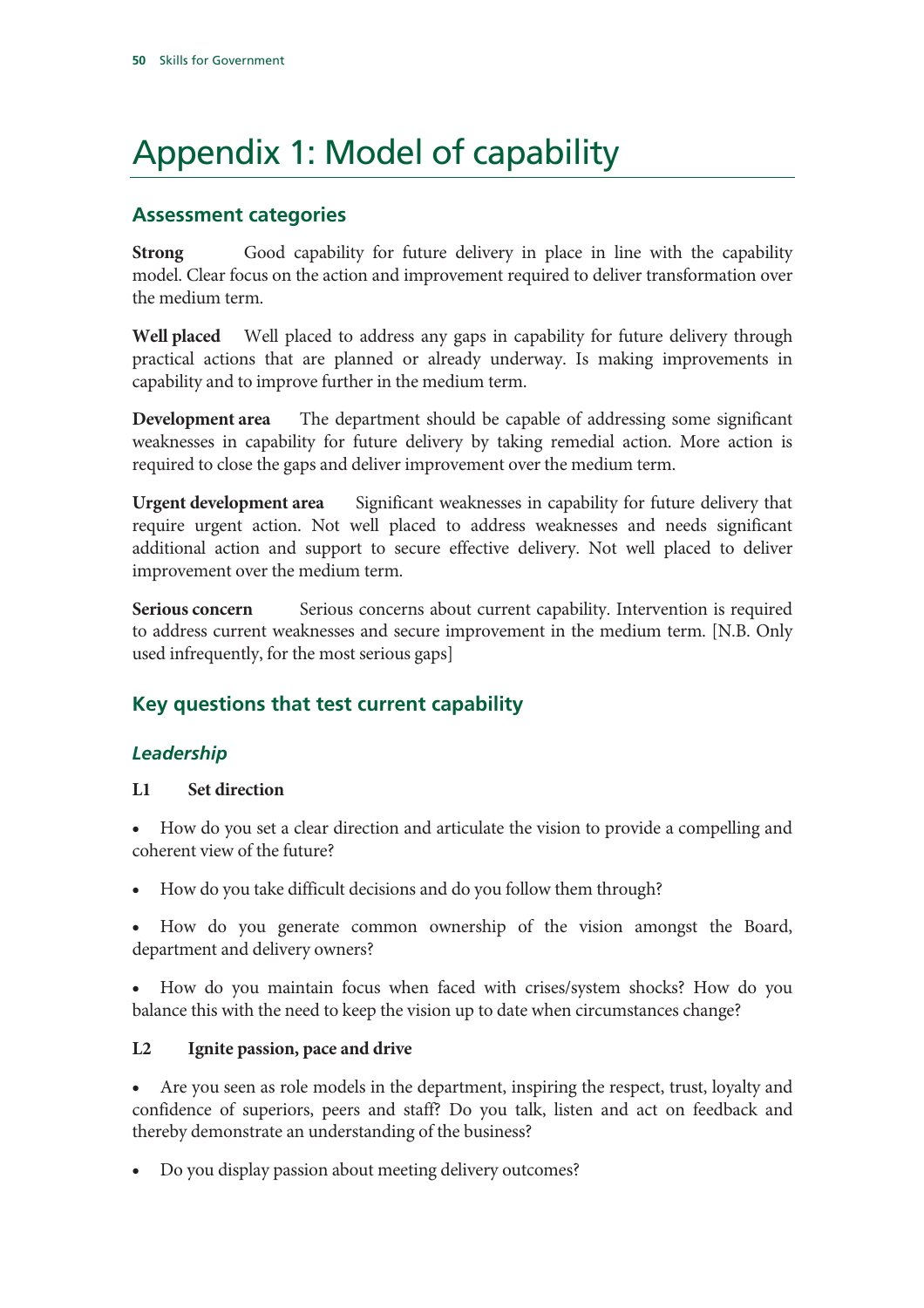• How do you engage personally with customers and staff in the department and across the system?

• How do you maintain energy and enthusiasm? How do you inspire staff to be proud to work for the organisation?

#### **L3 Take responsibility for leading delivery and change**

• Do you drive delivery by: taking responsibility, welcoming challenging feedback on performance and learning lessons from successes and failures?

• How do you role model an effective corporate culture of teamwork within the system? Do you and the senior leadership team act as an effective guiding coalition and initiate work across boundaries to achieve delivery outcomes?

• Do you accept the pressing need for change? Do you demonstrate your personal commitment to that change?

• How do you manage change effectively? How do you champion and drive through that change, addressing and overcoming resistance when it occurs?

• Are you open, honest, courageous and unflinching in delivering tough messages to your ministers and department?

#### **L4 Build capability**

- How do you nurture talent and encourage innovation in order to build capacity?
- Do you have a leadership development/promotion process that is fair and transparent?

• How do you manage the performance of everyone by rewarding good performance and tackling poor performance?

• Do you get enthusiastically involved in identifying talent and building capability in individuals and teams?

• Do your culture, behaviour and staff profile reflect the diversity of the customers it serves?

#### *Strategy*

#### **S1 Focus on outcomes**

• Do you have one overarching set of clear and challenging outcomes, aims and objectives which will improve the overall quality of life for customers and benefit the nation?

- How do you work with ministers to develop strategy?
- How do you negotiate trade-offs between 'priority' policies?

• How do you work with other departments and partners external to government when developing strategy?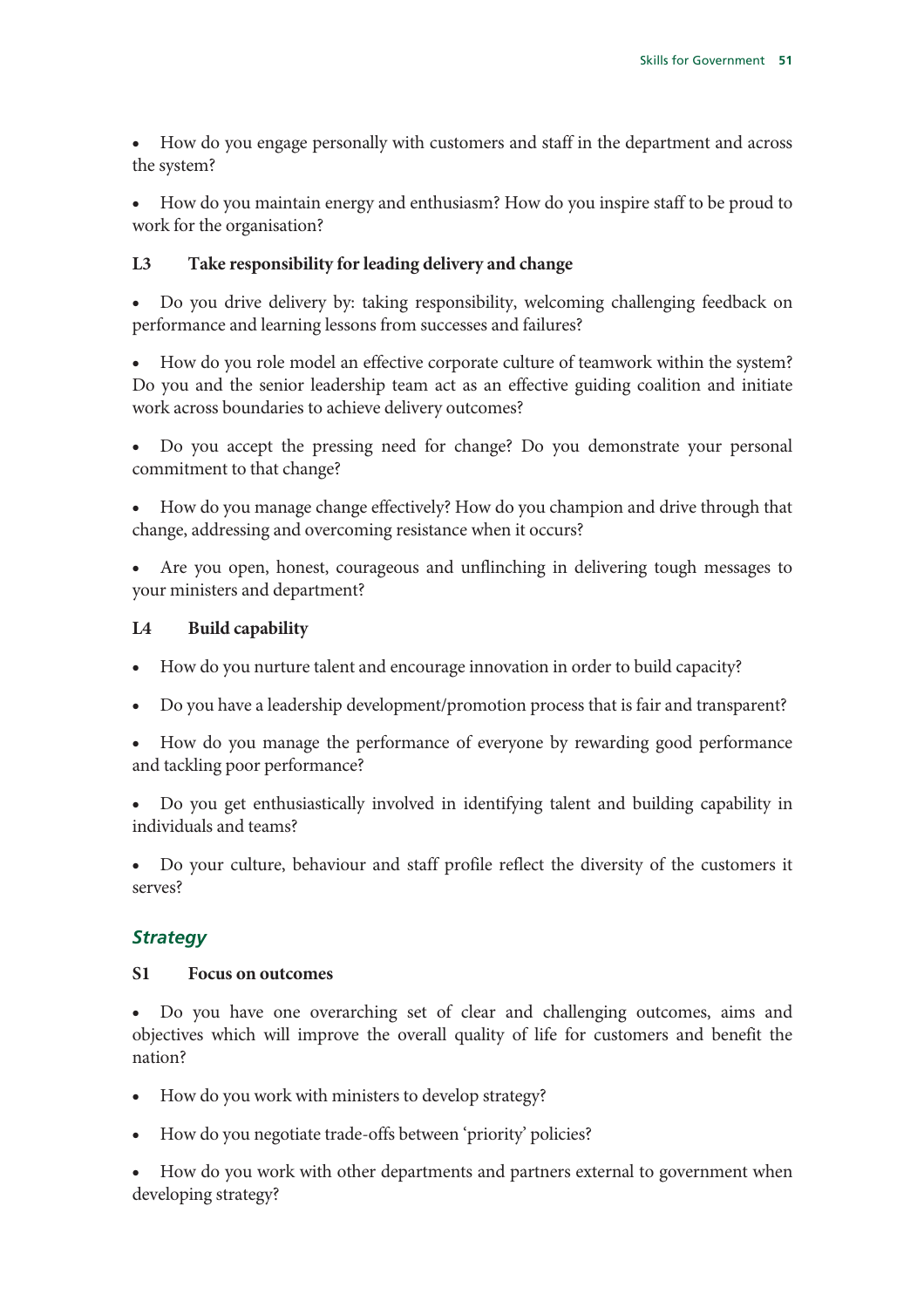#### **S2 Base choices on evidence**

• How do you understand what your customers and stakeholders want?

• How do you identify future trends and plan for them? How well do you identify and manage the associated risks?

• How do you innovate by developing creative solutions to challenging problems? How do you ensure appropriate ambition?

• How do you choose between the range of options available?

• Once a strategic challenge has been identified, what processes do you have to follow to address it, and who is involved?

• How do you ensure that your decisions are informed by sound evidence and analysis?

• How do you design systems which deliver your strategic objectives? How do you consider whole systems and understand the cost base?

#### **S3 Build common purpose**

• How do you align and enthuse the different players in the delivery chain to deliver?

• How do you remove obstacles to effective joint working? How do you share learning in order to ensure the strategy is delivered?

#### *Delivery*

#### **D1 Plan, resource and prioritise**

• Do you have the right skills, resources, structures and plans necessary to deliver the strategy as part of a clear model of delivery?

• Do you prioritise (and de-prioritise) and sequence deliverables taking account of a proper risk management strategy, focused on change management priorities?

• Are your delivery plans aligned with the strategy? Are they robust and regularly reviewed?

Are your delivery plans consistent with each other? Do they form a coherent whole which will deliver your strategy?

• How do you maintain a focus on efficiency and value for money?

#### **D2 Develop clear roles, responsibilities and business model(s)**

Is the purpose of the departmental centre and HQ functions clear?

• How do you ensure you have clear roles and responsibilities, rewards and incentives, which are understood across the delivery chain? Do they reflect the business model(s) and are supported by appropriate governance arrangements?

• How well do you understand your business model(s)?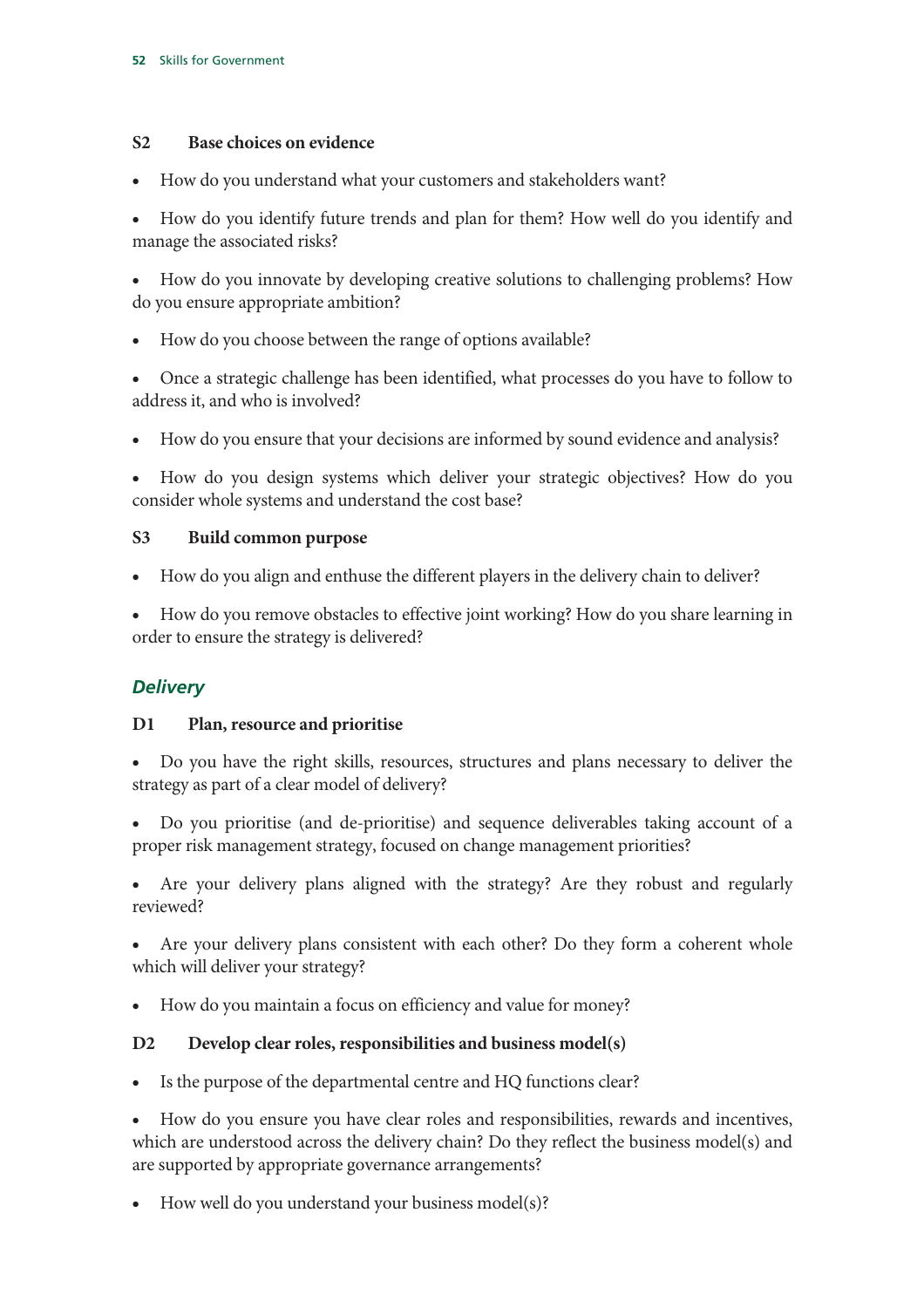• How do you know whether you have the right balance between centralised and decentralised services?

• How do you identify and agree accountabilities and responsibilities for delivering desired outcomes across the delivery chain? How do you make sure that they are clear and well understood by all parties?

• How do you negotiate and contract with delivery agents, stakeholders and partners? How are these agreements documented and shared?

#### **D3 Manage performance**

• Do you have quality performance information supported by research and analytical capability? Does it allow you to track performance across the delivery chain?

- Do you actively respond to performance issues and follow them up?
- How effective is high level programme and risk management across the delivery chain?

• How do you ensure and maintain effective control of the department's resources and quality of its outputs?

- How do you know that your delivery chain understands customer needs and the drivers for satisfaction and responds to them?
- How do you ensure that your delivery chain captures and realises benefits?
- How do you feed this information back into the development of your strategy?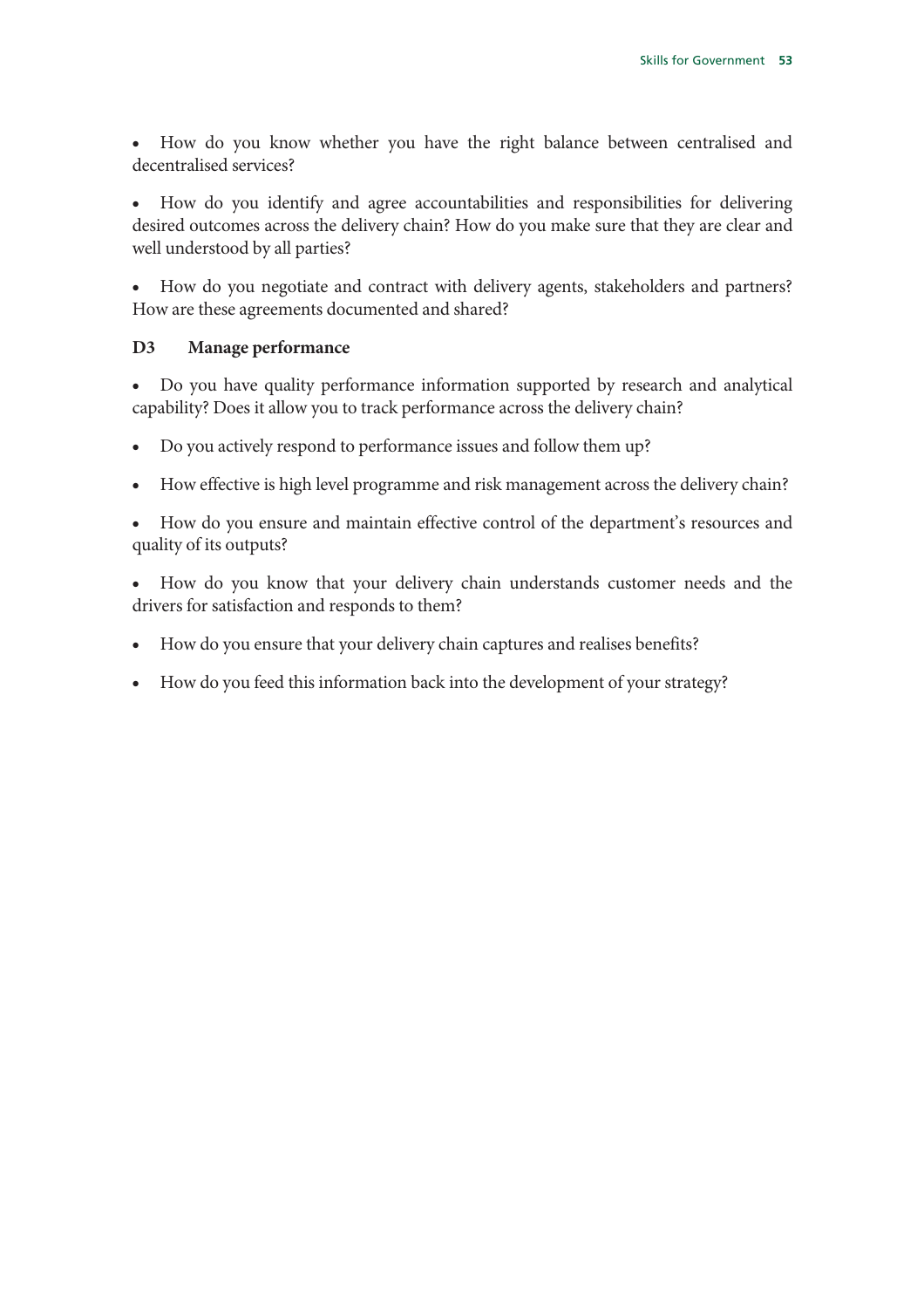# Appendix 2: Ministerial Learning and Development – May 2005 to February 2007

| Event                                                           | Description                                                                                       | Participants and Dates                     |
|-----------------------------------------------------------------|---------------------------------------------------------------------------------------------------|--------------------------------------------|
| <b>Induction Seminars for</b><br><b>New Ministers</b>           | Induction to working in<br>Government for new Departmental<br>Ministers and Whips                 | 20 Ministers (2005)<br>12 Ministers (2006) |
| <b>Bills: overview</b><br>workshops                             | Parliamentary procedure on Public<br>Bills and the role of Departments in<br>support of Ministers | 5 Ministers (2005)<br>3 Ministers (2007)   |
| <b>Bills: Committee stage</b><br>briefing                       | Briefing session on Bill procedure at<br>Committee                                                | 2 Ministers (2007)                         |
| <b>Working with Select</b><br><b>Committee sessions</b>         | Working with Select Committees<br>and the role of Departments in<br>support of Ministers          | 3 Ministers (2005-06)                      |
| <b>Financial and Risk</b><br><b>Management Seminars</b>         | Good practice on financial and risk<br>management in Government<br>Departments                    | 13 Ministers (2005)<br>19 Ministers (2006) |
| <b>Financial Management</b><br>briefing sessions                | 1:1 sessions                                                                                      | 2 Ministers (2006)                         |
| <b>Project Management</b><br>briefing session                   | 1:1 session                                                                                       | 1 Minister (2006)                          |
| <b>Leadership Event for</b><br><b>Parliamentary Secretaries</b> | Leadership event with plenary and<br>small group sessions                                         | 32 Ministers (2006)                        |
| <b>Action Learning Sets and</b><br>Coaching                     | Group and individual work as<br>follow-up to leadership event                                     | 12 Ministers (2007)                        |
| <b>Working with Private</b><br>Office workshops                 | Organisation of Private Office in<br>support of Ministers                                         | 8 Ministers (2005-07)                      |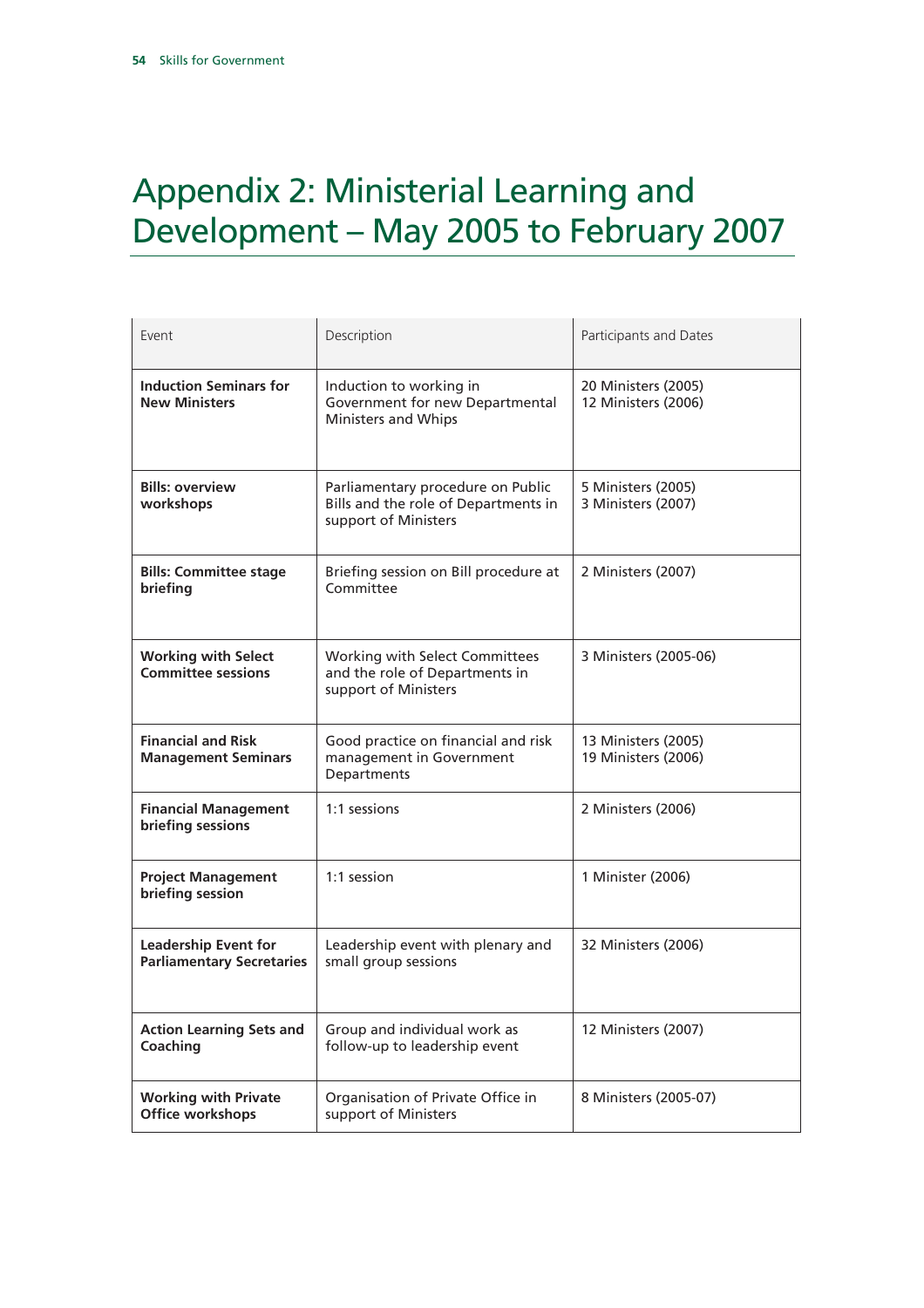### Formal Minutes

#### **Tuesday 24 July 2007**

Members present:

Dr Tony Wright, in the Chair

| Paul Flynn     | Mr Ian Liddell-Grainger |
|----------------|-------------------------|
| David Heyes    | Julie Morgan            |
| Kelvin Hopkins | Paul Rowen              |
|                | Jenny Willott           |

Draft Report [*Skills for Government*], proposed by the Chairman, brought up and read.

*Ordered,* That the draft Report be read a second time, paragraph by paragraph.

Paragraphs entitled Summary read and postponed.

Paragraphs 1 to 152 read and agreed to.

Postponed paragraphs entitled Summary read again and agreed to.

*Resolved,* That the Report be the Ninth Report of the Committee to the House.

Annex agreed to.

*Ordered,* That the Chairman make the Report to the House.

*Ordered,* That embargoed copies of the Report be made available, in accordance with the provisions of Standing Order 134.

Several papers were ordered to be appended to the Report.

[Adjourned till 11 Oct at 9.45 a.m.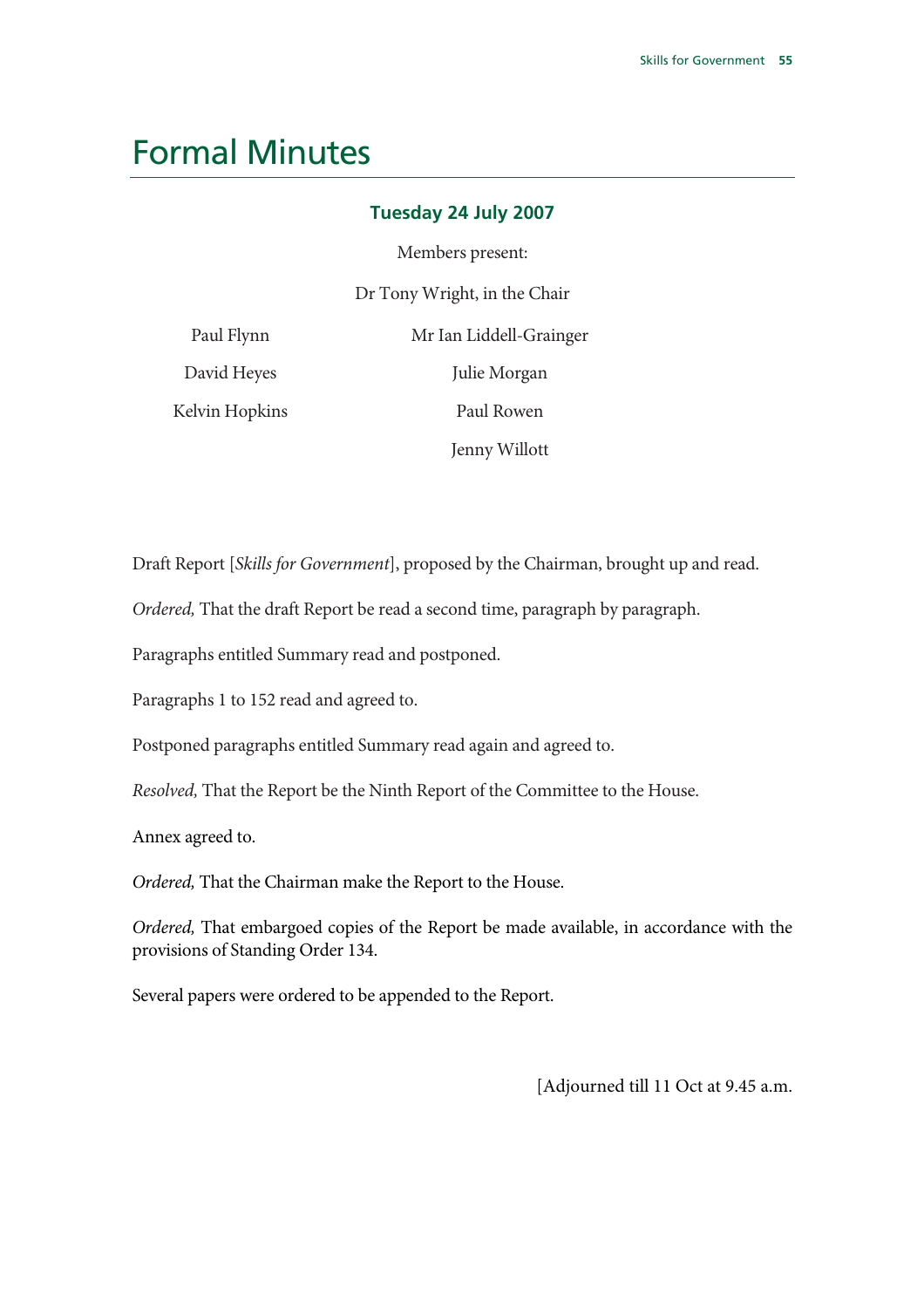### **Witnesses**

#### **Thursday 12 October 2006**

| Gill Rider, Director General, Leadership and People Strategy and Anne-Marie<br><b>Lawlor</b> , Director of Leadership Development, Cabinet Office                          | Ev <sub>1</sub> |
|----------------------------------------------------------------------------------------------------------------------------------------------------------------------------|-----------------|
| <b>Thursday 30 November 2006</b>                                                                                                                                           |                 |
| Hugh Lanning, Deputy General Secretary, PCS, Martin Furlong, National Officer,<br>FDA and Sue Ferns, Head of Research and Specialist Services, Prospect                    | Ev $14$         |
| <b>Thursday 7 December 2006</b>                                                                                                                                            |                 |
| <b>Professor Colin Talbot</b> , Chair of Public Policy and Management, Manchester<br>Business School and David Walker, Editor, Public Magazine                             | Ev 28           |
| <b>Thursday 14 December 2006</b>                                                                                                                                           |                 |
| Rt Hon Charles Clarke MP, Member of the House, Rt Hon Nick Raynsford,<br>Member of the House and <b>Baroness Shephard of Northwold</b> , a Member of<br>the House of Lords | Ev 40           |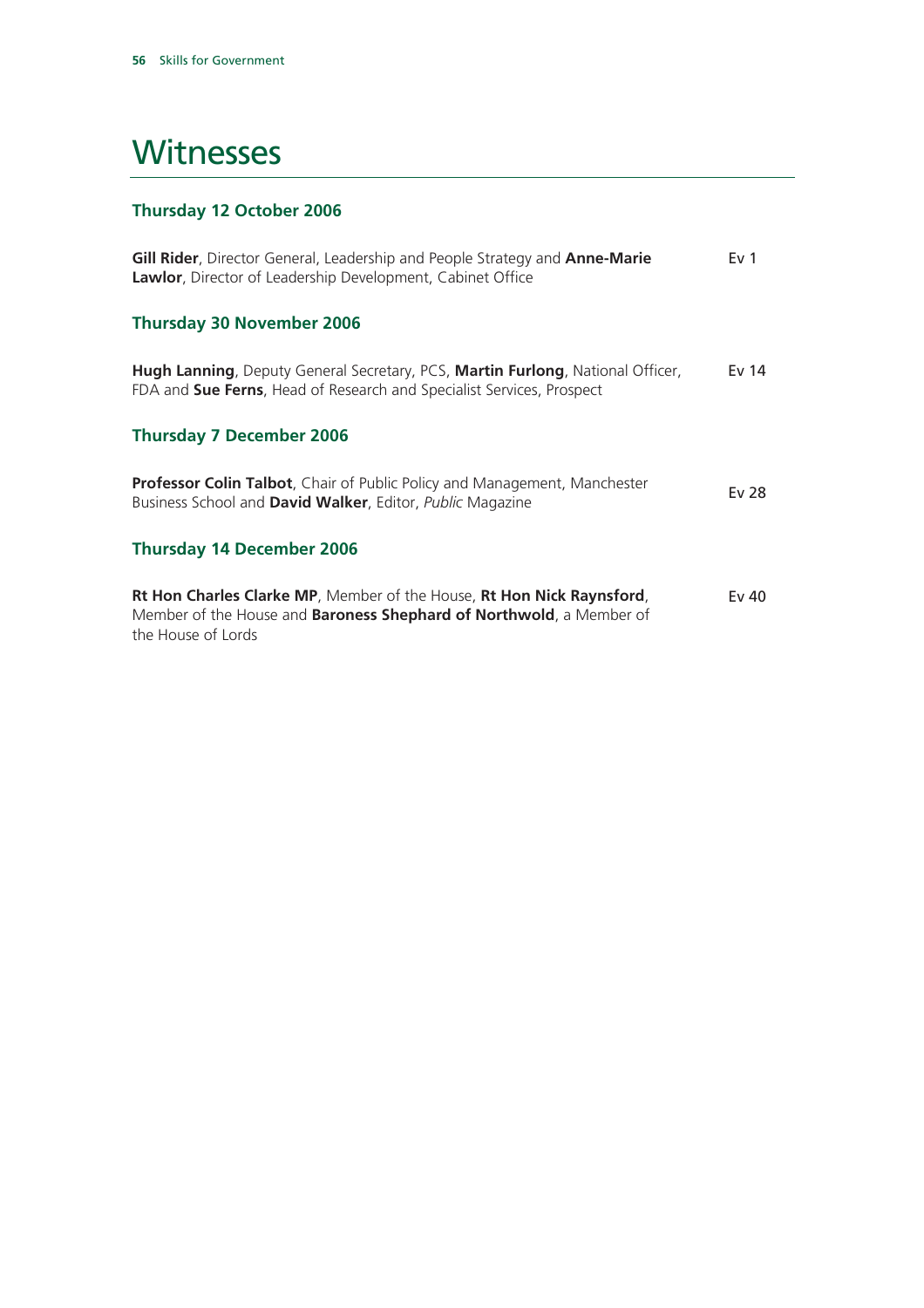# List of written evidence

| Cabinet Office                                              | Ev 57  |
|-------------------------------------------------------------|--------|
| <b>Public and Commercial Services Union</b>                 | Ev 68  |
| Prospect                                                    | Ev 74  |
| <b>FDA</b>                                                  | Ev 76  |
| Professor Colin Talbot, University of Manchester            | Ev 83  |
| David Walker, Public Magazine                               | Ev 85  |
| Rt Hon Baroness Shephard of Northwold JP DL                 | Ev 87  |
| Chartered Institute of Personnel and Development (CIPD)     | Ev 87  |
| Dr Ruth Levitt and William Solesbury, King's College London | Ev 90  |
| Intellect                                                   | Ev 94  |
| Sir Robin Mountfield                                        | Ev 101 |
| Investors in People UK                                      | Ev 105 |
| Parliamentary and Health Service Ombudsman                  | Ev 107 |
| David Spencer, National School of Government                | Ev 109 |
| <b>CBI</b>                                                  | Ev 113 |
|                                                             |        |